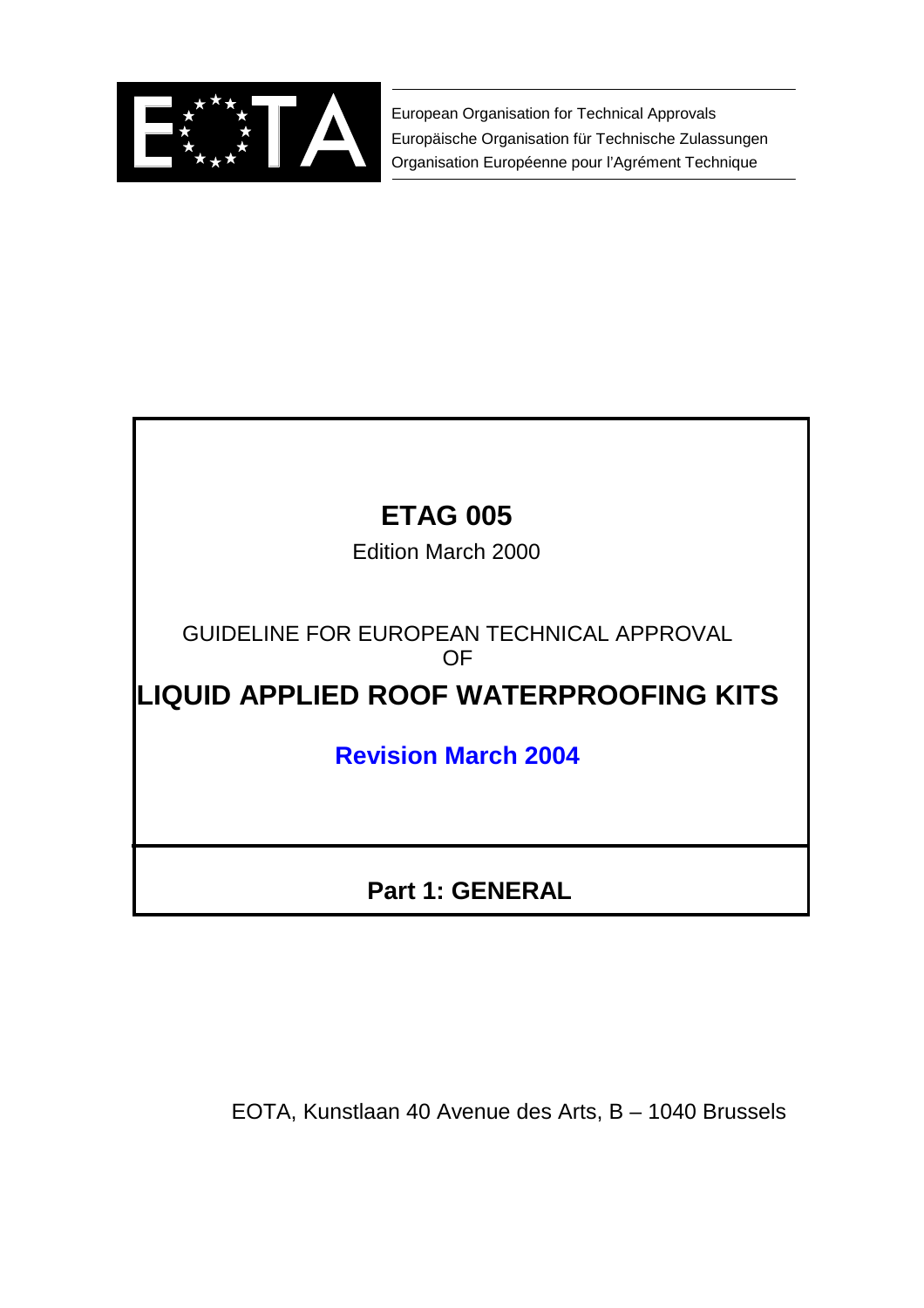# **TABLE OF CONTENTS**

Page

| <b>FOREWORD</b> |                      | 4. |
|-----------------|----------------------|----|
|                 | General              | 4. |
|                 | Normative references | 4. |

# **SECTION ONE:INTRODUCTION**

| 1. | <b>PRELIMINARIES</b><br>Legal basis<br>1.1<br><b>Status of the ETA-Guidelines</b><br>1.2             | 7.<br>7.<br>7. |
|----|------------------------------------------------------------------------------------------------------|----------------|
| 2. | <b>SCOPE</b>                                                                                         | 8.             |
| 3. | <b>TERMINOLOGY</b><br><b>Particular Definitions</b><br>3.1<br><b>Particular Abbreviations</b><br>3.2 | 9.<br>9.       |

# **SECTION TWO: GUIDANCE FOR THE ASSESSMENT OF THE FITNESS FOR USE**

| 4. |     | <b>REQUIREMENTS</b>                      |                 |
|----|-----|------------------------------------------|-----------------|
|    | 4.0 | General                                  | 12 <sub>2</sub> |
|    | 4.1 | ER1 Mechanical resistance and stability  | 13.             |
|    | 4.2 | ER2: Safety in case of fire              | 13.             |
|    | 4.3 | ER3: Hygiene, health and the environment | 14.             |
|    | 4.4 | ER4: Safety in use                       | 14.             |
|    | 4.5 | ER5: Protection against noise            | 15.             |
|    | 4.6 | ER6: Energy, economy and heat retention  | 15.             |
|    | 4.7 | Related aspects of serviceability        | 15.             |
| 5. |     | <b>METHODS OF VERIFICATION</b>           | 20.             |
|    | 5.0 | General                                  | 20.             |
|    | 5.1 | ER1: Mechanical resistance and stability | 22.             |
|    | 5.2 | ER2: Safety in case of fire              | 23.             |
|    | 5.3 | ER3: Hygiene, health and the environment | 23.             |
|    | 5.4 | ER4: Safety in use                       | 29.             |
|    | 5.5 | ER5: Protection against noise            | 30.             |
|    | 5.6 | ER6: Energy, economy and heat retention  | 30.             |
|    | 5.7 | Related aspects of serviceability        | 30.             |
|    | 5.8 | Identification                           | 30              |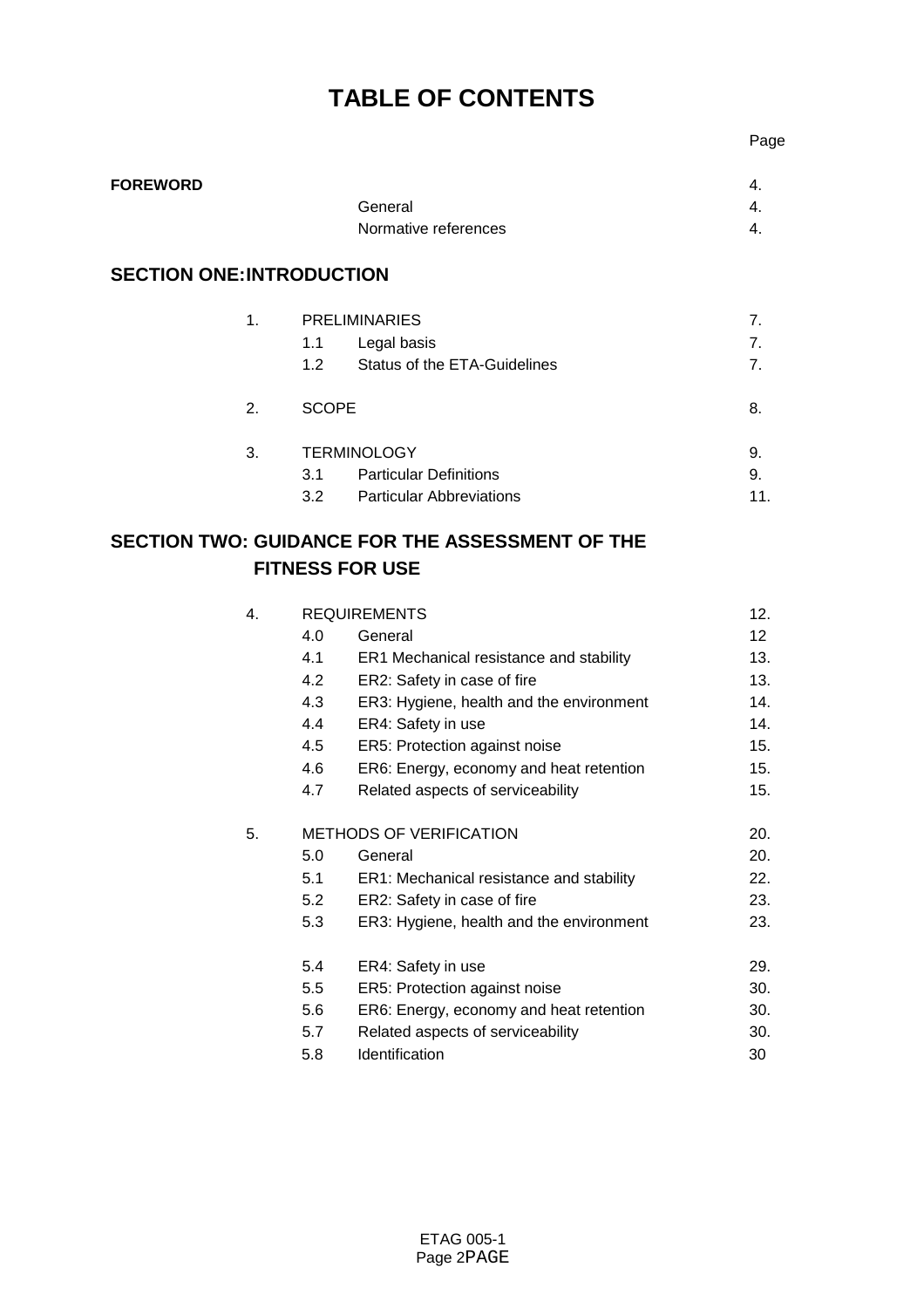|    |     |                                                   | Page |
|----|-----|---------------------------------------------------|------|
| 6. |     | ASSESSING AND JUDGING THE FITNESS OF              |      |
|    |     | PRODUCTS FOR INTENDED USE                         |      |
|    | 6.0 | General                                           | 31.  |
|    |     | <b>Composition Information Form</b>               | 33.  |
|    | 6.1 | ER1: Mechanical resistance and stability          | 34.  |
|    | 6.2 | ER2: Safety in case of fire                       | 34.  |
|    | 6.3 | ER3: Hygiene, health and the environment          | 34.  |
|    | 6.4 | ER4: Safety in use                                | 37.  |
|    | 6.5 | ER5: Protection against noise                     | 37.  |
|    | 6.6 | ER6: Energy economy and heat retention            | 37.  |
|    | 6.7 | Related aspects of serviceability                 | 37.  |
|    | 6.8 | Identification of components                      | 38.  |
|    |     |                                                   |      |
|    |     |                                                   |      |
| 7  |     | PRECONDITIONS CONCERNING THE INCORPORATION OF THE |      |

# 7. PRECONDITIONS CONCERNING THE INCORPORATION OF THE PRODUCTS IN THE WORKS

| 7.0 | General                              | 39. |
|-----|--------------------------------------|-----|
| 7.1 | Application methods and design rules | 39. |
| 7.2 | Maintenance and repair               | 40. |

## **SECTION THREE: ATTESTATION OF CONFORMITY**

| 8. |     | ATTESTATION AND EVALUATION OF CONFORMITY | 41. |
|----|-----|------------------------------------------|-----|
|    | 8.1 | EC-decision on attestation of conformity | 41. |
|    | 8.2 | <b>Responsibilities</b>                  | 43. |
|    | 8.3 | Documentation                            | 44. |
|    | 8.4 | CE-marking and information               | 47  |
|    |     |                                          |     |

# **SECTION FOUR: THE ETA CONTENT**

|                 | 9. | THE ETA CONTENT                                                                           | 49. |
|-----------------|----|-------------------------------------------------------------------------------------------|-----|
| Annex I         |    | List of Complementary Parts "Specific Stipulations"<br>for Particular Family of Products. | 50. |
| Annex II        |    | Common definitions (and clarifications)<br>and common abbreviations                       | 51. |
| Annex III       |    | Preparation of free samples                                                               | 55. |
| <b>Annex IV</b> |    | Reaction to fire – Test procedures                                                        | 57. |
| Annex V         |    | Bibliography                                                                              | 58. |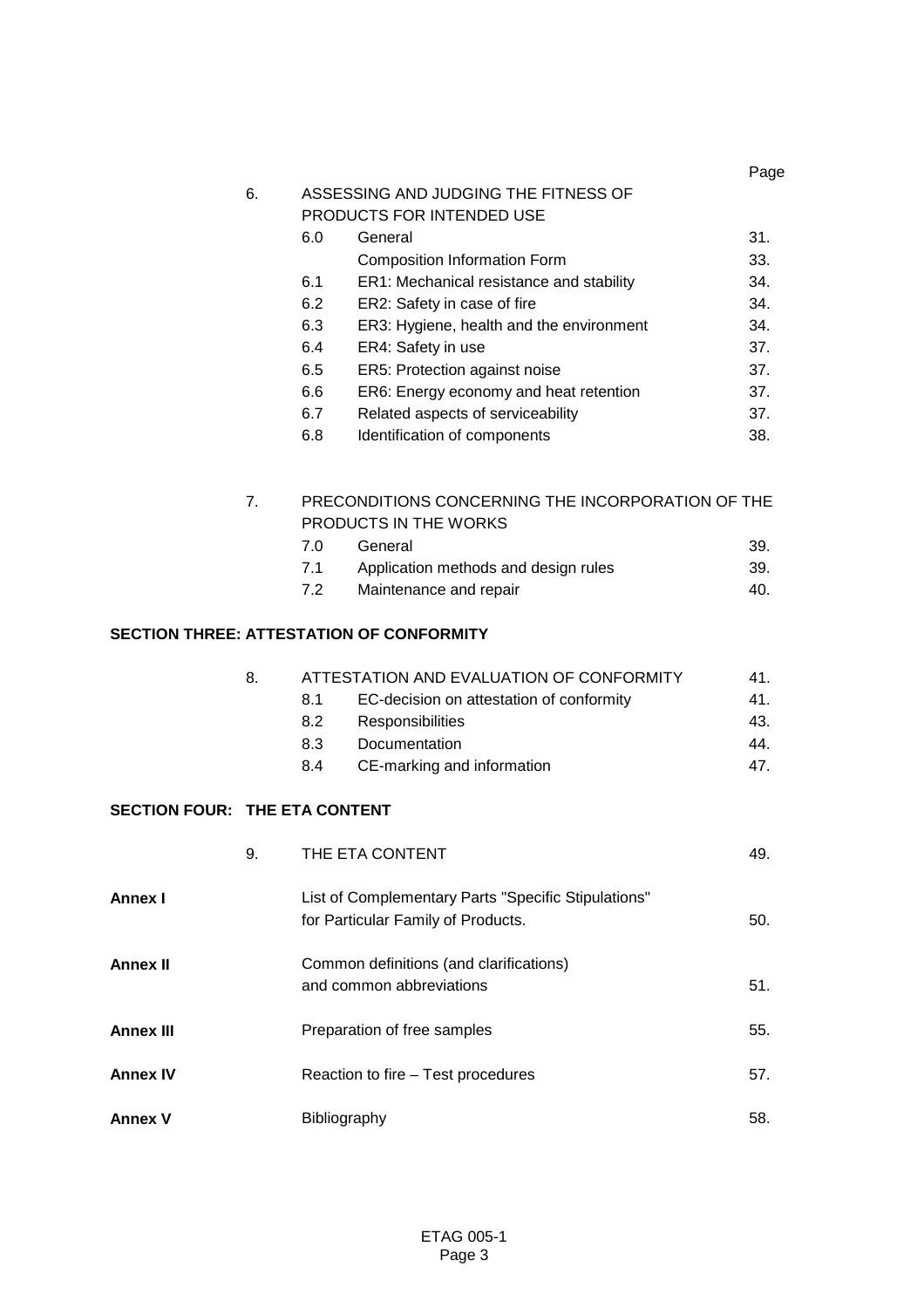#### **FOREWORD**

#### **General**

This ETA-GUIDELINE has been established by the EOTA WG 4.02/01 dealing with liquid applied roof waterproofing kits (LARWK).

Since the LARWKs are based on different materials, which might necessitate additional specific verification and / or assessment, the kits are divided into families of products, dealt with in Complementary Parts.

This ETA-GUIDELINE Part 1 - General shall be used in conjunction with one of the Complementary Parts for a family of products (see Annex I).

#### **Normative references**

This ETA-Guideline incorporates, by dated or undated references, provisions from other publications. These normative references are cited at the appropriate places in the text and the publications are listed hereafter. Other than ISO/CEN standards, the documents shall be in an authorised English translation. For dated references, subsequent amendments to or revisions of these publications apply to this ETA-Guideline only when incorporated in it by amendment or revision. For undated references the latest edition of the publication referred to applies.

(Revision August 2002) The Products Directive.

**Commission Decision 98/599/EC** On the procedure for attesting the conformity of of 12 October 1998 construction products pursuant to Article 20(0) of Council Directive 89/106/EEC as regards liquid applied roof waterproofing kits.

**Commission Decision 2001/596/EC** On the procedure for attesting the conformity of of 8 January 2001,amending construction products pursuant to Article 20(0) of **Commission Decision 98/599/EC** Council Directive 89/106/EEC as regards liquid applied roof waterproofing kits.

**CONSTRUCT 95/135** Guidance Paper B. The definition of Factory (Revision August 2002) Production Control in Technical Specifications for Construction Products.

**CONSTRUCT 96/175/EC Guidance Paper C. The treatment of kits and systems** (Revision August 2002**)** under the Construction Products Directive.

**CONSTRUCT 97/220/EC** Guidance Paper D. CE marking under the Construction

**CONSTRUCT 99/363/EC** Guidance Paper H. A harmonised approach relating to (Revision August 2002) dangerous substances under the Construction Products Directive.

ETAG 005-1 Page 4 **CONSTRUCT 97/571/EC** Commission Decision of 22 July 1997 on the (22 July 1997) general format of the European Technical Approval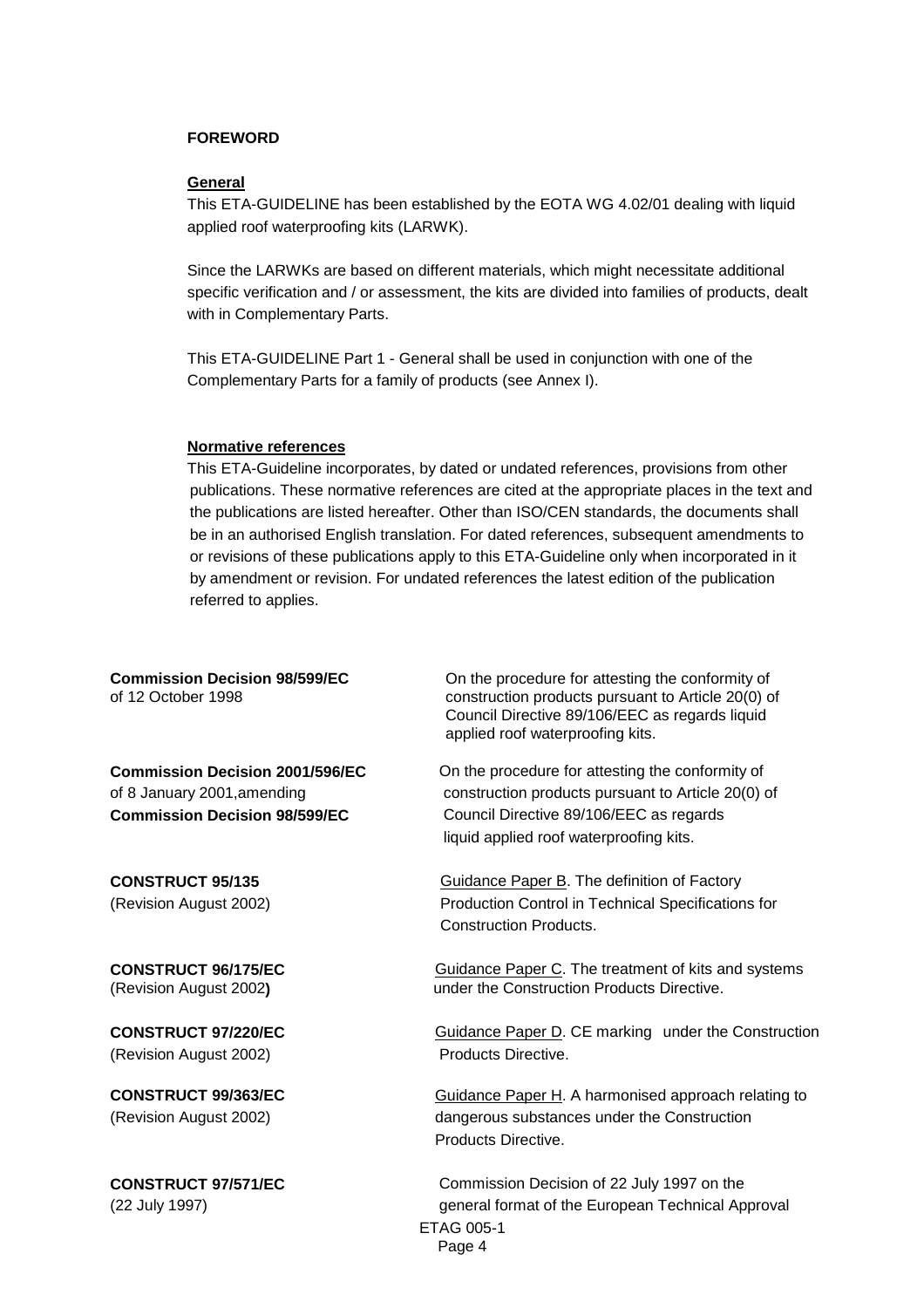| <b>CONSTRUCT 98/269/EC</b><br>(final version March 1998)                                                                              | Annex 3 – EC decision on Attestation of Conformity.                                                                                                                                                                                |
|---------------------------------------------------------------------------------------------------------------------------------------|------------------------------------------------------------------------------------------------------------------------------------------------------------------------------------------------------------------------------------|
| <b>COUNCIL DIRECTIVE 76/769/EEC</b><br>(27 July 1976)                                                                                 | Council Directive on the approximation of the<br>laws, regulations and administrative provisions of the<br>Member States relating to restrictions on the<br>marketing and use of certain dangerous substances<br>and preparations. |
| <b>COUNCIL DIRECTIVE 89/106/EEC</b><br>(21 December 1988)                                                                             | Directive relating to Construction Products (CPD)<br>(including the 6 Interpretative Documents - IDs)                                                                                                                              |
| <b>COUNCIL DIRECTIVE 89/106/EEC</b><br>(21 December 1988)                                                                             | Annex III.2 - Systems of Conformity Attestation.                                                                                                                                                                                   |
| <b>COMMISSION DECISION 96/603/EC</b><br>of 4 October 1996 amended by<br><b>COMMISSION DECISION 200/605/EC</b><br>of 26 September 2000 | Establishing the list of products belonging to<br>classes A ' contribution to fire '.                                                                                                                                              |
| <b>COMMISSION DECISION 2000/553/EC</b><br>of 6 September 2000                                                                         | Implementing Council Directive 89/106/EC<br>as regards the external fire performance of roof<br>coverings.                                                                                                                         |
| <b>ENV 1187</b>                                                                                                                       | Test methods for external fire exposure to roofs.                                                                                                                                                                                  |
| EN 1931 (+corr.1)                                                                                                                     | Flexible sheets for waterproofing - Bitumen, plastic<br>and rubber sheets for roof waterproofing -<br>Determination of water vapour transmission<br>properties.                                                                    |
| <b>EN 1990</b>                                                                                                                        | Eurocodes - Basis of structural design.                                                                                                                                                                                            |
| ENV 1991-2-4                                                                                                                          | Guidelines for the application of ENV 1991-2-4.<br>Eurocode 1: Basis of design and actions on structures<br>Part 2-4: Actions on structures - Wind actions.                                                                        |
| <b>EN 13238</b>                                                                                                                       | Reaction to fire tests for building products -<br>Conditioning procedures and general rules for<br>selection of substrates.                                                                                                        |
| EN 13501-1                                                                                                                            | Fire classification of construction products and<br>building elements - Part 1: Classification using test<br>data from reaction to fire tests.                                                                                     |
| prEN 13501-5 (2002)                                                                                                                   | Fire classification of construction products and<br>building elements - Part 5: Classification using test<br>data from external fire exposure to roof tests.                                                                       |
| <b>EN 13823</b>                                                                                                                       | Reaction to fire tests for building products - Building<br>products excluding floorings exposed to thermal attack<br>by a single burning item.                                                                                     |
| EN 13893                                                                                                                              | Resilient, laminate and textile floor coverings -<br>Measurement of dynamic coefficient of friction on dry<br>surfaces.                                                                                                            |
|                                                                                                                                       | ETAG 005-1<br>Page 5                                                                                                                                                                                                               |

for Construction Products.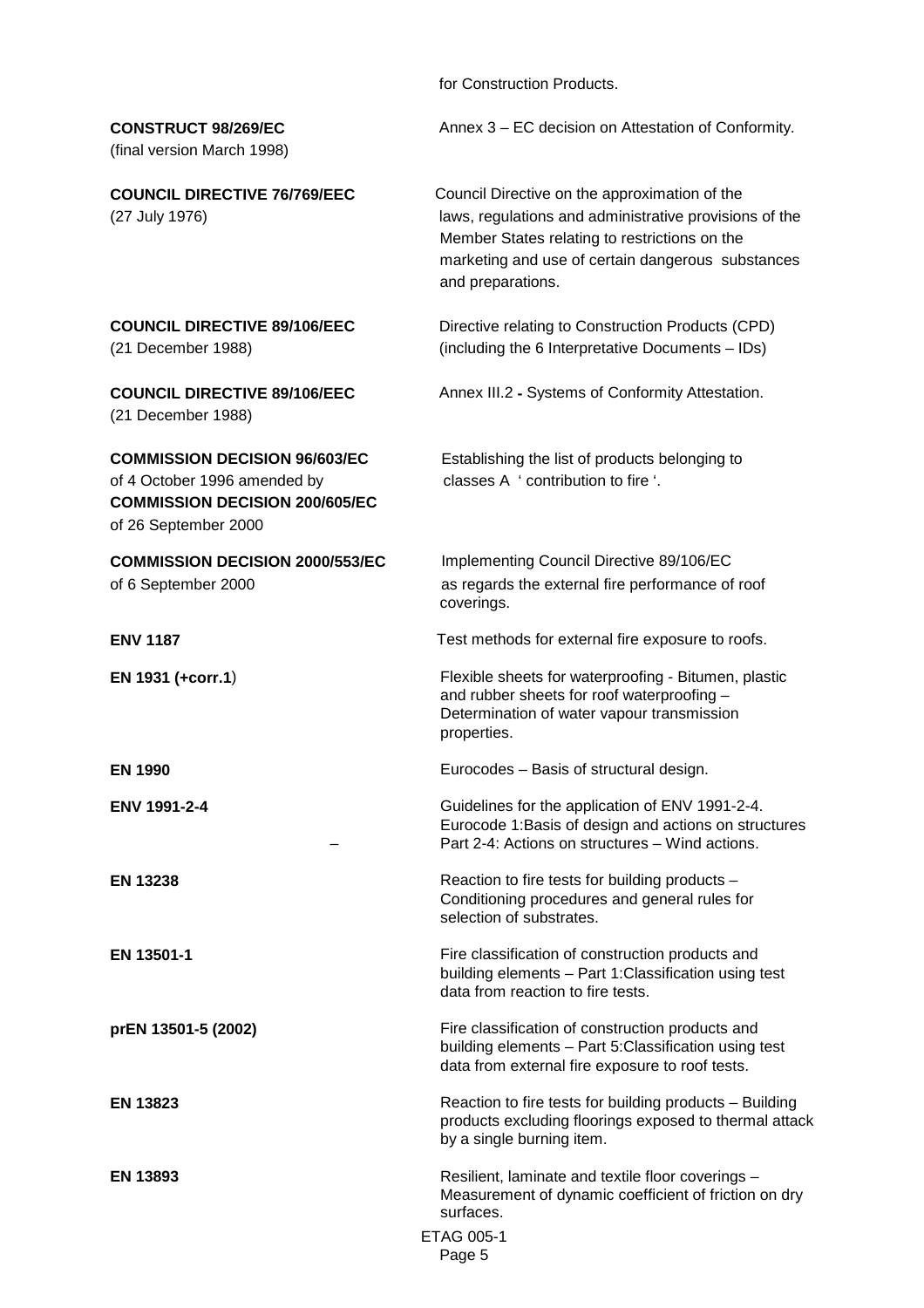| prEN 13948 (2000)     | Flexible sheets for waterproofing - Bitumen, plastic<br>and rubber sheets for roof waterproofing -<br>Determination of resistance to root penetration. |
|-----------------------|--------------------------------------------------------------------------------------------------------------------------------------------------------|
| <b>EN ISO 1182</b>    | Reaction to fire tests for building products - Non<br>combustibility test.                                                                             |
| <b>EN ISO 1716</b>    | Reaction to fire tests for building products -<br>Determination of the heat combustion.                                                                |
| <b>EN ISO 11925-2</b> | Reaction to fire tests - Ignitability of building products<br>subject to direct impingement of flame - Part 2:Single-<br>flame source test.            |
| EOTA TR $-003$        | Determination of the watertigthness.                                                                                                                   |
| <b>EOTA TR-004</b>    | Determination of the resistance to delamination.                                                                                                       |
| <b>EOTA TR-005</b>    | Determination of the resistance to wind loads of<br>partially bonded roof waterproofing membranes.                                                     |
| EOTA TR $-006$        | Determination of the resistance to dynamic<br>indentation.                                                                                             |
| <b>EOTA TR-007</b>    | Determination of the resistance to static indentation.                                                                                                 |
| <b>EOTA TR-008</b>    | Determination of the resistance to fatigue movement.                                                                                                   |
| <b>EOTA TR-009</b>    | Determination of the resistance to sliding.                                                                                                            |
| <b>EOTA TR-010</b>    | Exposure procedure for artificial weathering.<br>Annex TR - 010.A (informative)<br>Annex TR - 010.B (informative)<br>Annex TR - 010.C (normative)      |
| <b>EOTA TR-011</b>    | Exposure procedure for accelerated ageing by heat.                                                                                                     |
| $EOTA TR - 012$       | Exposure procedure for accelerated ageing by hot<br>water.                                                                                             |
| EOTA TR $-013$        | Determination of crack bridging capability                                                                                                             |
| <b>EOTA TR-014</b>    | Exposure procedure for accelerated ageing by two-<br>hour water boil.                                                                                  |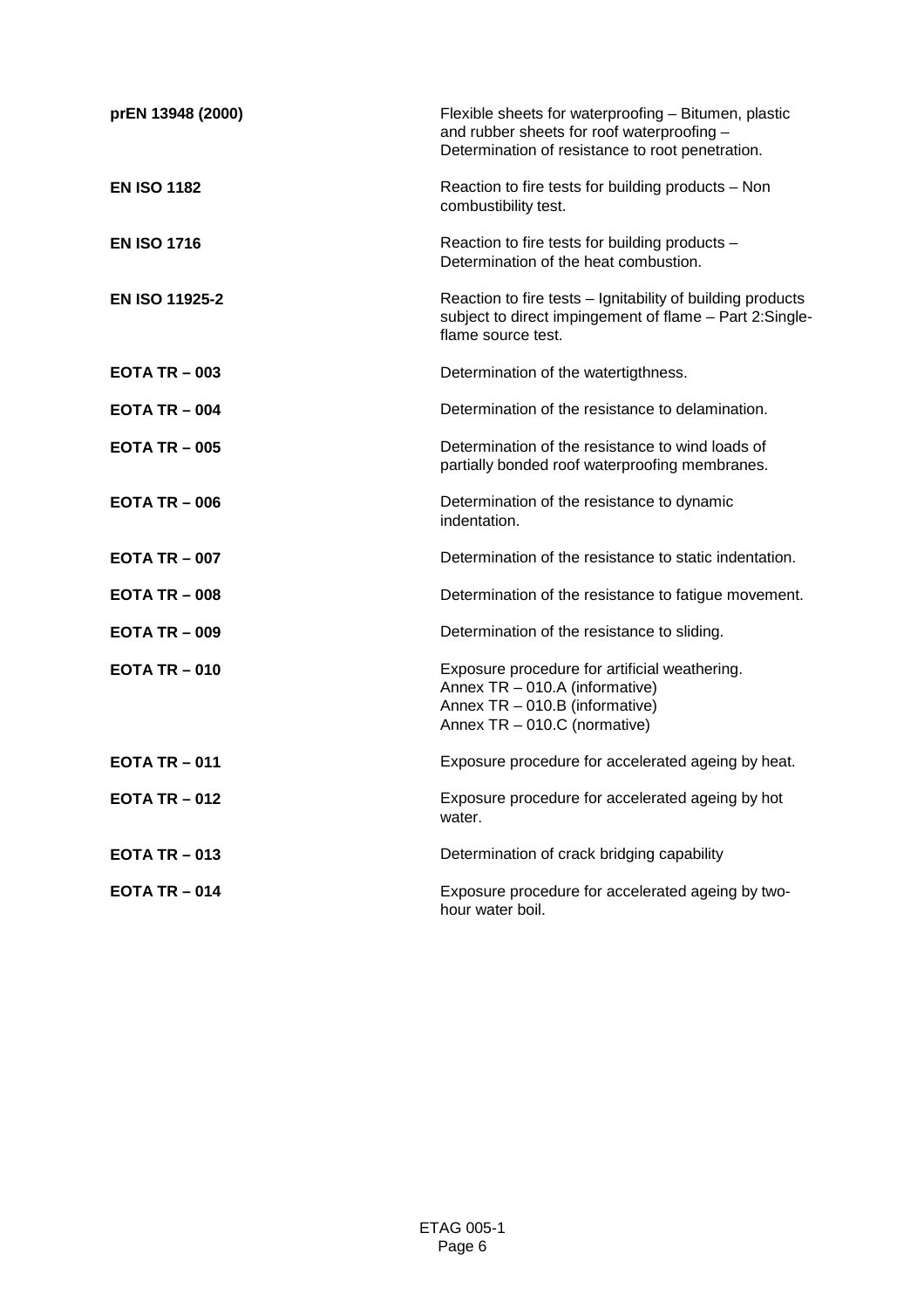# **SECTION ONE**

# **INTRODUCTION**

# **1. PRELIMINARIES**

## 1.1 **Legal basis**

This Guideline for European Technical Approvals has been established in full compliance with the provisions of the Council Directive 89/106/EEC (CPD) and has been established taking into account the following steps:

- Issuing of the final mandate by the EC: 16 April 1998
- Issuing of the final mandate by EFTA: 16 April 1998
- Adoption of the Guideline by EOTA: (Executive Commission) 13 October 1999
- Endorsement of the document by the EC: SCC opinion of 9-10 December 1999
- Endorsement of the document by EFTA: idem

This document is published by the Member States in their official language or languages according to Art. 11/3 of the CPD

No existing ETA-Guideline is superseded.

## 1.2 **Status of the ETA-Guidelines**

## 1.2.1 **An ETA is one of the two types of technical specifications**

in the sense of the CPD, which means that Member States shall presume the approved products fit for their intended use, e.g. that they enable works in which they are employed to satisfy the Essential Requirements during an economically reasonable working life, provided that:

- the works are properly designed and built:
- the conformity of the products with the ETA has been properly attested.

## 1.2.2 **An ETA-Guideline is a basis for ETAs**,

that is a basis for technical assessment of the fitness for use of a product for an intended use. \*)

ETA-Guidelines express the common understanding of the Approval Bodies of the provisions of the EC-Construction Products Directive 89/106 (CPD) and of the Interpretative Documents to the CPD, with regard to the products and uses concerned, established within the framework of a mandate given by the Commission after consulting the EC-Standing Committee for Construction.

## 1.2.3 **ETA-Guidelines are binding**

for the issuing of ETAs of the products concerned for an intended use, when accepted by the EC-Commission after consultation with the Standing Committee for Construction and published by the Member States in their official language or languages.

*\*) An ETA-Guideline is not in itself a technical specification in the sense of the CPD.*

11 August 2000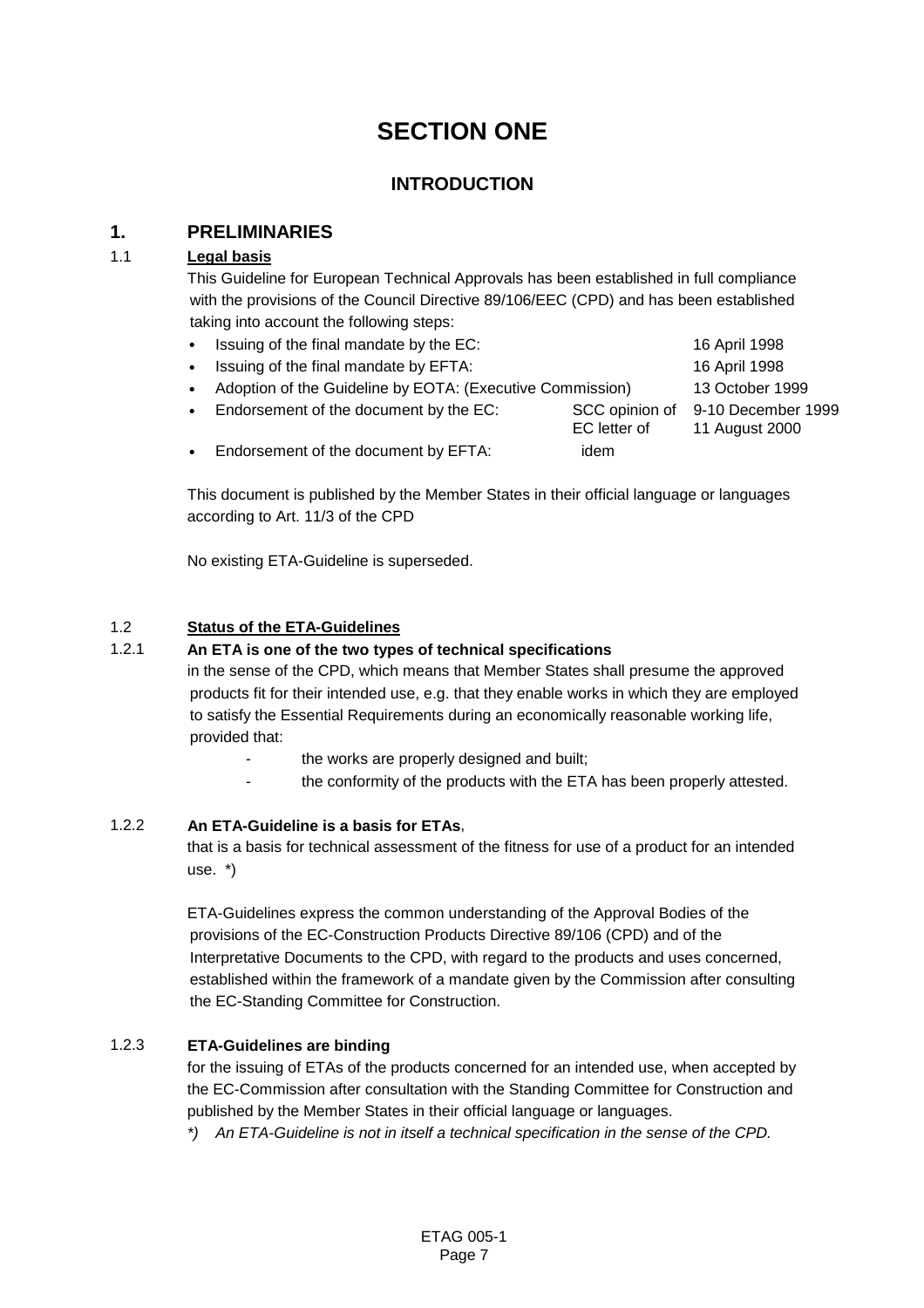The applicability to, and the satisfaction of, the ETA-Guideline for a product and its intended use have to be assessed in a case-by-case evaluation by an authorised Approval Body.

Satisfaction of the provisions of an ETA-Guideline (examinations, tests and evaluation methods) leads to a presumption of fitness for use only through this case-by-case evaluation.

Products outside of the scope of an ETA-Guideline may be considered, where appropriate, through the approval procedure without guidelines according to Art. 9.2. of the CPD.

The requirements in ETA-Guidelines are set out in terms of objectives and of relevant actions to be taken into account. ETA-Guidelines specify values and characteristics, the conformity with which gives the presumption that the requirements set out are satisfied, whenever the state of art permits. The ETA-Guidelines may indicate alternate possibilities for the demonstration of the satisfaction of the requirements.

## **2. SCOPE**

This ETA-Guideline Part 1: General specifies the terminology and definitions, classification, categorisation, requirements, methods of verification, assessment procedures, product characteristics, attestation of conformity and content of the ETA for liquid applied roof waterproofing kits (LARWK).

It also gives guidance for the assessment of the application methods and design rules, based on the present "State of the Art". Consequently it will be updated in case of justifiable reasons.

This ETA-Guideline is applicable to in-situ applied liquid roof waterproofing kits which, as an assembled system being part of the works, are supposed to meet the Essential Requirements for a period of:

a - 5 years as indicated by the Applicant for ETA

b - 10 years;

c - 25 years as indicated by the Applicant for ETA

This ETA-Guideline is NOT applicable to LARWK(s) for use on roofs accessible to vehicles.

This ETA-Guideline Part 1 - General shall be used in conjunction with one of the Complementary Parts which amplifies the scope with respect to a particular family of products.

- Annex I, list of the Complementary Parts for the particular family of products.
- Annex II, list of Common Definitions (and clarifications) and Common Abbreviations.
- Annex III guidance on the preparation of free samples of the assembled system of a LARWK to be used for specific tests and/or verification..

Annex IV, bibliography.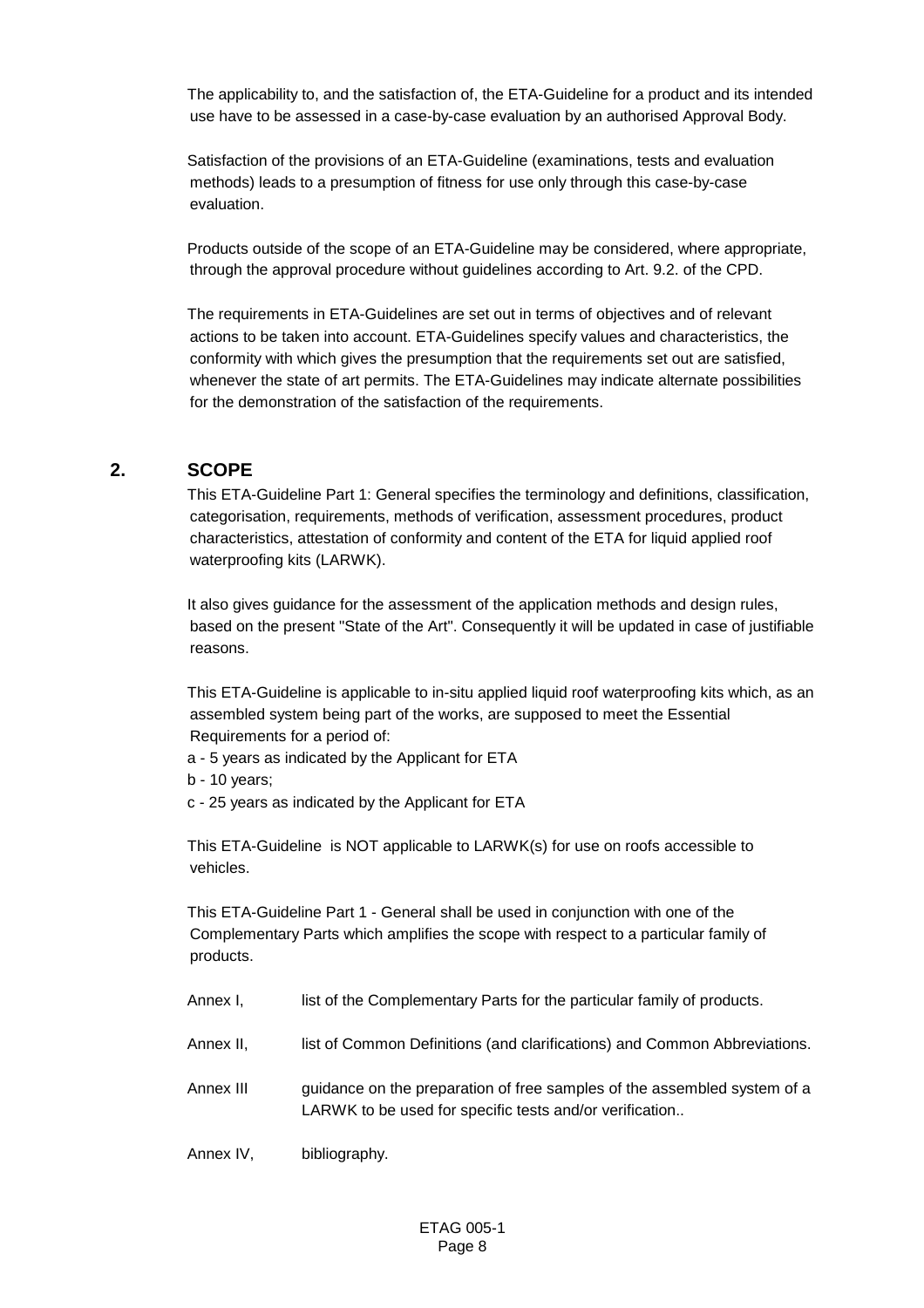# **3. TERMINOLOGY**

## 3.1 **Particular Definitions**

For the purpose of this ETA-Guideline the following definitions apply:

- 3.1.1 **assembled system:** The assembled system is the roof waterproofing membrane, obtained by installing a liquid applied roof waterproofing kit (LARWK) (3.1.27). The kit may incorporate nonliquid components, such as a supporting layer, an internal layer, reinforcement fibres, fillers, a finish layer etc..
- 3.1.2 **ballast layer:** One or more layers of materials applied on the liquid applied assembled system (roof waterproofing membrane) to serve as ballast against the system being blown away. It may also have additional functions, e.g. protection of the system against ageing, mechanical damage and/or as an aesthetic and/or foot traffic resistant finish.
- 3.1.3 **building:** A construction works that has the provision of shelter for its occupants or contents as one of its main purposes and is normally designed to stand permanently in once place
- 3.1.4 **component:** A defined constituent part of a kit.
- 3.1.5 **construction product:** a designed roof waterproofing kit (LARWK), resulting in an assembled system (liquid applied roof waterproofing membrane) after being correctly assembled, installed and cured in the works (see also 3.1.1 and Annex II.1.4).
- 3.1.6 **detail:** A special feature occurring in the main roof area or at the sides of a roof. Special features include upstands (e.g. at parapets, kerbs, rooflights), expansion joints, edge details (e.g. drips, flashing), gutters, drains, penetrations, etc.
- 3.1.7 **fall:** The slope of the substrate in the direction of the rainwater outlets.
- 3.1.8 **finish layer:** One or more layers of material (e.g. slate chips, solar protective coating, etc.), applied as a component of the liquid applied roof waterproofing kit (LARWK), on top of the assembled system . The finish layer may have several functions, e.g. protection of the system against the effects of weathering or as an aesthetic finish**.**
- 3.1.9 **green roof:** A roof consisting of the structural deck and all the layers on it, including a (liquid applied) roof waterproofing membrane, a thin layer of vegetable matter planted with an extensive vegetation of mosses, succulents, herbaceous plants, etc. (see also 3.1.17).
- 3.1.10 **internal layer:** a layer of fabric scrim, non-woven mat of synthetic material , glass fibres or other material used as a component of the liquid applied roof waterproofing kit (LARWK). This layer may constitute a reinforcement.
- 3.1.11 **inverted roof:** A special type of roof with the thermal insulating material on top of the (liquid applied) roof waterproofing membrane.
- 3.1.12 **liquid material:** A material or a combination of materials that can be poured, spread or sprayed.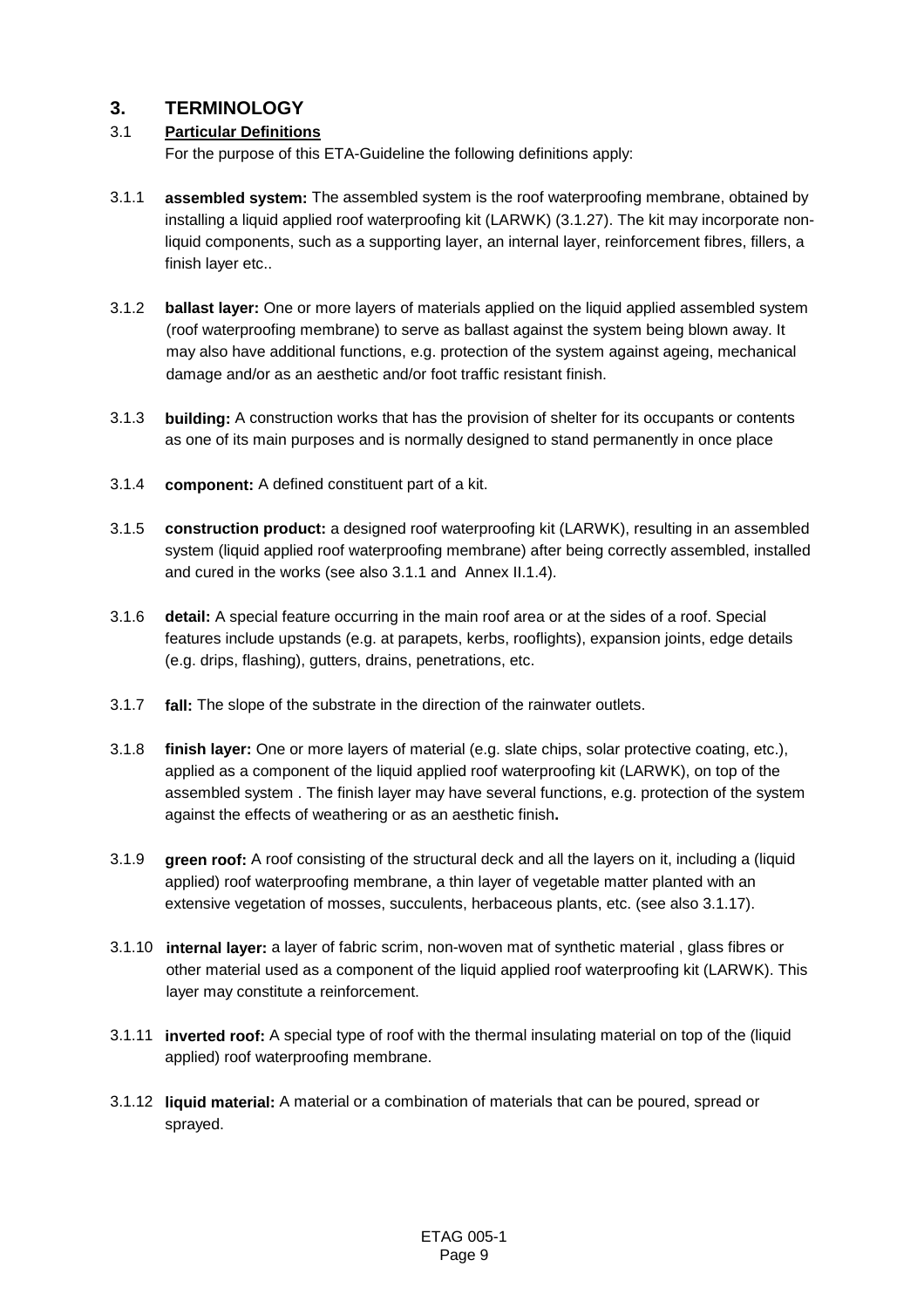- 3.1.13 **manufacturer's technical dossier (MTD):** A document, or collection of documents, consisting of the Factory Production Control (setting out the specific quality practices, resources and sequence of activities), the design rules, the application methods (including procedures for quality control on site) and the directions concerning maintenance and repair of the assembled system, relevant to a particular product or a range of products.
- 3.1.14 **non-accessible:** The qualification (in respect of the categorisation according to user load) of any roof only accessible, with the use of specific equipment due to features such as slope, shape, nature of materials used, etc..
- 3.1.15 **protection layer:** One or more layers of materials applied on top of the assembled system to control the effects of physical, mechanical and chemical stresses. Examples are ballast layer (see 3.1.2), finish layer (see 3.1.8) and separation sheet (see 3.1.19).
- 3.1.16 **roof:** The structural deck and all the layers on it, including the surface exposed to the weather and including the necessary details.
- 3.1.17 **roof garden:** A roof consisting of the structural deck and all the layers on it, including a (liquid applied) waterproofing membrane, a substantial layer of vegetable matter, planted with an intensive vegetation of plants, shrubs, trees and possibly including paving, etc. (see also 3.1.9)
- 3.1.18 **sample:** a representative part of (one or more) of the components of a liquid applied roof waterproofing kit (LARWK) or a representative part of the LARWK (as an assembled and cured system) for the purpose of identification and/or verification of its characteristics.
- 3.1.19 **separation sheet:** A layer of material applied between parts of the roof as a protection against mechanical and/or chemical effects.
- 3.1.20 **standing water:** A puddle on the roof waterproofing membrane due to ineffective drainage and/or slope, dissipating only by evaporation.
- 3.1.21 **structural deck:** The part of the roof that, as a construction element, has to transfer both permanent and variable loads to the other parts of the building.
- 3.1.22 **substrate:** The layer of material immediately under the liquid applied roof waterproofing membrane.
- 3.1.23 **supporting layer:** A layer of material forming the base of the assembled system; a supporting layer is a component of the liquid applied roof waterproofing kit.
- 3.1.24 **test specimen:** Part of a sample taken as defined by a specific method of verification and/or test method.
- 3.1.25 **user load:** The load associated with the accessibility of the roof.
- 3.1.26 **waterproofing:** The act of preventing or controlling the passage of water from one plane to another.
- 3.1.27 **waterproofing kit**: A particular combination of a defined set of components, to be installed in the works by application and/or incorporation and/or assembly of its components in conformity with particular design methods and/or particular execution procedures.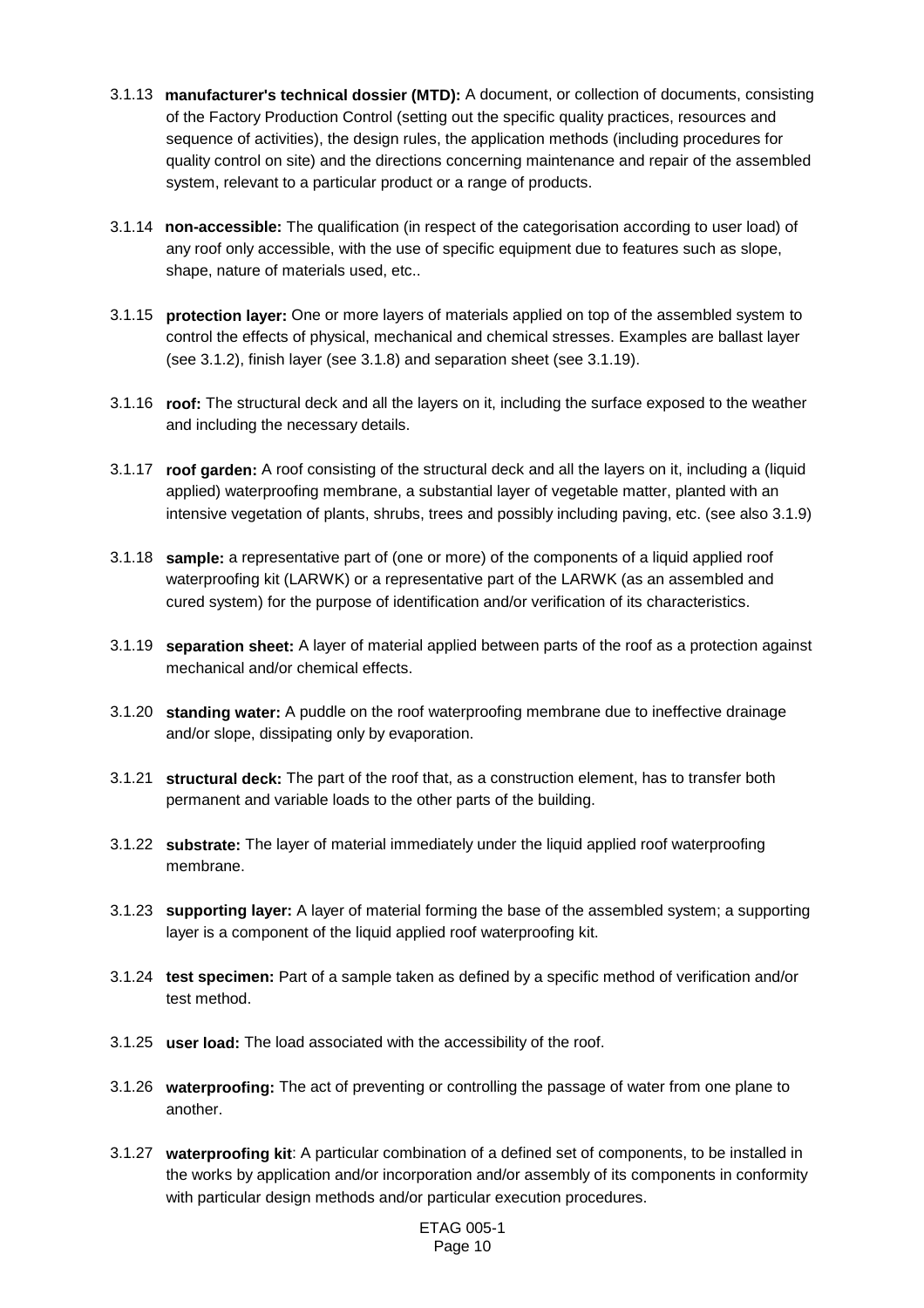## 3.2 **Particular Abbreviations:**

For the purpose of this ETA-Guideline the following abbreviations apply:

**MTD:** Manufacturer's Technical Dossiers.

**LARWK:** Liquid Applied Roof Waterproofing Kit.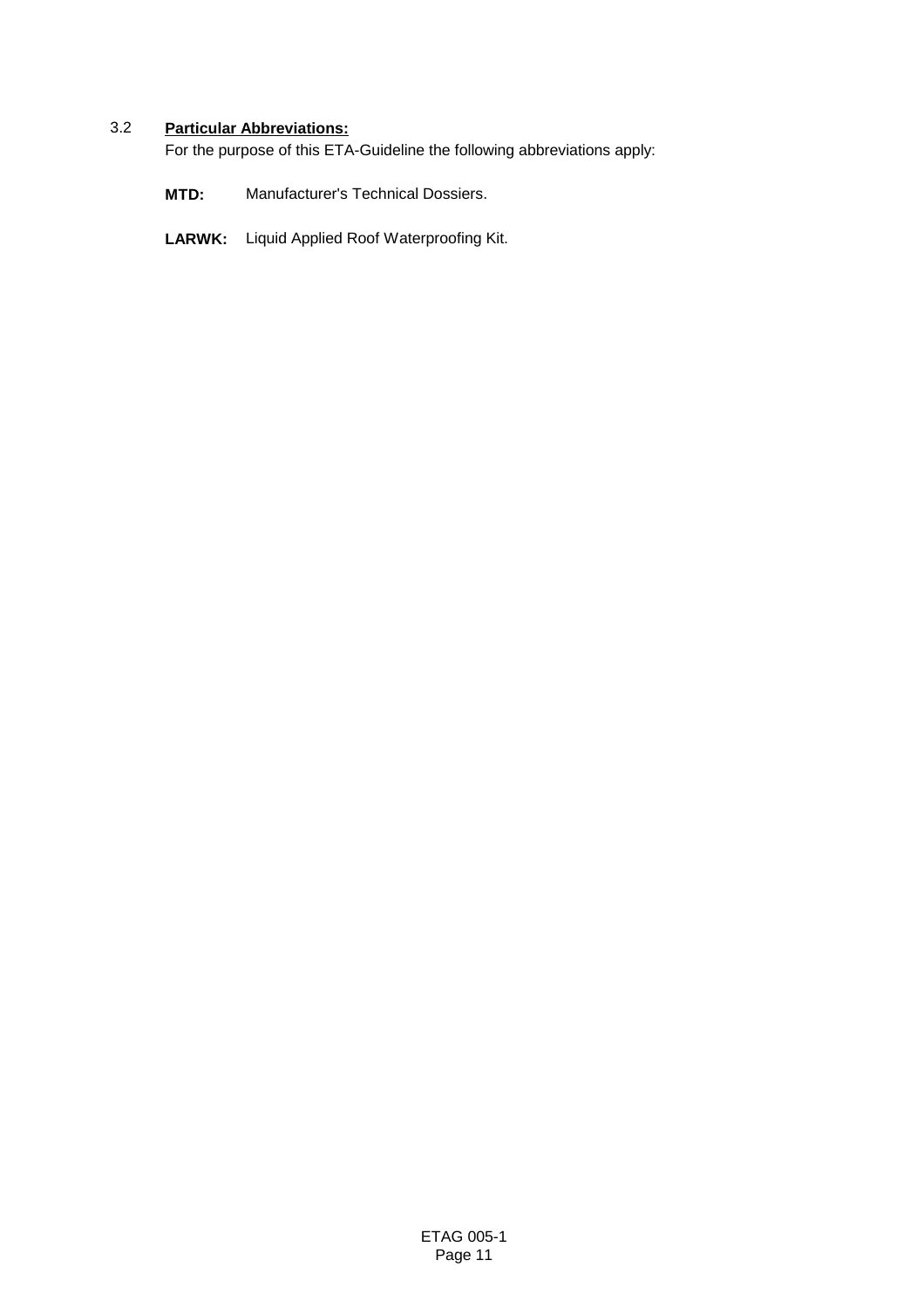# **SECTION TWO**

# **GUIDANCE FOR THE ASSESSMENT OF THE FITNESS FOR USE**

# **4. REQUIREMENTS**

## 4.0 **General**

This chapter identifies the aspects of performance to be examined to satisfy the relevant Essential Requirements, by:

- i) expressing in more detail, and in terms applicable to the scope of the guideline, the relevant Essential Requirements of the CPD (given concrete form in the Interpretative Documents and further specified in the mandates), for works or parts of works, taking into account the durability and serviceability of the works, and
- ii) applying them to the scope of the ETA-Guideline (product/system and intended use), and indicating the relevant product characteristics and eventually other aspects (see 4.7).

The aspects of performance to be examined to satisfy the Essential Requirements, as defined by the CPD and amplified by the appropriate ID, relevant to LARWKs are summarised in Table 1.

| <b>ER</b><br>and |                                                                                                                                                                                         | <b>ID</b> reference                                                                                                                                       | <b>ETA-Guideline</b><br><b>Clause reference</b>                                            |  |
|------------------|-----------------------------------------------------------------------------------------------------------------------------------------------------------------------------------------|-----------------------------------------------------------------------------------------------------------------------------------------------------------|--------------------------------------------------------------------------------------------|--|
| ID               | Performance of the Works                                                                                                                                                                | <b>Performance of the Products</b>                                                                                                                        | (see table 7)                                                                              |  |
| 2                | 4.2.4 : Limitation of spread<br>of fire to neighbouring<br>construction works<br>4.2.4.1 : Statement of<br>principle<br>4.2.4.2 : Parts of works<br>concerned $(a) - root$<br>coverings | 4.3.1.2 : Products for roofs<br>subject to fire requirements<br>4.3.1.2.2 : Roofs exposed to<br>an external fire<br>4.3.2<br>: Performance of<br>products | 4.2.1 : Roofs exposed to an<br>external fire<br>4.2.2 : reaction to fire                   |  |
|                  |                                                                                                                                                                                         | 5 : Working life, durability                                                                                                                              | 4.2.3 : Working life, durability                                                           |  |
| 3                | 3.3.1<br>: Indoor<br>environment<br>3.3.1.2<br>: Dampness<br>3.3.1.2.2.2 : Dampness on<br>indoor and/or inside building<br>products                                                     | 3.3.1.2.3.2 : Construction<br>Products: (cat B) e.3<br>- Roof, roofing materials                                                                          | 4.3.1 : Indoor environment                                                                 |  |
|                  | 3.3.5<br>: Outdoor<br>environments<br>3.3.5.0 : General<br>3.3.5.2 : Control of impacts<br>of construction works on<br>outdoor environment                                              | 3.3.5.3 : Technical<br><b>Specification for Construction</b><br>Products:<br>- Roofs                                                                      | 4.3.2 : Outdoor environment                                                                |  |
|                  |                                                                                                                                                                                         | 5: Working life, durability                                                                                                                               | 4.3.3 : Working life, durability                                                           |  |
| 4                | 3.3.2<br>: Direct impact<br>: Impacts of falling<br>3.3.2.1<br>objects, forming part of the<br>work upon users                                                                          | 3.3.2.3 : Mechanical<br>resistance and stability                                                                                                          | : Safety in use<br>4.4<br>4.4.1<br>: Resistance to wind<br>load<br>: Slipperiness<br>4.4.2 |  |
|                  |                                                                                                                                                                                         | 5: Working life, durability                                                                                                                               | 4.4.3<br>: Working life, durability                                                        |  |

## Table 1 - Relationship between the ER, ID and aspects of performance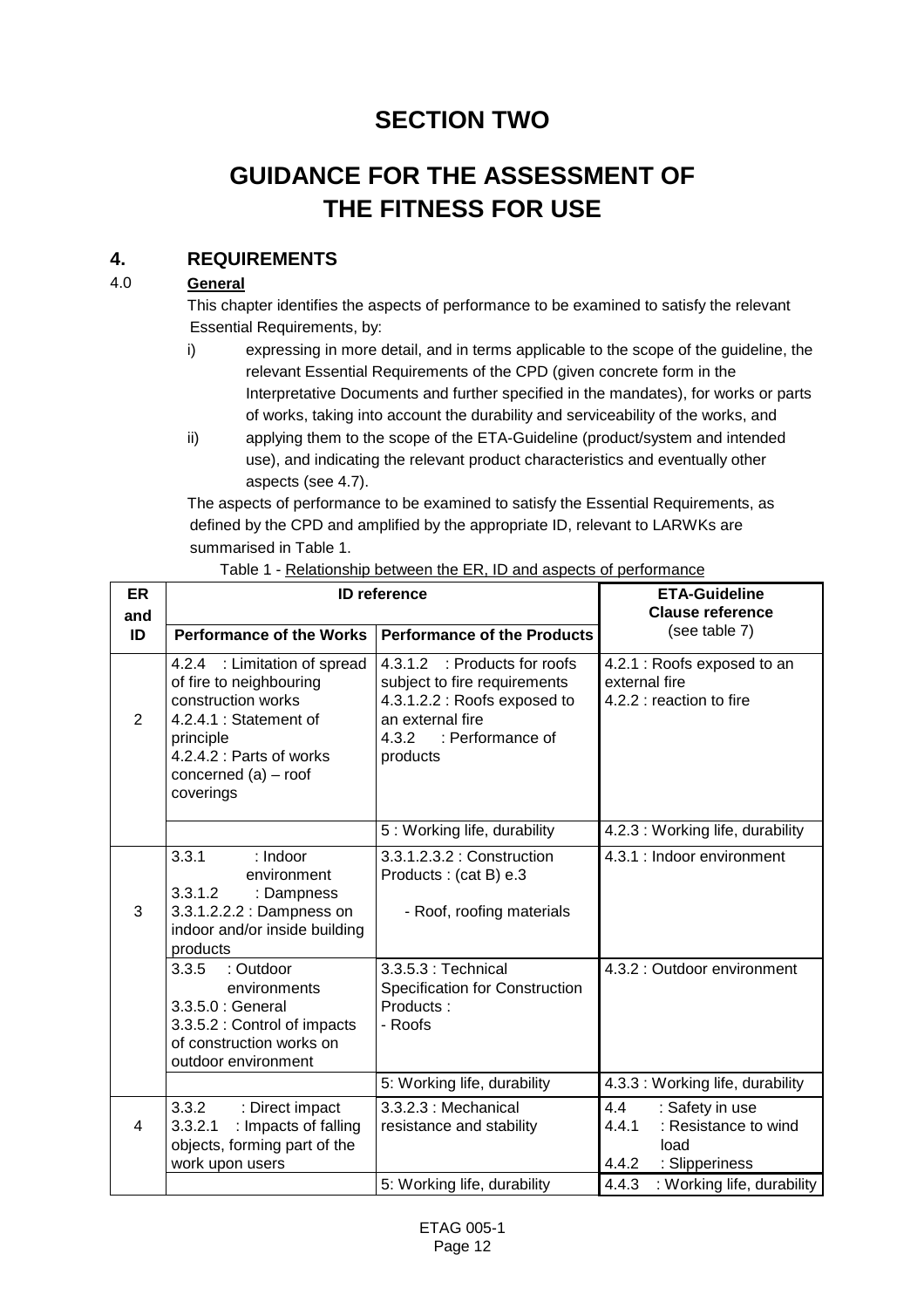Part 1 of this Guideline shall be used in conjunction with one of the Complementary Parts which amplify the requirements in the context of a particular family of products.

The assessment of fitness for use is made on the assumption that the LARWK is installed, used and maintained in accordance with the specifications laid down by the Applicant, lodged with, accepted and registered by the Approval Body.

## 4.1 **ER1: Mechanical resistance and stability**

Liquid applied roof waterproofing kits (LARWK), as an assembled system, make no contribution towards enabling a construction works to meet the requirements of ER1 Mechanical resistance and stability.

There are therefore no requirements.

## 4.2 **ER2: Safety in case of fire**

The Essential Requirement laid down in the Council Directive 89/106/EEC is as follows: The construction works must be designed and built in such a way that in the event of an outbreak of fire:

- the load bearing capacity of the construction can be assumed for a specific period of time
- the generation and spread of fire and smoke within the works are limited
- the spread of fire to neighbouring construction works is limited
- occupants can leave the works or be rescued by other means
- the safety of rescue teams is taken into consideration

The following aspects of performance are relevant to this Essential Requirement for Liquid Applied Roof Waterproofing Kits:

## 4.2.1 **External fire performance**

The external fire performance of the roof of which the applied roof waterproofing kit form part shall be in accordance with laws, regulations and administrative provisions applicable to the roof of which the applied roof waterproofing kit form part in its intended end use application. This performance shall be expressed in the form of a classification specified in accordance with the relevant EC decision and the appropriate CEN classification standards.

## 4.2.2 **Reaction to fire**

The reaction to fire performance of the liquid applied roof waterproof kit as applied as an assembled system shall be in accordance with laws, regulations and administrative provisions applicable to the liquid applied roof waterproof kit as applied as an assembled system in its intended end use application. This performance shall be expressed in the form of a classification specified in accordance with the relevant EC decision and the appropriate CEN classification standards.

## 4.2.3 **Working Life, Durability**

Compliance with the Essential Requirement throughout the working life requires that, during the intended use, the assembled system remains undamaged and that the properties are not subject to unacceptable changes due to external agencies in such a way as to affect the reaction to fire and the external fire performance of the assembled system.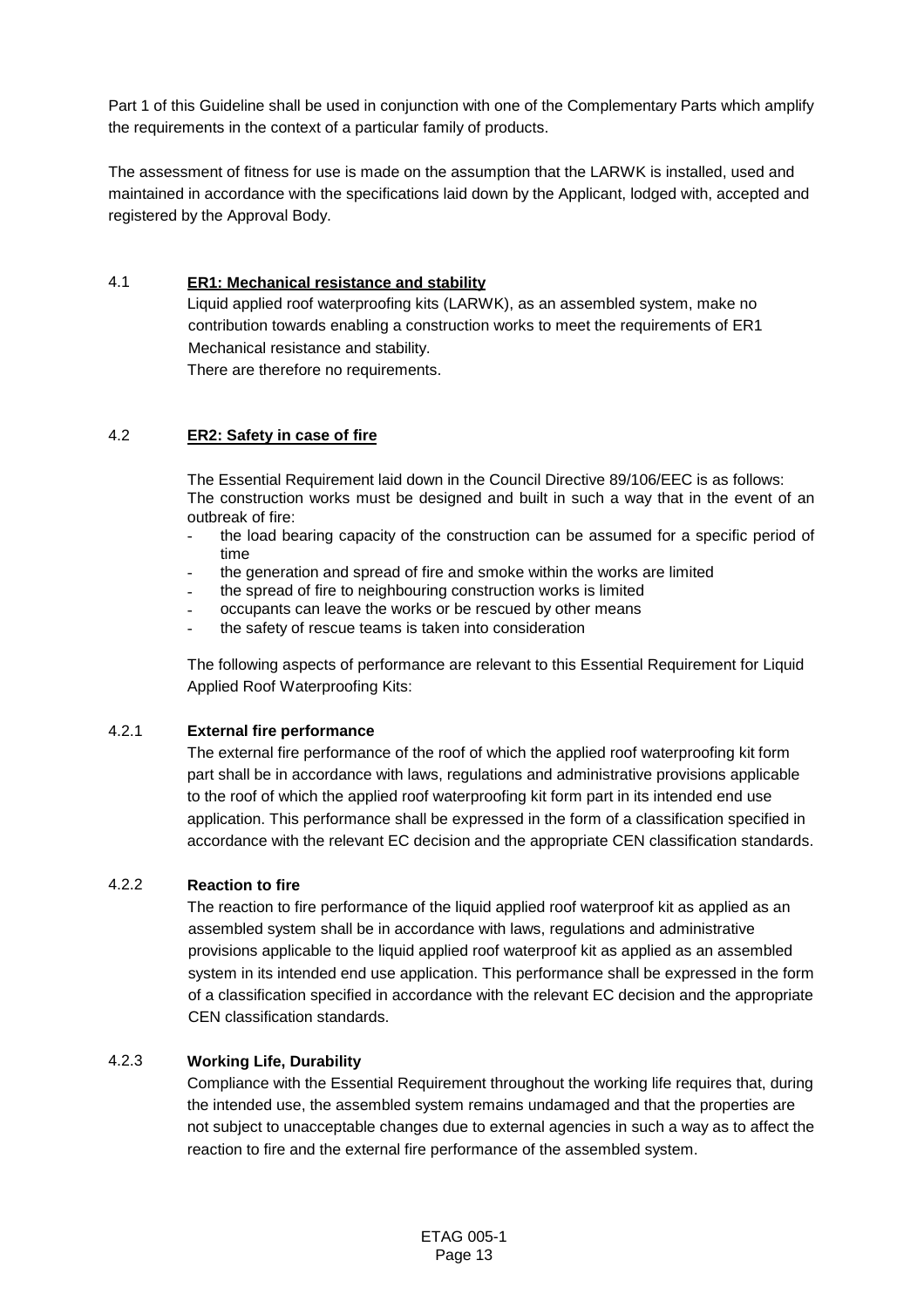## 4.3 **ER3: Hygiene, health and the environment**

## 4.3.1 **Indoor environment**

In conjunction with the other elements of the roof construction, an assembled system of a LARWK shall control the ingress of moisture from the outside into the building, in both liquid and vapour form, to control the presence of damp in parts of the works or on surfaces within the works.

## 4.3.2 **Outdoor environment**

## 4.3.2.1. Release of dangerous substances

The product/kit must be such that, when installed according to the appropriate provisions of the Member States, it allows for the satisfaction of the ER3 of the CPD as expressed by the national provisions of the Member States and in particular does not cause harmful emission of toxic gases, dangerous particles or radiation to the indoor environment nor contamination of the outdoor environment (air, soil or water).

## 4.3.3 **Working Life, Durability**

Compliance with the Essential Requirement throughout the working life requires that, during the intended use, the assembled system remains undamaged and that the properties are not subject to unacceptable changes due to external agencies. The assembled system shall be resistant to the effects of:

- i) wind loads;
- ii) mechanical damage;
- iii) movement;
- iv) surface temperature extremes during use;
- v) ageing media, including heat, UV radiation and water;
- vi) plant roots

## 4.4 **ER4: Safety in use**

## 4.4.1 **Resistance to wind load**

The assembled system of a LARWK shall have sufficient mechanical resistance and stability against wind loads to avoid detachement of parts of the work that, by falling down, might form the risk of injury or death of users in or around the work.

The aspects of performance that can influence the meeting of the Essential Requirements are dealt with under ER3 - Hygiene, health and the environment. (see 4.3.1 Indoor environment and 4.3.3 Working life / durability)

## 4.4.2 **Slipperiness**

The surface of the LAWRK shall not be slippery due to either the inherent surface conditions or the presence of water or grease on the surface so that it will influence the probability of falling after slipping and thereby causing a risk for the occupants/users.

## 4.4.3 **Working life, durability**

Compliance with the Essential Requirement throughout the working life requires that, during the intended use, the assembled system remains attached. This aspect is dealt with under ER3 – Hygiene, health and the environment (see 4.3.3 Working life / durability)

> ETAG 005-1 Page 14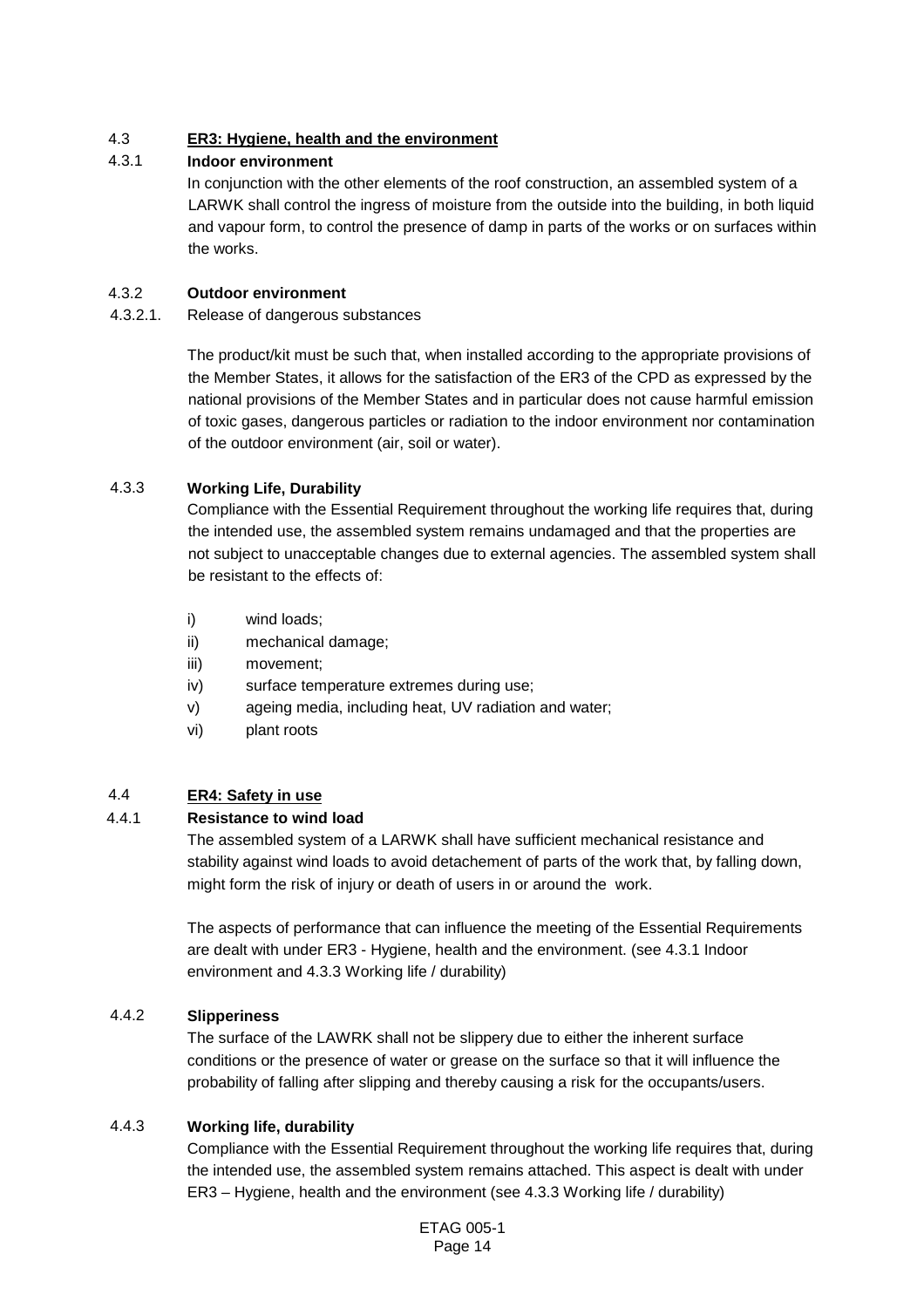## 4.5 **ER5: Protection against noise**

The assembled system of a LARWK makes no contribution towards enabling a construction works to meet the requirements of ER5 - Protection against noise. There are therefore no requirements.

## 4.6 **ER6: Energy economy and heat retention**

The assembled system of a LARWK makes no direct contribution towards enabling a construction works to meet the requirements of ER6 - Energy economy and heat retention. There are therefore no requirements.

The aspects of performance related to moisture ingress that can influence the meeting of this Essential Requirement are dealt with under ER3 - Hygiene, health and the environment. (See 4.3.1 Indoor environment.)

## 4.7 **Related aspects of serviceability**

## 4.7.0 **General**

Account shall be taken of all aspects of use, specification and expected working life that will affect the assessment of fitness for use at the local level. These will include climatic zone in which the assembled system of a LARWK will be used (influencing surface temperatures, levels of UV radiation, durability etc.), accessibility and slope of the roof etc. This will necessitate the use of categorisations for the systems.

## 4.7.1 **Effects of application conditions**

Where the Applicant declares a range of permitted weather conditions or permits variations in proportions and/or the nature of constituent parts, it must be verified that the LARWK and its assembled system satisfies the performance requirements over the whole range of conditions.

## 4.7.2 **Classification according to safety in case of fire**

#### 4.7.2.0 General

The Applicant shall classify each of the kits according to clause 4.7.2.2. Classification will facilitate the assessment of fitness for use of the assembled system and the satisfaction of the Essential Requirement where differences in performance are expected due to reaction to fire. The declared classifications shall be taken into account in the verification of performance against the Essential Requirement ER2.

## 4.7.2.1 Classification according to external fire performance.

Classification of the LARWK with respect to external fire performance is undertaken in accordance with prEN 13501-5.

Commission Decision 2000/553/EC shall be taken into account.

4.7.2.2 Classification according to reaction to fire Classification of the LARWK with respect to reaction to fire is undertaken in accordance with:

EN 13501-1: Reaction to fire - Classification

The following range of Euroclasses is used: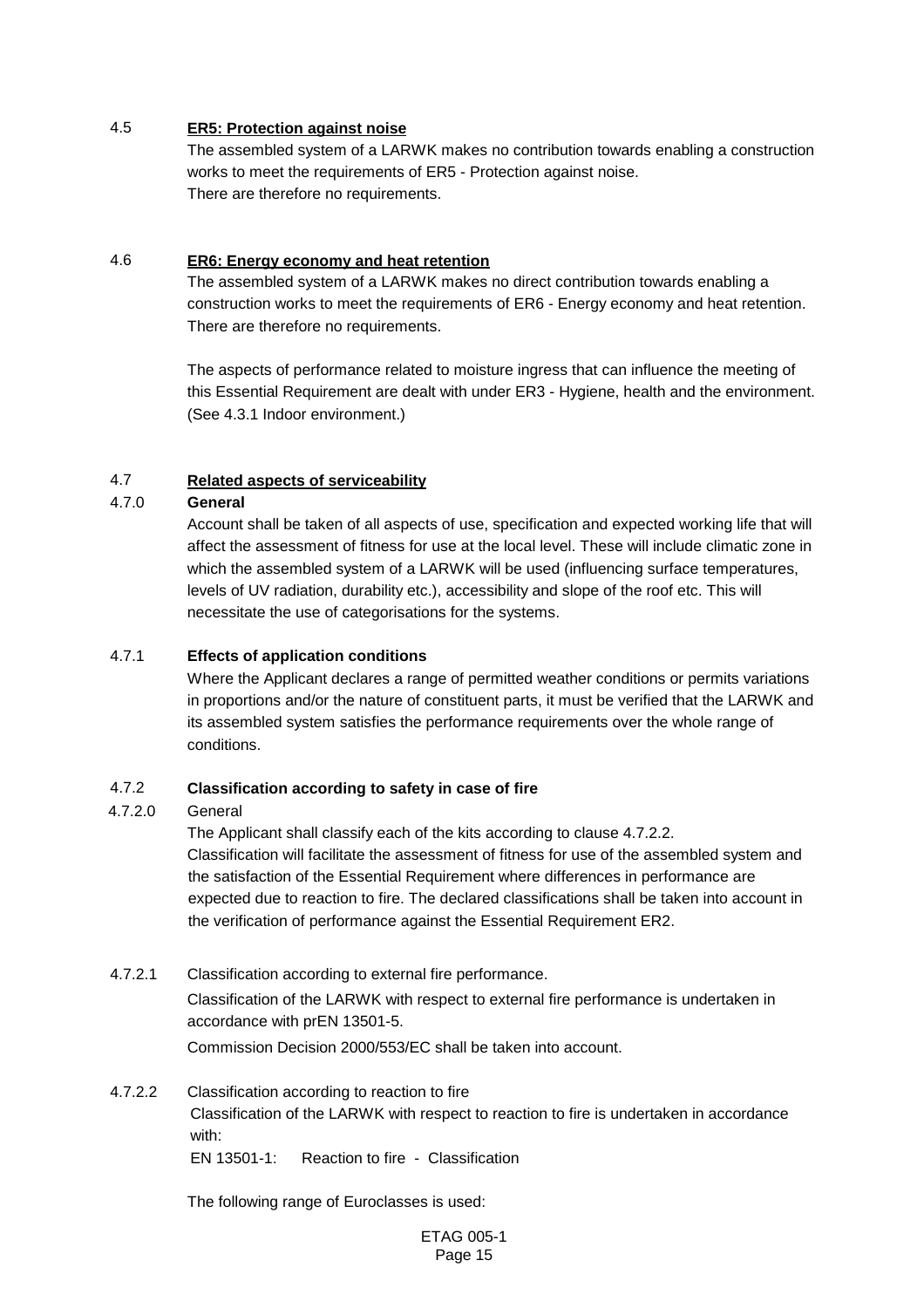## A1, A2, B, C, D, E, F

## 4.7.3 **Categorisation according to use**

#### 4.7.3.0 General

The Applicant shall categorise each of his kits according to the categories given in 4.7.3.1 to 4.7.3.5. Categorisation will facilitate the assessment of fitness for use of the assembled systems and of the satisfaction of the Essential Requirements for different expected working lives or where differences in performance are expected due to the intended use. The declared categorisation shall be taken into account in the verification of performance against the Essential Requirements.

## 4.7.3.1 Categorisation according to working life

This Guideline is written on the assumption that the estimated working life of assembled systems for the intended use is 10 years. In special circumstances, where indicated by the Applicant, this may be modified to 5 or 25 years.

An estimated working life of assembled systems of 5 years shall only be assumed in the case of LARWKs intended for use as a repair, renovation or maintenance medium only, or for use solely in construction works which have a limited intended life.

An estimated working life of 25 years shall only be assumed in the case where the Applicant can offer, for examination by the Approval Body, examples of satisfactory use of that assembled system for a period of at least 5 years in a relevant situation and/or climate. All product specifications and assessment methods shall take account of this expected working life of 25 years.

The categories according to working life are given in Table 2.

|                               | Category       | Category       | Category       |
|-------------------------------|----------------|----------------|----------------|
|                               | W <sub>1</sub> | W <sub>2</sub> | W <sub>3</sub> |
| Expected working life (years) | G              | 10             | 25             |

Table 2 - Categorisation according to working life

The indication given on the working life of assembled system(s) cannot be interpreted as a guarantee by the Applicant (or the Approval Body) but is regarded only as a means of choosing the appropriate products in relation to the expected economically reasonable working life of the works (ID par. 5.2.2).

## 4.7.3.2 Categorisation according to climatic zone of use

The assembled system, including its support and protection (if any) shall be resistant to the solar exposure effects (solar energy, temperature, etc) occurring during its expected working life which will depend on the geographical location of use. Two categories of climatic zone have been established (Moderate and Severe) and the limiting values for mean annual radiant exposure and the mean air temperature during the warmest month are defined in Table 3.

Table 3 - Categorisation according to climatic zone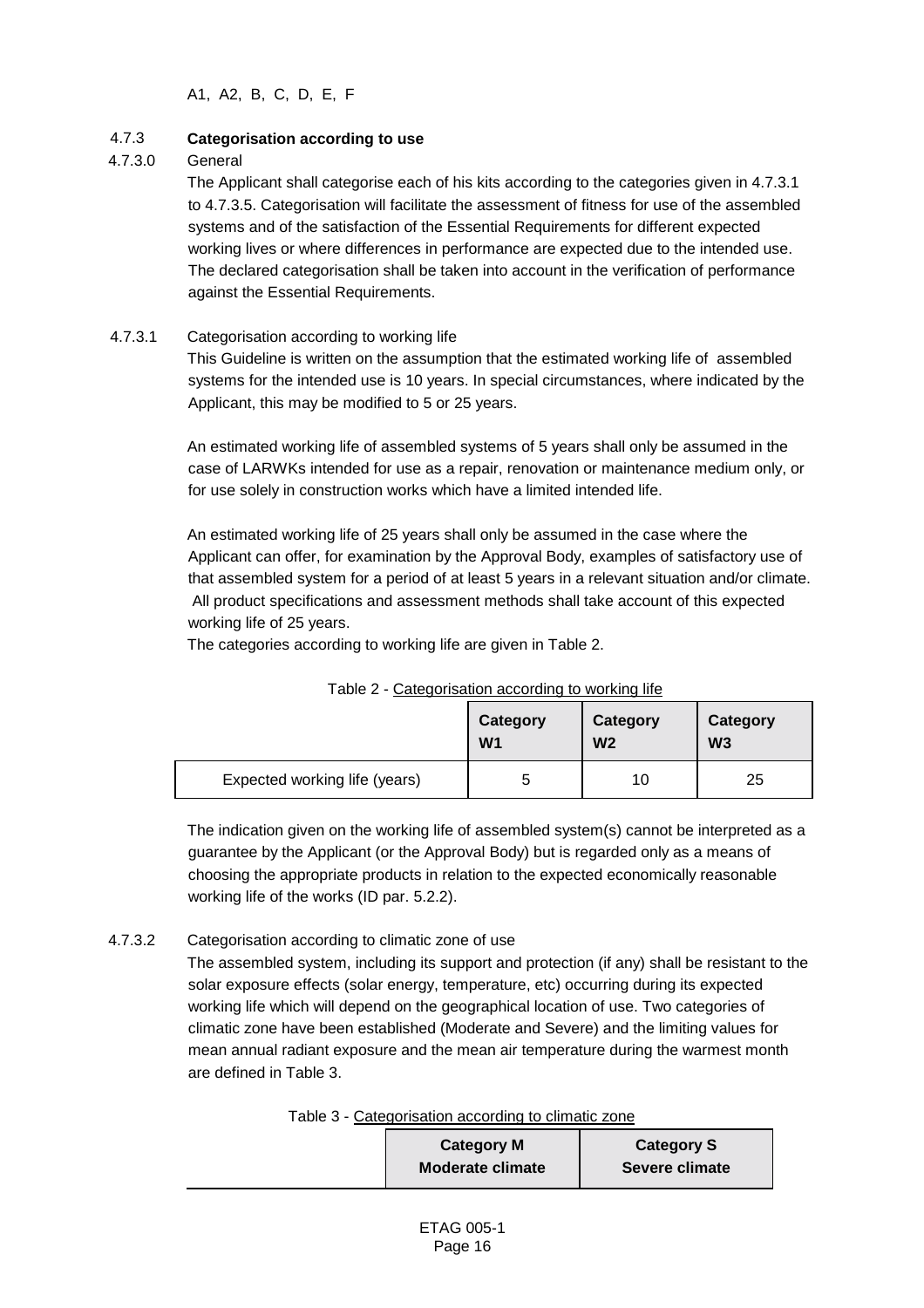| Annual radiant exposure<br>on horizontal surface | $< 5$ GJ/m <sup>2</sup> | $\geq$ 5 GJ/m <sup>2</sup> |  |
|--------------------------------------------------|-------------------------|----------------------------|--|
| Average temperature of                           | and                     | and/or                     |  |
| the warmest month per<br>vear                    | $< 22^{\circ}$ C        | $\geq$ 22°C                |  |

*Note 1: The annual radiant exposure is the total amount of solar energy received by horizontal global surface within a defined geographical region, calculated as a mean measured value over a period of five years. The average temperature of the warmest month is the calculated mean value over a period of five years for the average measured maximum air temperature of that month*.

*Note 2: The "isoline 5" (see map of TR-010.C - mean UV radiant exposure) can be used as an indicative dividing line between "moderate" and "severe" climatic zones of use, related to temperatures.*

For a Category M kit to be suitable for use in a particular location both the parameters at that location (derived from national meteorological statistics) shall comply with the limiting values given in Table 3. If one of the parameters exceeds the limiting values for Category M then only kits of Category S may be used.

The appropriate climatic zone category required may be declared by Member States [see CPD

art. 3(2)]. Kits assessed as fit for use only in the Moderate zone may not be used in those climates categorised as Severe for the same expected working life.

## 4.7.3.3 Categorisation of user loads

The assembled systems, including their support and protection (if any), shall be capable of withstanding mechanical damage due to the user loads likely to occur during their working life. The risk of mechanical damage will depend on the accessibility of the roof and the frequency of the traffic envisaged. The appropriate categories of user loads and examples of the related accessibility are given in Table 4.

| Category       | User load | <b>Examples of accessibility</b>                                                 |
|----------------|-----------|----------------------------------------------------------------------------------|
| P1             | Low       | non-accessible                                                                   |
| P <sub>2</sub> | Moderate  | accessible for maintenance of the roofing only                                   |
| P3             | Normal    | accessible for maintenance of plant and equip-<br>ment and to pedestrian traffic |
| P4             | Special   | roof gardens, inverted roofs, green roofs                                        |

|--|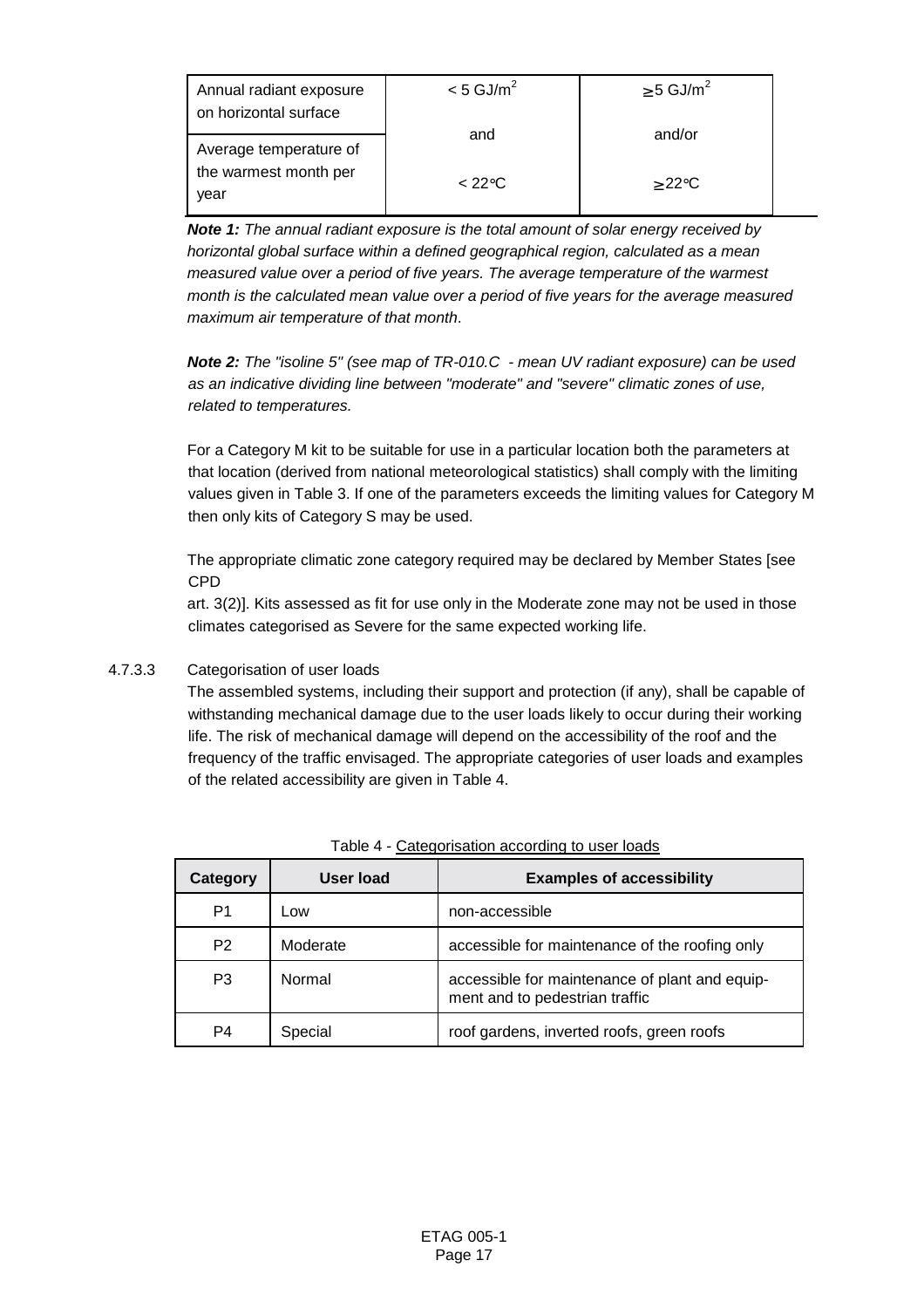## 4.7.3.4 Categorisation of roof slope

The assembled system, including its support and protection (if any), shall be capable of withstanding the effects originating from its slope. The appropriate categories of roof slopes and examples of the related effects which can influence the fitness for use are given in Table 5.

| Category       | <b>Slope</b><br>$(\%)$ | <b>Examples of possible</b><br>related effects                                                                                                                                             |
|----------------|------------------------|--------------------------------------------------------------------------------------------------------------------------------------------------------------------------------------------|
| S <sub>1</sub> | < 5                    | - frost (thickness of ice layer)<br>- UV/standing water<br>- user loads (accessibility)<br>- effects of standing water<br>- fire behaviour<br>- plant roots (roof gardens and green roofs) |
| S <sub>2</sub> | $5 - 10$               | - frost (thickness of ice layer)<br>- UV<br>- user loads (accessibility)<br>- fire behaviour<br>- plant roots (green roofs only)                                                           |
| S3             | $10 - 30$              | - sliding<br>- frost (freezing snow)<br>- UV<br>- user loads (accessibility)<br>- fire behaviour<br>- plant roots (green roofs only)                                                       |
| S <sub>4</sub> | > 30                   | - sliding<br>- UV<br>- user loads (accessibility)<br>- fire behaviour                                                                                                                      |

| Table 5 - Categorisation according to roof slopes |
|---------------------------------------------------|
|---------------------------------------------------|

## 4.7.3.5 Categorisation according to surface temperature

The assembled system, including its support and protection (if any) shall be resistant to the maximum and minimum surface temperatures occurring during its expected working life which will depend on the geographical location of use (see Table 3) and the levels of protection. Tables 6(a) and 6(b) define the appropriate categories.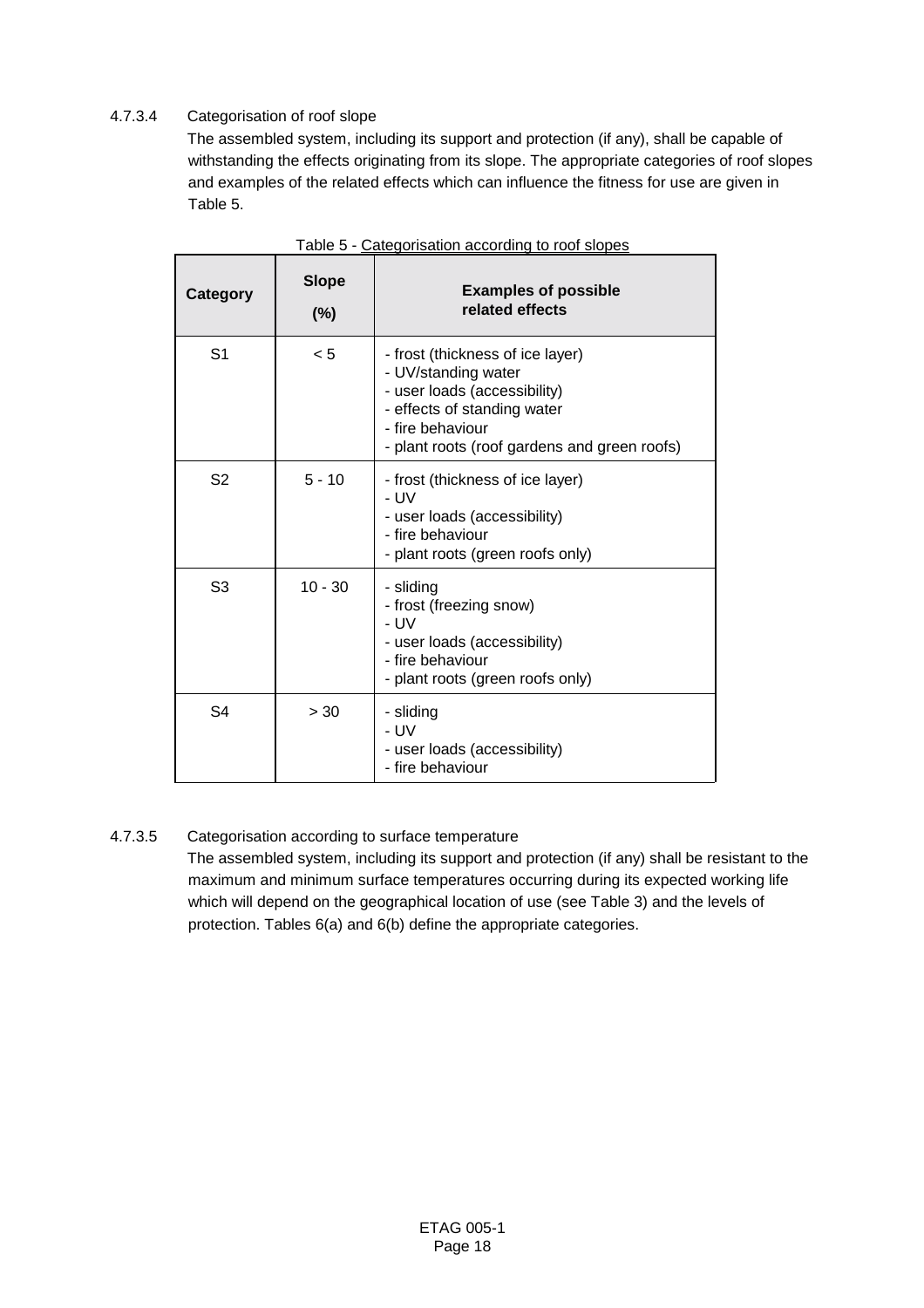Table 6(a) - Categorisation according to minimum surface temperature of the assembled system

| Category        | <b>Climatic zone</b>      | <b>Surface protection</b>                                          | Minimum surface<br><b>Temperature</b><br>(°C) |
|-----------------|---------------------------|--------------------------------------------------------------------|-----------------------------------------------|
| TL <sub>1</sub> | All climatic zones        | Inverted roofs and<br>roof gardens<br>(excluding "green"<br>roofs) | $+5$                                          |
| TL2             | Moderate low temperature  |                                                                    | $-10$                                         |
| TL3             | Severe low temperature    | All other protected<br>assembled systems or                        | $-20$                                         |
| TL4             | Extreme low temperature * | exposed<br>roofs                                                   | - 30                                          |

*\* Note: The particular location(s) for which Category TL4 has to be taken into account may be declared by Member States (see CPD - art. 3.2)*

| Category        | <b>Climatic zone</b>         | <b>Surface protection</b>                                                              | Maximum surfa-<br>ce<br>Temperature $(°C)$ |
|-----------------|------------------------------|----------------------------------------------------------------------------------------|--------------------------------------------|
| TH1             | All climatic zones           | Inverted roofs and roof<br>gardens                                                     | 30                                         |
| TH <sub>2</sub> | Moderate high<br>temperature | Exposed, uninsulated<br>roofs or heavily protected<br>roofs<br>including "green roofs" | 60                                         |
| TH <sub>3</sub> |                              | Exposed, insulated roofs                                                               | 80                                         |
| TH4             | Severe high<br>temperature * | Exposed, insulated roofs                                                               | 90                                         |

Table 6(b) - Categorisation according to maximum surface temperature of the assembled system

*\* Note: For southern European regions considered as having "severe" climatic conditions related to high surface temperatures (area south of indicative "isoline 5" - see map of EOTA technical report TR-010, Annex TR-010.C)*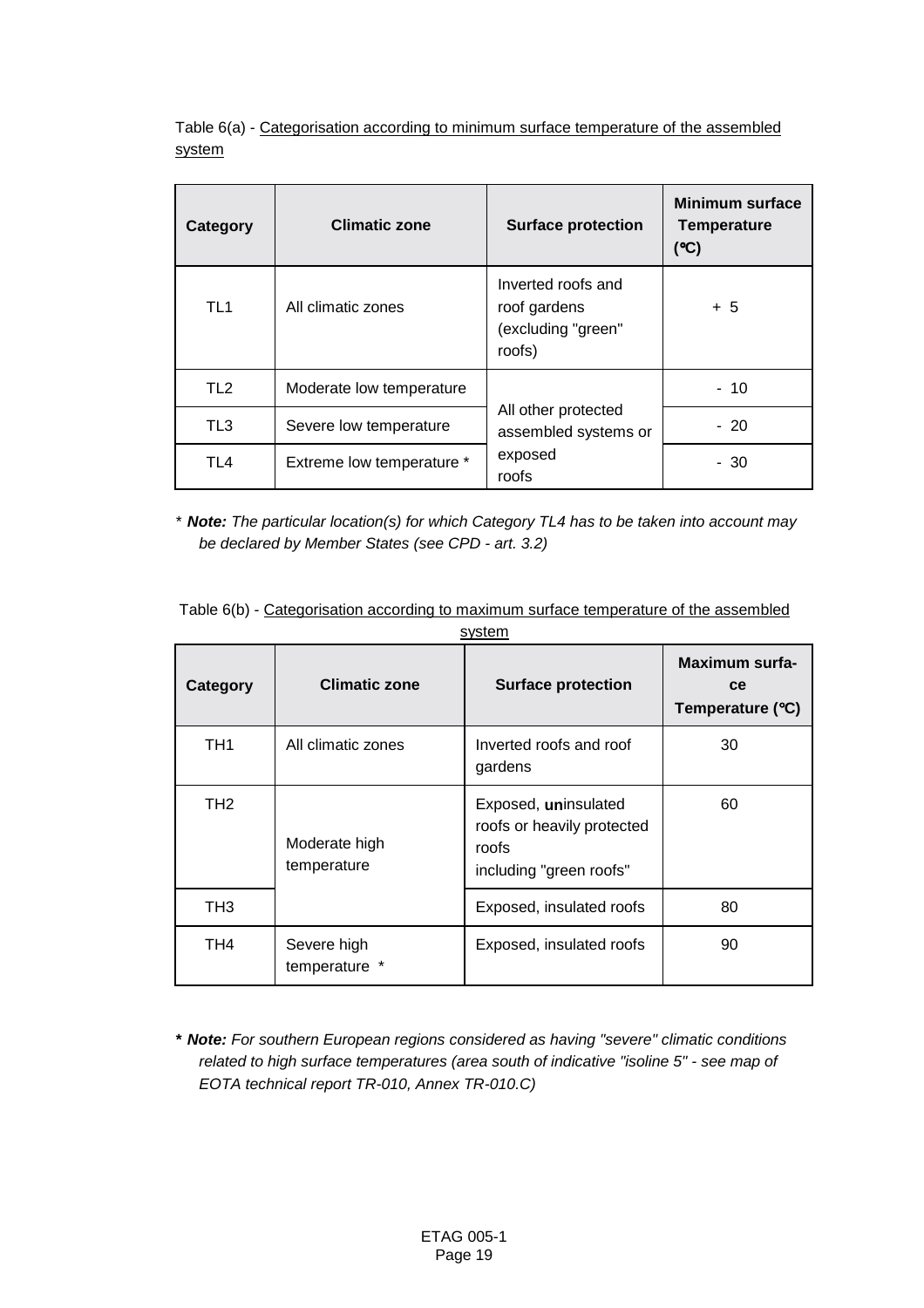# **5. METHODS OF VERIFICATION**

#### 5.0 **General**

The methods of verification given in this section shall be applied, where appropriate, to the kits proposed by the Applicant. Where possible the Approval Body shall select the kits and levels to be tested so that extrapolation and interpolation are possible, thereby reducing the number of necessary tests. In general a satisfactory performance at a severe level will assure acceptance at a less severe level.

It is the responsibility of the Approval Body to identify the most unfavourable conditions e.g. thickness of samples etc..

Reference shall also be made to the appropriate Complementary Part relevant to the family of products which may identify tests omitted or include additional requirements specific to that family of products.

The verification of performances shall take into account the declared classification and categorisation of the kit(s) and may also include inspection of existing works.

The relationship between the requirements as defined in clause 4, the product performance and the methods of verification listed below, are summarised in Table 7.

#### **Identification**

(1)Depending upon the nature and type of products, the text of the ETAG shall provide indications as to how products shall be identified for approval and other purposes. However what is written shall be flexible because of differences in manufacturing techniques, the possible range of sizes of factories/manufacturing facilities, size of batches and amount of product produced in a given time.

(2) Example techniques and procedures to be considered

either individually or in combination (not exhaustive)

Fingerprinting (infrared, gas chromatography, ..................)

• Formulation (chemical constitution, recipes, composition of raw materials, amounts, components specified by characteristics, compliance with other specifications eg. ENs or by weight, volume, percentage……………..)

• Manufacturing process parameters (temperature, pressure, time … product/production codes)

• Testing of physical characteristics - data (geometry, density, mechanical strength…………)

• Calculations, detailing, drawings

(3) Whichever method(s) is/are used it is necessary to recognise practical tolerances in relation to results/data collected.

(4) It is however also essential that these techniques/methods shall be introduced only as far as they have or could have an influence on the fulfilment of the Essential Requirements, including aspects of durability.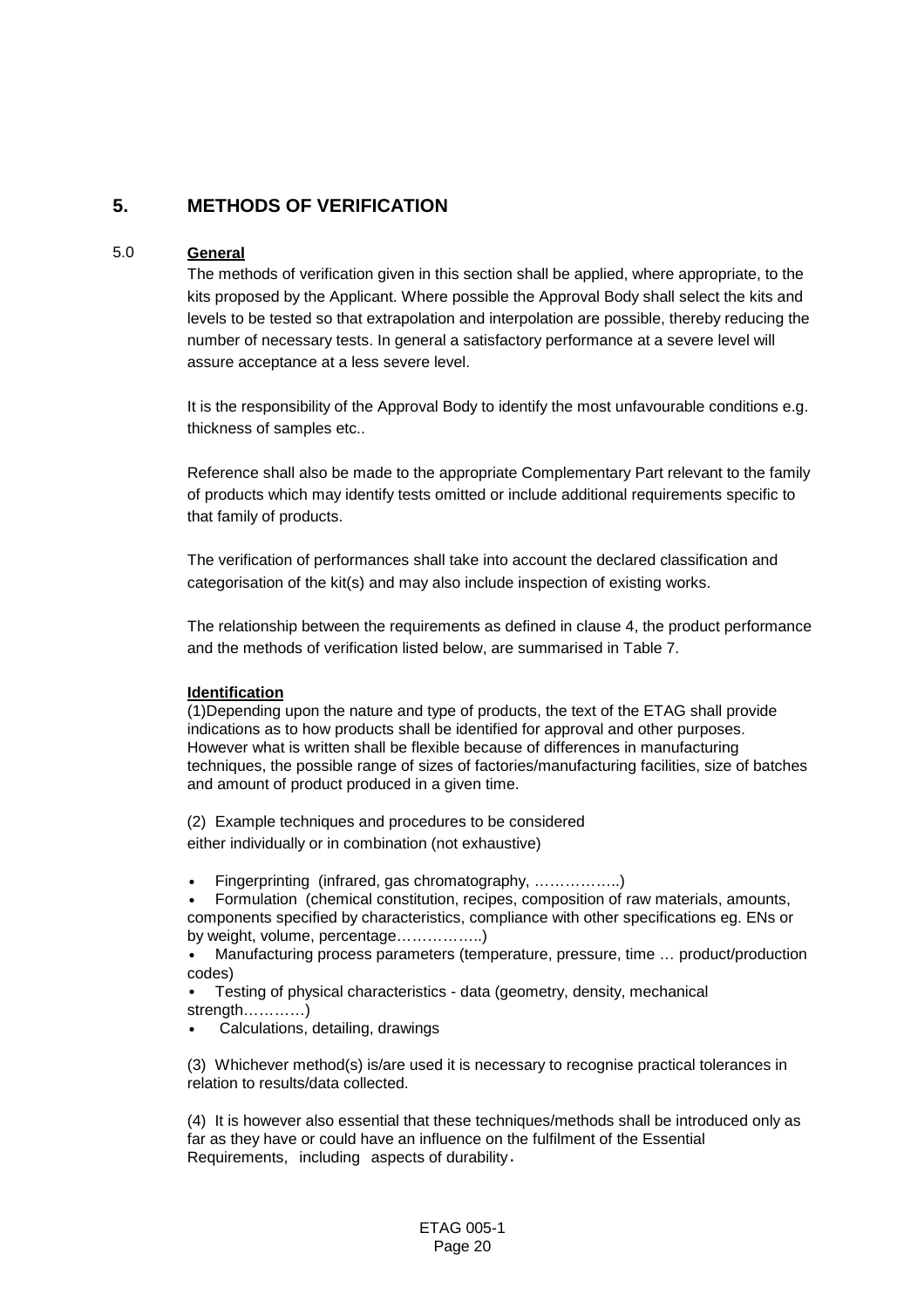| ER             | <b>ETAG</b>                                       | <b>Product</b>                                                                 | <b>Product characteristics</b>                                                                                                                                              | <b>ETAG clause</b>                                                                                    |
|----------------|---------------------------------------------------|--------------------------------------------------------------------------------|-----------------------------------------------------------------------------------------------------------------------------------------------------------------------------|-------------------------------------------------------------------------------------------------------|
| and<br>ID      | <b>Clause</b><br>reference<br>(see table 1)       | characteristics<br>according to<br><b>Mandate</b>                              | according to Work Program<br>and ETAG                                                                                                                                       | on<br>on verification<br>methods                                                                      |
| $\overline{2}$ | 4.2.1 : Roof<br>exposed<br>to an external<br>fire | <b>External fire</b><br>performance                                            | fire penetration<br>$\overline{a}$<br>fire spread over surface<br>$\overline{a}$<br>production of flaming droplets<br>fire spread within the roof                           | 5.2.1 : External<br>fire performance<br>(classification<br>according prEN<br>13501-5)                 |
|                | $4.2.2$ :<br>Reaction to<br>fire                  | Reaction to fire                                                               | reaction to fire<br>$\overline{\phantom{a}}$                                                                                                                                | 5.2.2 : Reaction to<br>fire (classification<br>according to EN<br>$13501-1)$                          |
|                |                                                   | Durability                                                                     | effects of external agencies<br>$\frac{1}{2}$                                                                                                                               | No verification                                                                                       |
| $\mathfrak{Z}$ | 4.3.1 : Indoor<br>environment                     | Water vapour<br>permeability<br>Watertigthness<br>Resistance to<br>perforation | water vapour resistance<br>$\overline{\phantom{0}}$<br>watertigthness<br>$\qquad \qquad -$                                                                                  | 5.3.1.1:<br>Resistance to<br>water vapour (EN<br>1931)<br>5.3.1.2:<br>Watertigthness<br>(EOTA TR-003) |
|                | 4.3.2:<br>Outdoor<br>environment                  | Release of<br>dangerous<br>substances                                          | chemical nature<br>$\overline{a}$<br>release of dangerous<br>$\overline{a}$<br>substances<br>leaching of dangerous<br>$\overline{a}$<br>substances<br>ETAG 005-1<br>Page 21 | 5.3.2.1 : Release<br>of dangerous<br>substances                                                       |
|                |                                                   |                                                                                |                                                                                                                                                                             |                                                                                                       |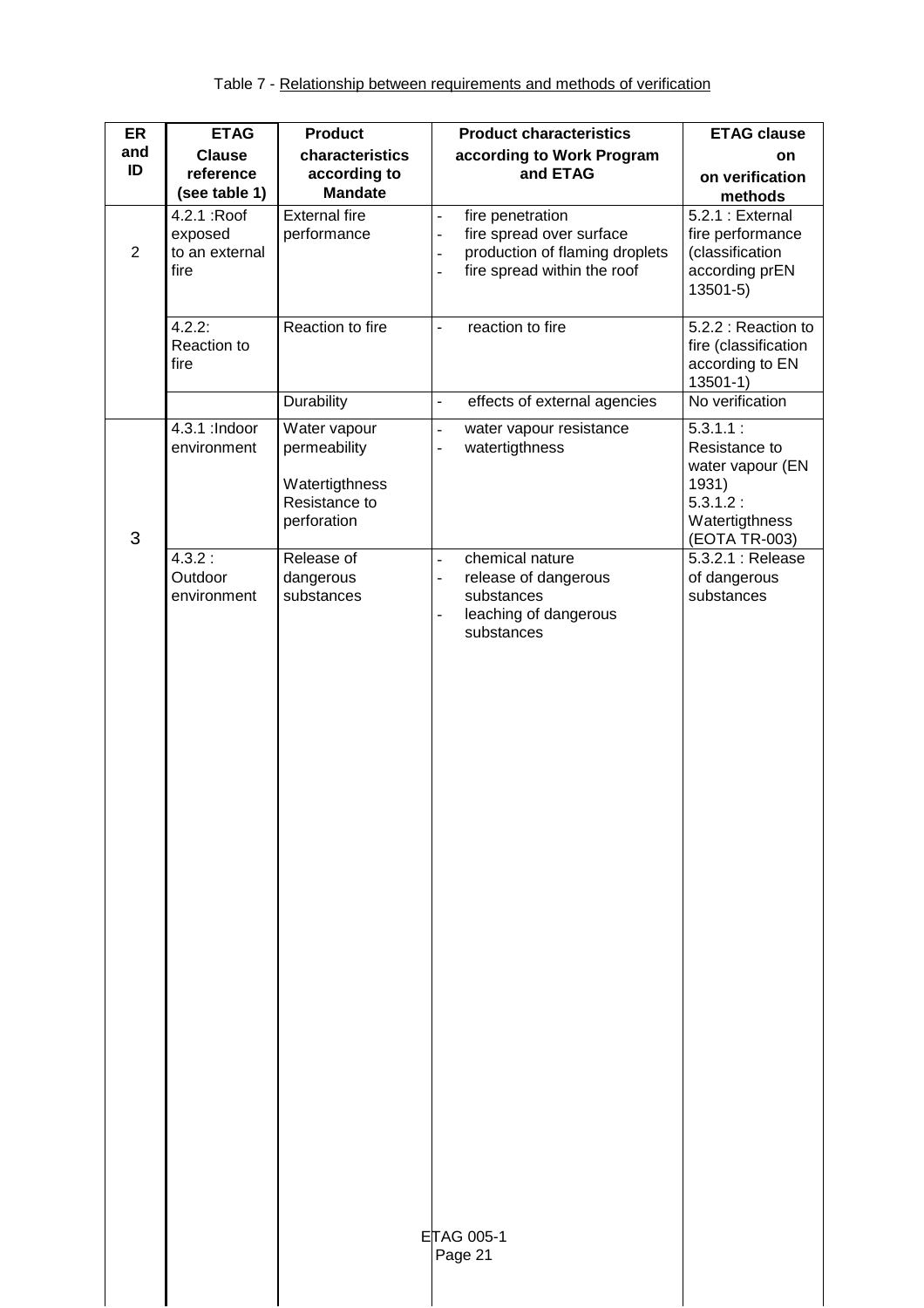|   |                                   | Durability               | ÷,                                                                                             | resistance to wind loads                                                                                                                                                                                     | 5.3.3.1:                                                                                                                                                                                                                                                                                                                                                                                                                                                                                                                                                                                                                                                                                              |
|---|-----------------------------------|--------------------------|------------------------------------------------------------------------------------------------|--------------------------------------------------------------------------------------------------------------------------------------------------------------------------------------------------------------|-------------------------------------------------------------------------------------------------------------------------------------------------------------------------------------------------------------------------------------------------------------------------------------------------------------------------------------------------------------------------------------------------------------------------------------------------------------------------------------------------------------------------------------------------------------------------------------------------------------------------------------------------------------------------------------------------------|
|   | 4.3.3 Working<br>life, durability |                          | $\overline{a}$<br>÷,<br>$\overline{\phantom{a}}$<br>$\overline{\phantom{a}}$<br>$\overline{a}$ | resistance to mechanical<br>damage (perforation)<br>resistance to fatigue<br>movement<br>resistance to temperature<br>effects<br>resistance to ageing media<br>resistance to actions of<br>biological agents | Resistance to<br>wind loads (EOTA<br>TR-005)<br>5.3.3.2.1:<br>Resistance to<br>dynamic<br>indentation (EOTA<br>TR-006)<br>5.3.3.2.2:<br>Resistance to<br>static indentation<br>(EOTA<br>TR-007)<br>5.3.3.3:<br>Resistance to<br>fatigue movement<br>(EOTA<br>TR-008)<br>5.3.3.4.1 : Low<br>temperatures<br>(EOTA TR-006<br>and TR-013)<br>$5.3.3.4.3$ : High<br>temperatures<br>(EOTA TR-004,<br>TR-007 and TR-<br>009)<br>5.3.3.5.1:<br>Resistance to heat<br>ageing (EOTA<br>TR-011)<br>$5.3.3.5.2:UV-$<br>radiation in the<br>presence of<br>moisture (EOTA<br>TR-010)<br>5.3.3.5.3:<br>Resistance to<br>water ageing<br>(EOTA TR-012)<br>5.3.3.6:<br>Resistance to<br>plant roots (prEN<br>13948) |
| 4 | 4.4 : Safety in<br>use            | Mechanical<br>resistance | $\overline{\phantom{a}}$                                                                       | resistance to wind loads                                                                                                                                                                                     | 5.3.3.1:<br>Resistance to<br>wind loads (EOTA<br>TR-005)                                                                                                                                                                                                                                                                                                                                                                                                                                                                                                                                                                                                                                              |
|   |                                   | Slipperiness             | $\overline{a}$                                                                                 | slipperiness                                                                                                                                                                                                 | 5.4.2:<br>Slipperiness<br>(EN 13893)                                                                                                                                                                                                                                                                                                                                                                                                                                                                                                                                                                                                                                                                  |
|   |                                   | Durability               | $\bar{\phantom{a}}$                                                                            | resistance to ageing media                                                                                                                                                                                   | 5.3.3.5.3:<br>Resistance to<br>water ageing<br>(EOTA TR-012)                                                                                                                                                                                                                                                                                                                                                                                                                                                                                                                                                                                                                                          |

# 5.1 **ER1 Mechanical resistance and stability**

No requirements.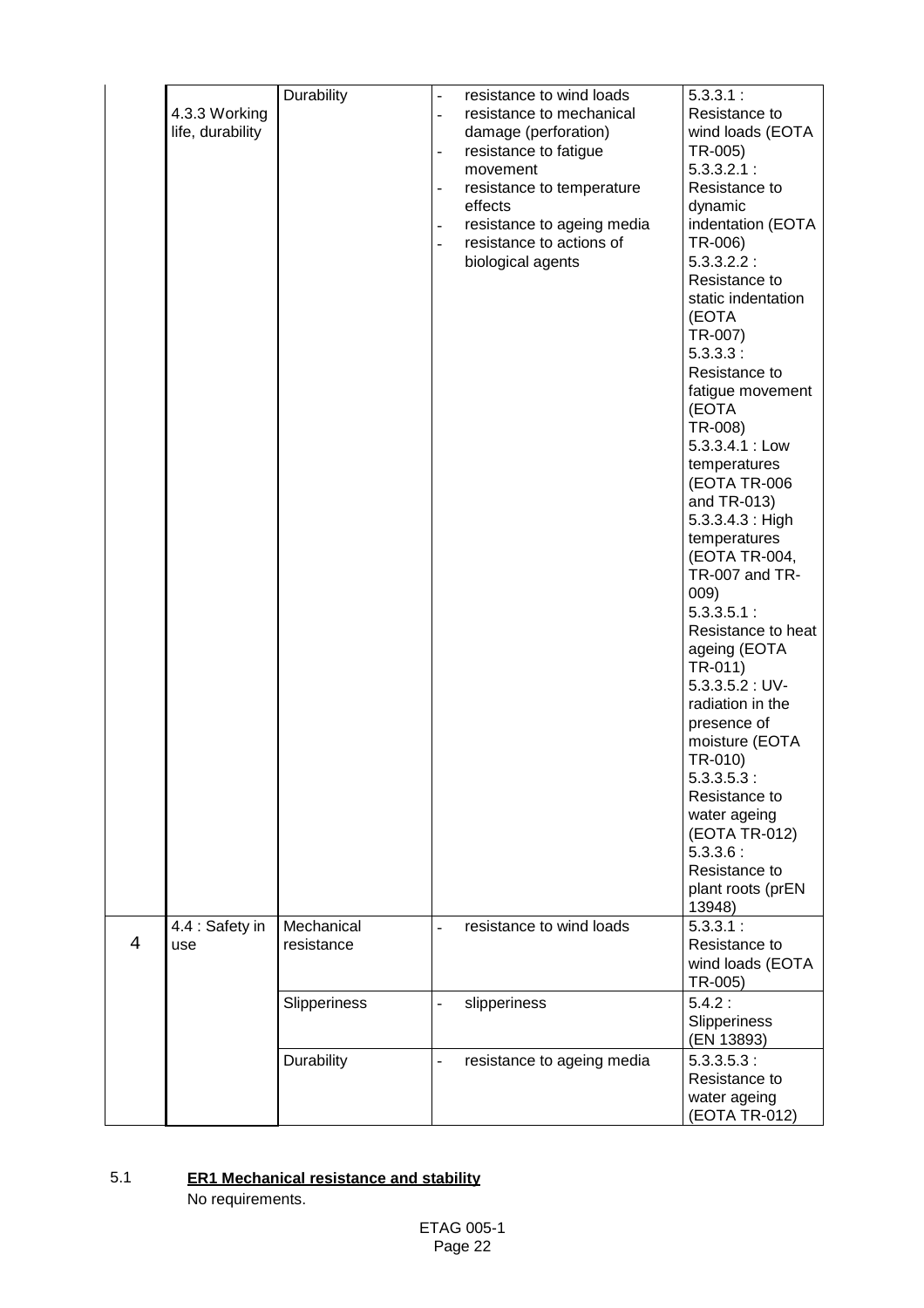## 5.2 **ER 2: Safety in case of fire**

## 5.2.1 **External fire performance**

- 5.2.1.1 The Liquid Applied Roof Waterproofing Kit as an assembled system shall be tested using the method relevant for the corresponding external performance roof class, in order to be classified according to pr EN 13501-5[1].
- 5.2.1.2 External fire performance cannot be claimed for individual products alone, since it is a characteristic of a complete roof system. When the product is not a kit, the manufacturer will need to fully define the assembled system of which the product will form part in order to make any external fire performance claim.
- 5.2.1.3 The liquid applied roof waterproofing kit as an assembled system, may form as part of a roof, may be considered "deemed to satisfy" all the provisions for external fire performance of all National regulations of the Member States without the need for testing. This on the basis that is included within the definitions given Commission Decision 2000/553/EC and provided that any national provisions on the design and executions of works are fulfilled.
- 5.2.1.4 Where more than one assembled system is possible for an individual Liquid Applied Roof Waterproofing Kit a minimum of one 'typical' roof system shall be tested in accordance with ENV 1187:2002, except where the assembled system can be classified without further testing (CWFT) [2].
- 5.2.1.5 All other possible assembled systems shall be Classified as 'No Performance Determined'.

*[1] This does not prelude the possibility of other assembled systems being tested, at the request of the manufacturer.*

*[2] Where assembled systems are protected by a durable protection layer, the external fire performance can be controlled by the nature of this protection layer. Therefore verification of the external fire performance may be omitted, provided the effect of the protection layer is assessed and/or stipulated by Commission Decision (2000/553/EC).*

## 5.2.2 **Reaction to fire**

The liquid applied roof waterproof kit as an assembled system shall be tested, using the test method(s) relevant for the corresponding reaction to fire class, in order to be classified according to EN 13501-1:2002.

Details are given in Annex IV, Reaction to Fire – Test Procedures

#### 5.3 **ER3: Hygiene, health and the environment**

## 5.3.1 **Indoor environment**

5.3.1.1 Resistance to water vapour

To establish the resistance to the passage of water vapour through the assembled system, the water vapour permeability of the assembled system shall be determined in accordance with EN 1931, using a free sample according to Annex III.4. The value shall be declared by the Applicant and verified by the Approval Body. From this value the water vapour resistance shall be calculated for use in the design of the roof.

#### 5.3.1.2 Watertightness

The watertightness of the assembled system shall be determined by testing in accordance with the test method given in EOTA technical report TR 003.

#### 5.3.2. Release of dangerous substances

5.3.2.1. – Presence of dangerous substances in the product The applicant shall submit a written declaration stating whether or not the product/kit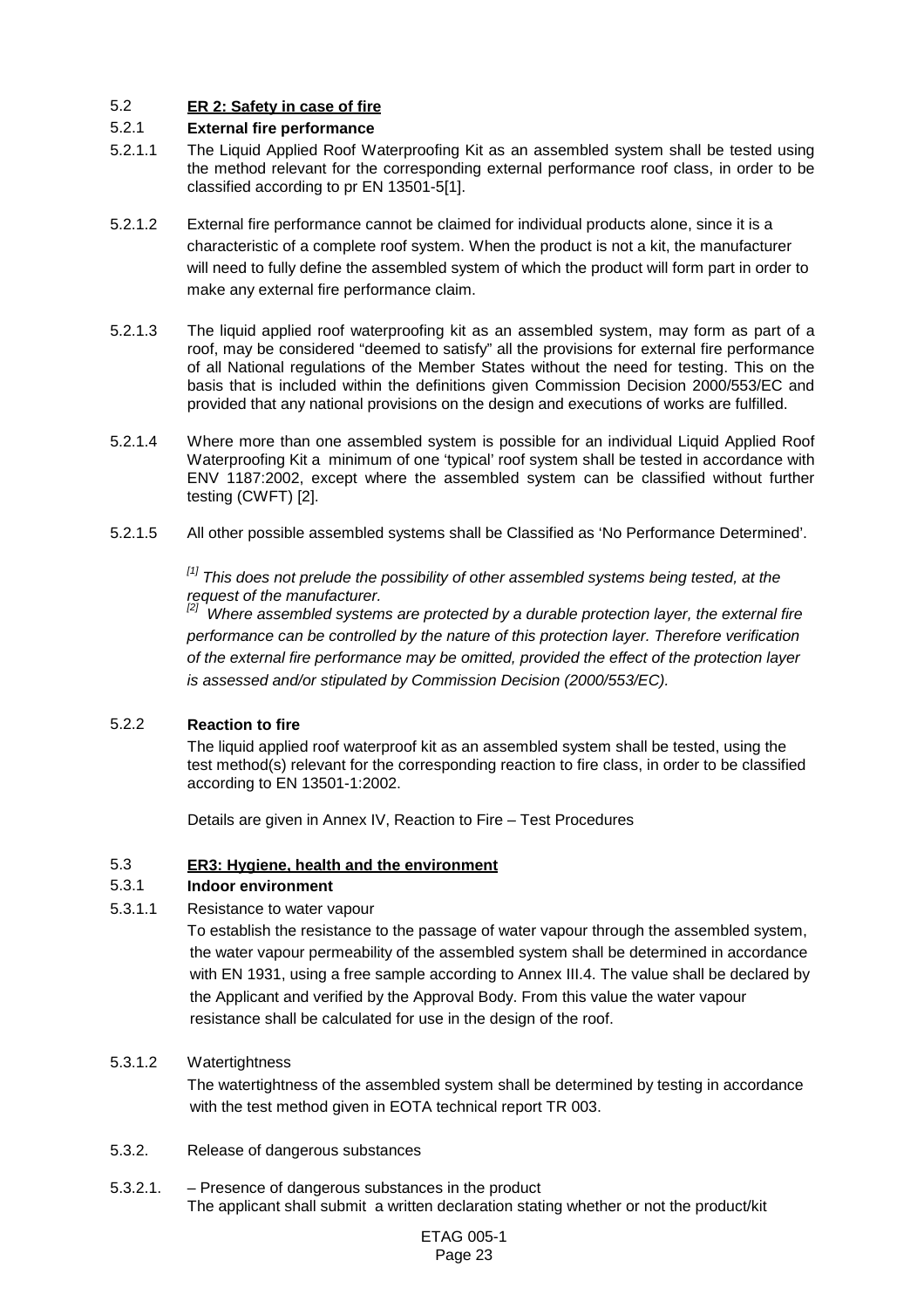contains dangerous substances according to European and national regulations, when and where relevant in the Member States of destination, and shall list these substances.

- 5.3.2.2 Compliance with the applicable regulations If the product/kit contains dangerous substances as declared above, the ETA will provide the method(s) which has been used for demonstrating compliance with the applicable regulations in the Member States of destination, according to the dated EU data-base (method(s) of content or release, as appropriate).
- 5.3.2.3 Application of the precautionary principle An EOTA member has the possibility to provide to the other members, through the Secretary General, warning about substances which, according to Health authorities of its country, are considered to be dangerous under sound scientific evidence, but are not yet regulated. Complete references about this evidence will be provided. This information once agreed upon, will be kept in an EOTA data base, and will be transferred to the Commission services.

The information contained in this EOTA data base will also be communicated to any ETA applicant. On the basis of this information, a protocol of assessment of the product, regarding this substance, could be established on request of a manufacturer with the participation of the Approval Body which raised the issue.

## 5.3.3 **Working Life, Durability**

## 5.3.3.0 General

i) Previous use

For kits categorised W3 (25 years) the Approval Body shall take into account, by examination where appropriate, existing examples of use of the assembled system. Such examples of the assembled system shall be:

a) in the same, or more severe categorisation as that required for the kit to be assessed and

b) as old as possible, with a minimum of 5 years.

Where such examples of previous use are not available, it may be possible to utilise existing knowledge of the performance on sites of assembled systems from the same family of products, meeting the above conditions. The Approval Body shall satisfy itself that such indirect evidence of previous use is applicable to the kit under assessment.

#### ii) Durability assessment

The procedures given in sections 5.3.3.1 to 5.3.3.6 are based on performance tests. To obtain a more complete assessment of durability, changes in material characteristics after exposure to ageing media shall be examined. Ageing media used shall be as described in 5.3.3.5 with the possibility of performing tests on intermediate time periods. The methods of verification for the relevant material characteristics are given in the Complementary Parts.

The nature of the substrate may influence the durability of the assembled system. Therefore the compatibility of the assembled system with the substrate shall be assessed. This may be done by comparative testing before and after ageing by water or heat.

#### 5.3.3.1 Resistance to wind loads

To continue to comply with the Essential Requirements the assembled system shall resist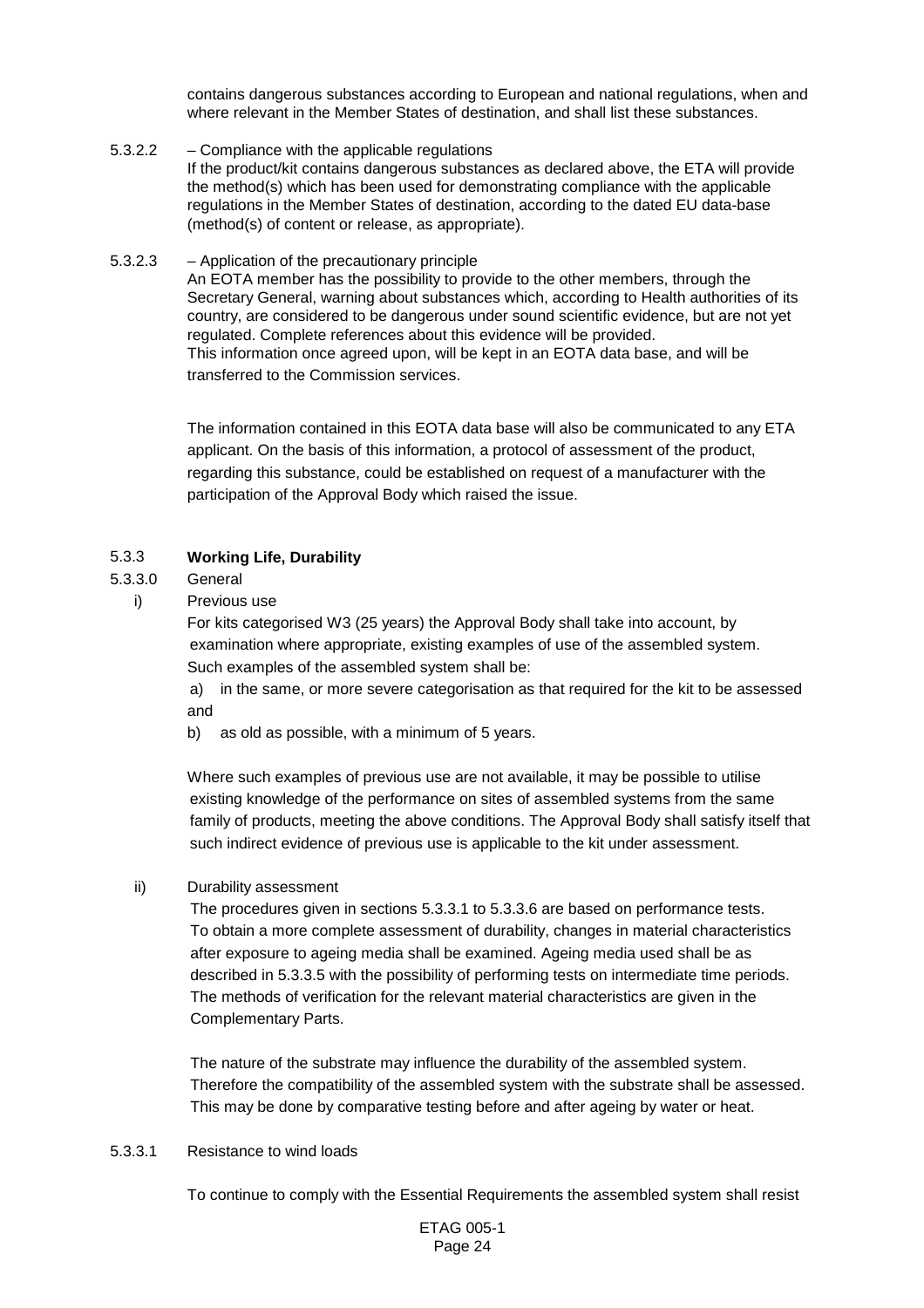the effects of wind loads.

- i) If the assembled system is loose laid and ballasted the resistance to wind loads is provided by the mass of the ballast used. Verification of performance shall be based on calculations of the mass of ballast and the weight of the system. *Note: Information in that respect can be obtained from national regulations or from EN 1990 together with ENV 1991-2-4.*
- ii) The resistance to wind loads of partially or fully bonded assembled systems shall be verified by measuring the delamination strength at 23°C in accordance with the test method given in EOTA technical report TR-004 for all proposed substrates.
- iii) In the case of a assembled system incorporating a partially bonded supporting layer, a wind uplift test in accordance with the method given in EOTA technical report TR-005 shall be performed. This test shall be performed on the substrate giving the lowest delamination strength at 23°C {see (ii) above}.
- iv) Verification of performances of mechanically fastened supporting layer, including the durability of the fasteners, will be covered by guideline 006 - MEFAWAME (Systems of Mechanically Fastened Flexible Roof Waterproofing Membranes).
- 5.3.3.2 Resistance to mechanical damage (perforation) The resistance to mechanical damage shall be verified by subjecting the assembled system to dynamic indentation and to static indentation.
- 5.3.3.2.1 Resistance to dynamic indentation

The resistance to dynamic indentation at 23°C shall be determined in accordance with the test method given in EOTA technical report TR-006, using the indentor size appropriate to the level of performance required and defined by the relevant user load category (see Table 4). The relationship between the user load category and the levels of resistance to dynamic indentation is given in Table 8.

These tests shall be performed on the most and least compressible of the substrates specified by the Applicant for the kit in question.

5.3.3.2.2 Resistance to static indentation

The resistance to static indentation at 23°C shall be determined in accordance with the test method given in EOTA technical report TR-007, using the load appropriate to the level of performance required and defined by the relevant user load category (see Table 4). The relationship between the user load category and the levels of resistance to static indentation is given in Table 8.

These tests shall be performed on the most and least compressible of the substrates specified by the Applicant for the kit in question.

| User load category | <b>Minimum level of resistance</b> |                           |  |  |
|--------------------|------------------------------------|---------------------------|--|--|
| (see table 4)      | <b>Dynamic indentation</b>         | <b>Static indentation</b> |  |  |
| P1                 |                                    |                           |  |  |

Table 8 - Relationship between user load category and levels of performance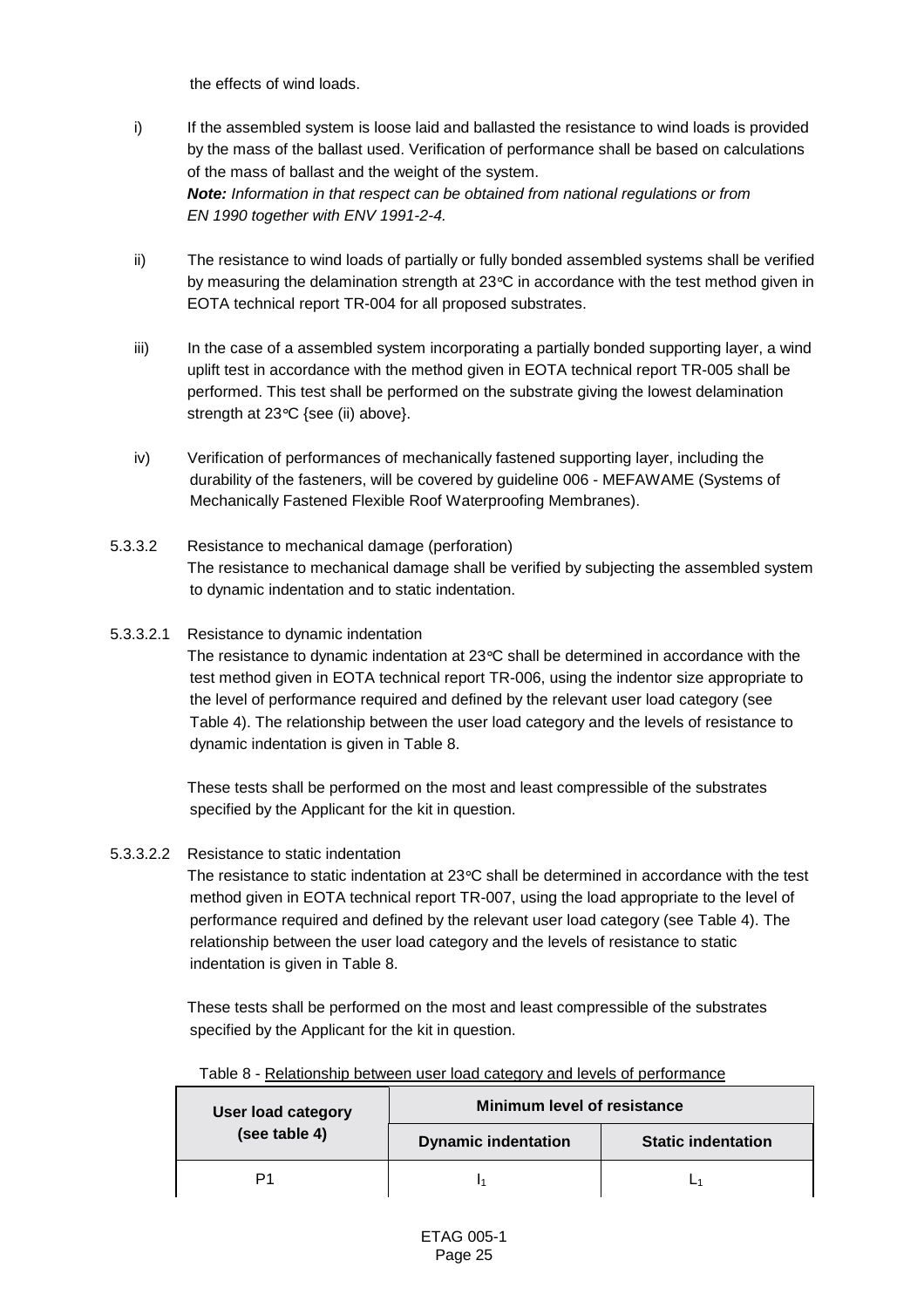| P <sub>2</sub> |    | $-2$ |
|----------------|----|------|
| P <sub>3</sub> |    | L3   |
| P4             | IА | –⊿   |

## 5.3.3.3 Resistance to fatigue movement

A fully bonded assembled system shall be subjected to fatigue movements at -  $10^{\circ}$ C, in accordance with the method given in EOTA technical report TR-008. The number of cycles to which the assembled system shall be subjected will be determined by the categorisation of the kit according to the expected working life (see table 2) and is defined in Table 9.

| <b>Categorisation of expected working life</b> | <b>Number of cycles</b> |
|------------------------------------------------|-------------------------|
| W1                                             | 250                     |
| W <sub>2</sub>                                 | 500                     |
| WЗ                                             | 1000                    |

Table 9 - Number of cycles of fatigue movement

## 5.3.3.4 Resistance to the effects of low and high surface temperatures

## 5.3.3.4.1 Low temperatures

- i) The effect of the minimum surface temperatures on the resistance to mechanical damage shall be determined by performing the dynamic indentation test in accordance with the method given in EOTA technical report TR-006 on the least compressible substrate at the appropriate minimum surface temperature defined by the categorisation of the kit (see Table 6(a)).
- ii) To determine the possible decrease in flexibility of the assembled system, as a result of exposure to low temperature, the appropriate tests, if defined in the relevant Complementary Part, shall be performed.

## 5.3.3.4.2 Extreme low temperatures

For kits categorised according to minimum surface temperature TL 4 (see Table 6(a)) the crack bridging capability of the assembled system shall be determined according to the method given in EOTA technical report TR-013 at a temperature of - 30° C.

## 5.3.3.4.3 High temperatures

- i) The effect of the maximum surface temperatures on the resistance to wind load shall be determined by performing the delamination strength test in accordance with the method given in EOTA technical report TR-004 at a temperature of + 40°C.
- ii) The effect of the maximum surface temperatures on the resistance to mechanical damage shall be determined by performing the static indentation test in accordance with the method given in EOTA technical report TR-007 on the least compressible substrate at the appropriate

ETAG 005-1 Page 26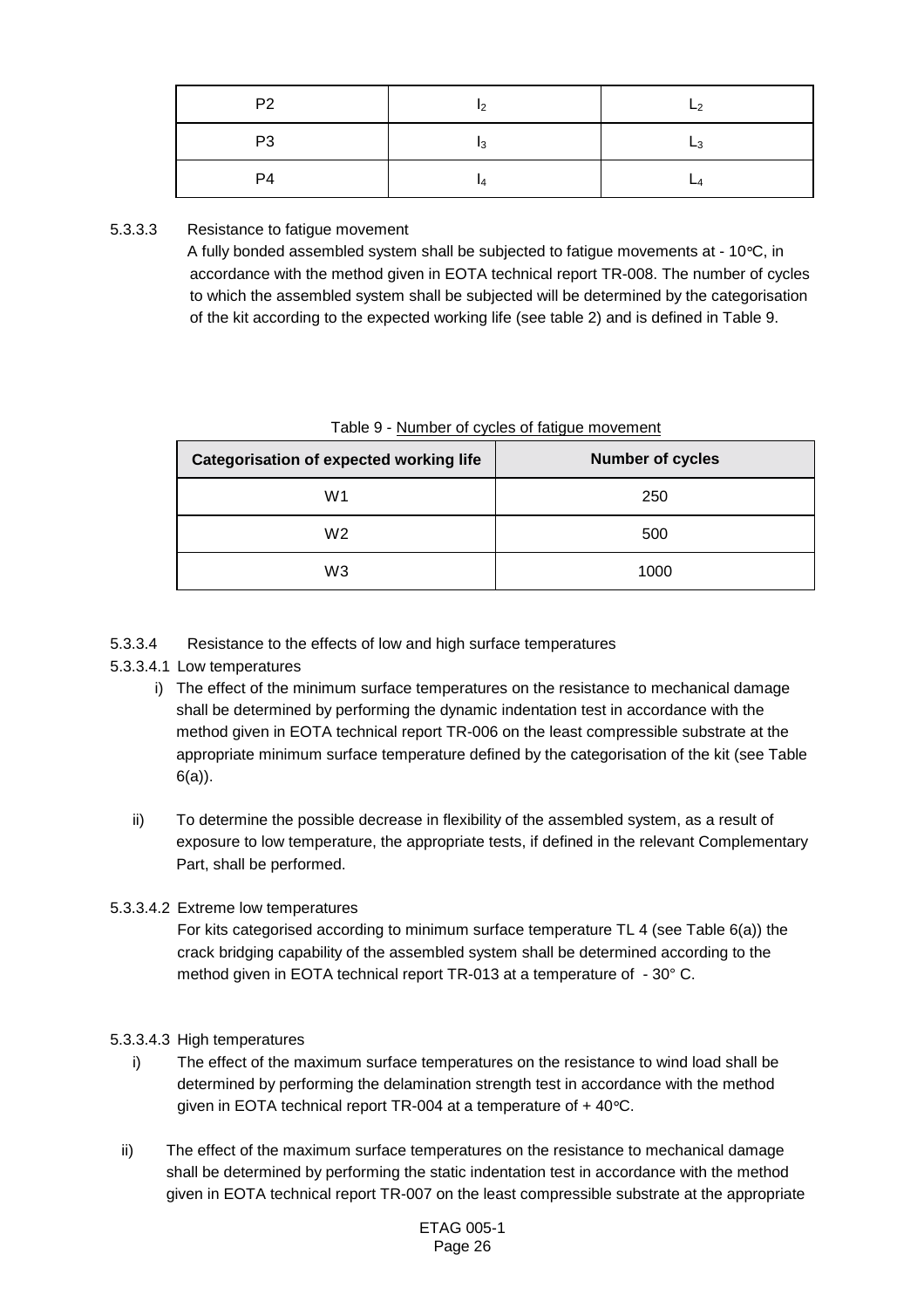maximum surface temperature (see Table 6(b)) and the level of resistance (see Table 8), defined by the categorisation of the kit.

iii) The effects of high temperatures on the stability of assembled systems from kits categorised S3 and S4 only, shall be determined by performing the resistance to sliding test in accordance with the method given in EOTA technical report TR-009 at the appropriate maximum surface temperature defined by the categorisation of the kit (see Table 6(b)) and at the maximum slope as defined by the categorisation of the kit according to roof slope (see Table 5).

This test is not required for assembled systems from kits categorised according to slope as S1 or S2. However for all kits used on vertical or near vertical parts of details, this test shall be performed at a slope of 90°.

- iv) Where an assembled system contains a supporting layer which is not fully bonded, the effects of high temperatures are governed by the dimensional stability of that supporting layer. Measurement of the dimensional stability of the supporting layer shall be part of the identification of components, elaborated in the relevant Complementary Part.
- 5.3.3.5 Resistance to ageing media
- 5.3.3.5.1 Resistance to heat ageing
	- i) The effects of heat ageing on the resistance to mechanical damage shall be verified by subjecting an assembled system (according to Annex III) to heat ageing in accordance with EOTA technical report TR-011 at 80 +/- 2  $^{\circ}$ C for a period defined by the categorisation according to climatic zone (see Table 3) and the categorisation according to expected working life (see Table 2). The relationship between these aspects and the period of exposure is given in Table 10.

Depending on the nature of different families of products specific ageing conditions, defined in the relevant Complementary Part, may apply.

| <b>Climatic zone category</b> |    | Moderate (M)   |                | Severe (S) |                |     |  |  |  |
|-------------------------------|----|----------------|----------------|------------|----------------|-----|--|--|--|
| Working life category         | W1 | W <sub>2</sub> | W <sub>3</sub> | W1         | W <sub>2</sub> | W3  |  |  |  |
| Exposure period (days)        | 25 | 50             | 100            | 50         | 100            | 200 |  |  |  |

Table 10 - Relationship between climatic zone, working life and period of exposure to heat.

Following the heat ageing period the resistance to dynamic indentation at the surface temperature according to the TL categorisation as defined in 5.3.3.4.1 (i) shall be performed.

ii) The effects of heat ageing on the resistance to fatigue movement of fully bonded assembled systems shall be verified by subjecting an assembled system (according to Annex III) to heat ageing in accordance with EOTA technical report TR-011 at 80 +/- 2°C for a period defined by the categorisation according to the climatic zone (see Table 3) and the categorisation according to expected working life (see Table 2). The relationship between these aspects and the period of exposure is given in Table 10.

Following the heat ageing period the resistance to fatigue movement at -  $10^{\circ}$ C, as defined in 5.3.3.3, shall be performed. The number of cycles shall be 50 for all categories W1, W2 and W3.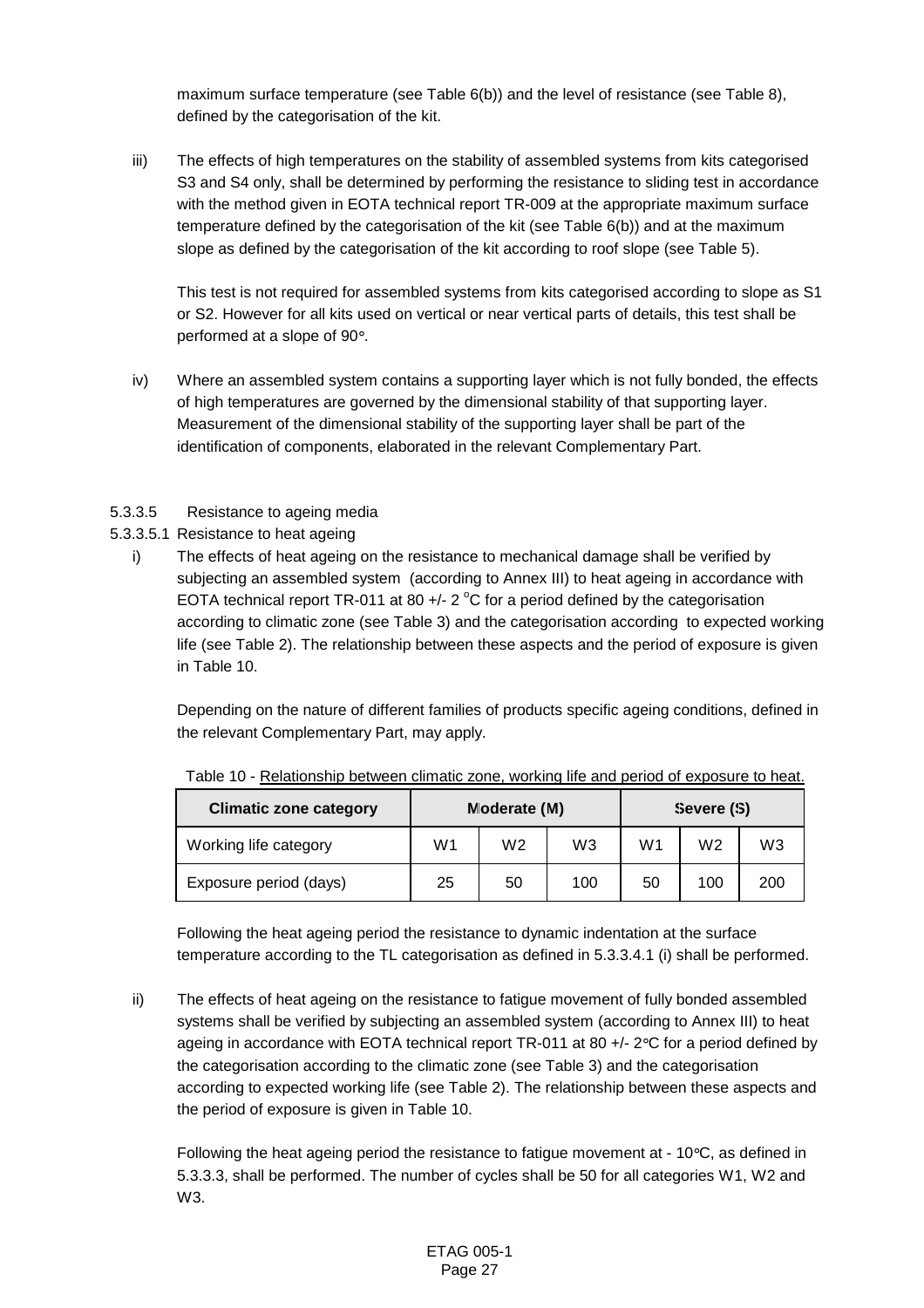- iii) Additional specific verification after heat ageing Any additional characteristic as defined in the appropriate Complementary Part shall be measured following the heat ageing/UV ageing/water ageing period.
- 5.3.3.5.2 UV radiation in the presence of moisture

The effects of ageing by UV in the presence of moisture shall be determined by testing the defined characteristics of the assembled system before and after subjecting it to artificial weathering according to the exposure procedure defined in EOTA technical report TR-010. The precise exposure conditions are determined by the categorisation to climatic zone of the kit (see Table 11); the radiant exposure is related to the categorisation to expected working life.

|  |  |  |  |  |  |  | Table 11 - Relationship between categorisation to climatic zone and UV-exposure conditions |
|--|--|--|--|--|--|--|--------------------------------------------------------------------------------------------|
|--|--|--|--|--|--|--|--------------------------------------------------------------------------------------------|

| <b>Categorisation to climatic zone</b><br>(see table 3) | <b>Exposure conditions</b><br>(see EOTA technical report TR-010) |
|---------------------------------------------------------|------------------------------------------------------------------|
| Category "M"                                            | Conditions "M": $UV +$ spraying                                  |
| Category "S"                                            | Conditions "S": UV + spraying                                    |

*Note: The exposure to UV radiation is performed by using artificial weathering apparatuses with either a Xenon-arc or a fluorescent UV lightsource.*

The exposure doses, expressed in a year's equivalent radiant exposure, related to the categorisation to working life of the kit, are given in Table 12

|  |  |  | Table 12 - Relationship between UV radiant exposure doses and estimated working life |
|--|--|--|--------------------------------------------------------------------------------------|

| $UV$ (300-400 nm)                     | Category W 1 | <b>Category W2</b> | Category W 3 |  |  |
|---------------------------------------|--------------|--------------------|--------------|--|--|
| radiant exposure (MJ/m <sup>2</sup> ) | 200          | 400                | 1000         |  |  |

The UV ageing procedure is not required for assembled systems incorporating a permanent heavy protection layer (see 3.1.15) like ballast or tiles (see 3.1.2).

- i) Following the UV ageing procedure the resistance to dynamic indentation as defined in 5.3.3.4.1 (i) shall be performed at a temperature of - 10º C.
- ii) Additional specific verification after ageing by UV Any additional characteristic as defined in the appropriate Complementary Part shall be measured following the heat ageing/UV ageing/water ageing period.
- 5.3.3.5.3 Resistance to water ageing

The effects of water ageing shall be determined in accordance with the method as given in EOTA technical report TR-012 by exposing the upper surface of the assembled system to water at 60 +/- 2<sup>o</sup>C. The period of exposure will be determined by the categorisation of working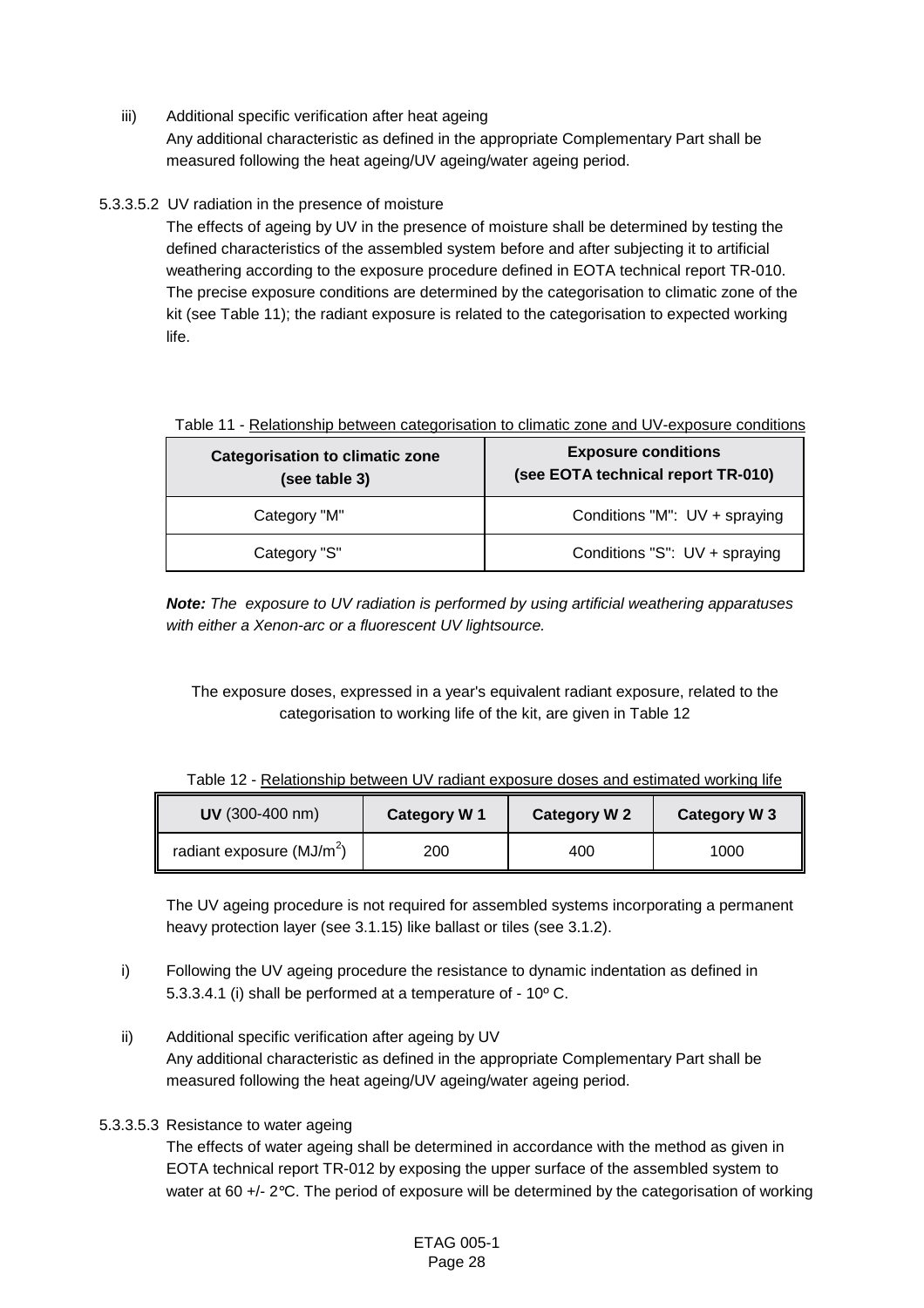life and of the roof slope of the kit.

The relationship between working life categorisation and period of exposure is given in Table 13.

For certain applications (ie roof gardens and inverted roofs) the assembled system will be expected to remain wet for a greater proportion of its life, consequently an extended period of exposure is specified in the relevant Complementary Part.

Related to the nature of different families of products different ageing conditions, defined in the relevant Complementary Part, may apply.

| Table 13 - Relationship between application, working life and exposure period |  |  |
|-------------------------------------------------------------------------------|--|--|
|                                                                               |  |  |
|                                                                               |  |  |

| <b>Application</b>               | <b>Exposure period (days)</b> |                |                |  |  |  |  |  |  |
|----------------------------------|-------------------------------|----------------|----------------|--|--|--|--|--|--|
| Category                         | W1                            | W <sub>2</sub> | W <sub>3</sub> |  |  |  |  |  |  |
| S <sub>1</sub> or S <sub>2</sub> | 15                            | 30             | 60             |  |  |  |  |  |  |
| P4                               | Not applicable *              | 90             | 180            |  |  |  |  |  |  |

*Note: The categorisation according to expected working life of kits for applicaion in roof gardens, inverted roofs and green roofs (P4) shall be at least 10 years (W2)*

- i) Following the water ageing period the resistance to static indentation at the surface temperature according to the TH-categorisation as defined in 5.3.3.4.3 (ii) shall be performed
- ii) Additional specific verification after water ageing Any additional characteristic as defined in the appropriate Complementary Part shall be measured following the heat ageing/UV ageing/water ageing period.

#### 5.3.3.6 Resistance to plant roots

The resistance to plant roots of an assembled system of a kit in user load category P4 (inverted roofs, roof gardens and green roofs) shall be verified according to prEN 13948(2000).

#### 5.4 **ER4: Safety in use**

## 5.4.1 **Resistance to wind loads**

The methods of verification of the resistance to wind loads are given in 5.3.3.1

#### 5.4.2 **Slipperiness**

The coefficient of friction is determined in accordance with EN 13893 Roof surfaces of bituminous products are considered deemed to satisfy the requirements and the test is not performed on these materials.

#### 5.4.3 **Working life, durability**

The methods of verification of the resistance to ageing media are given in 5.3.3.5.3 "resistance to water ageing", or where relevant in the Complementary Parts.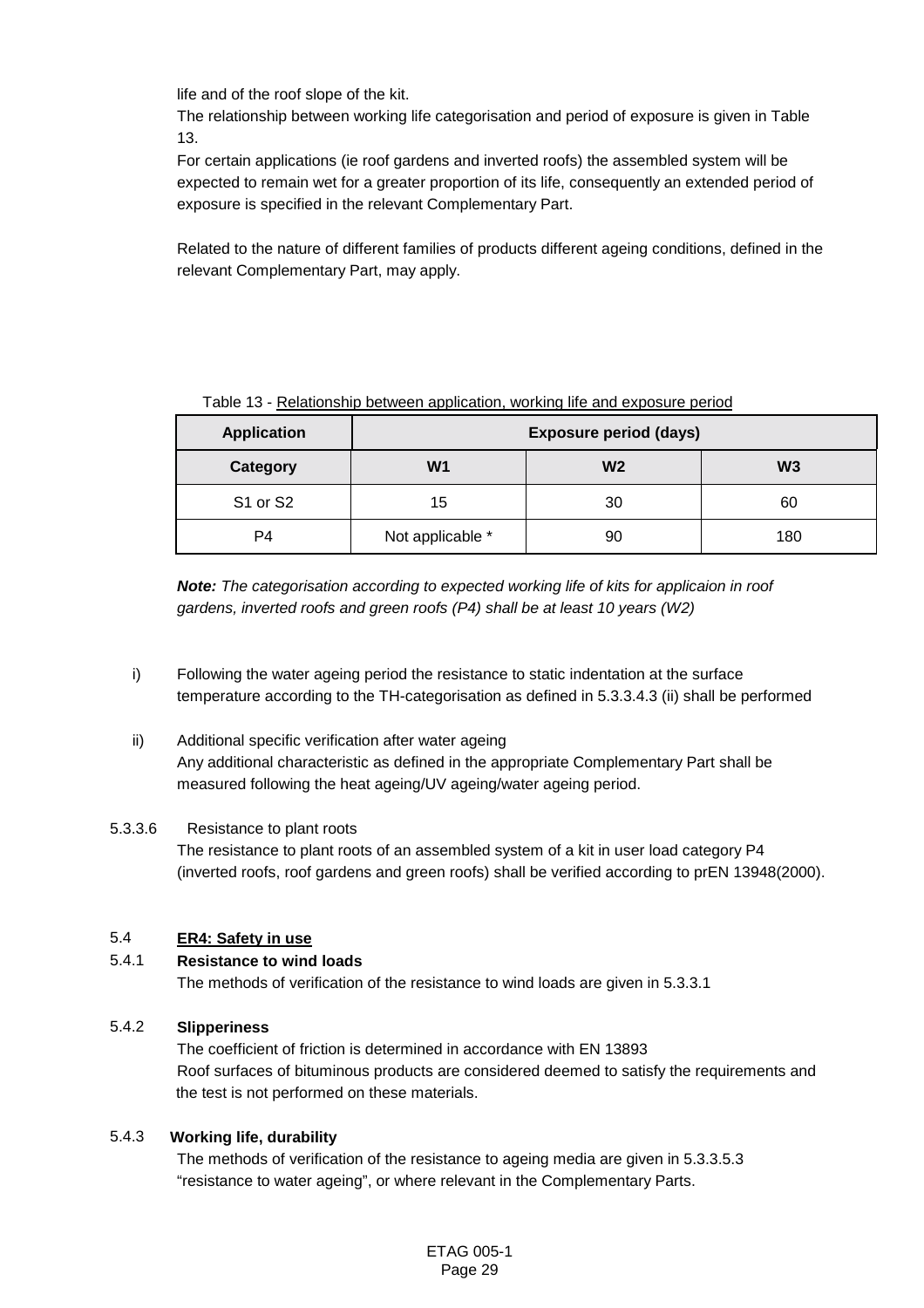## 5.5 **ER5 Protection against noise**

No requirements.

## 5.6 **ER6 Energy economy and heat retention**

The aspects of performance that can influence the meeting of this Essential Requirement are covered by 5.3 Hygiene, health and the environment - 5.3.1 Indoor environment. There are no specific methods of verification.

## 5.7 **Related aspects of serviceability**

The effects of the classification and/or categorisation are covered in the methods of verification given above.

## 5.7.1 **Application conditions**

The methods of verification are given in the relevant Complementary Part.

## 5.8 **Identification**

It is necessary to verify that components comply with the specification (including tolerances) of the Applicant. This is achieved by measuring relevant characteristics, preferably by using EN or ISO Standards. Where no appropriate EN or ISO Standard is available the use of an approved national standard is permitted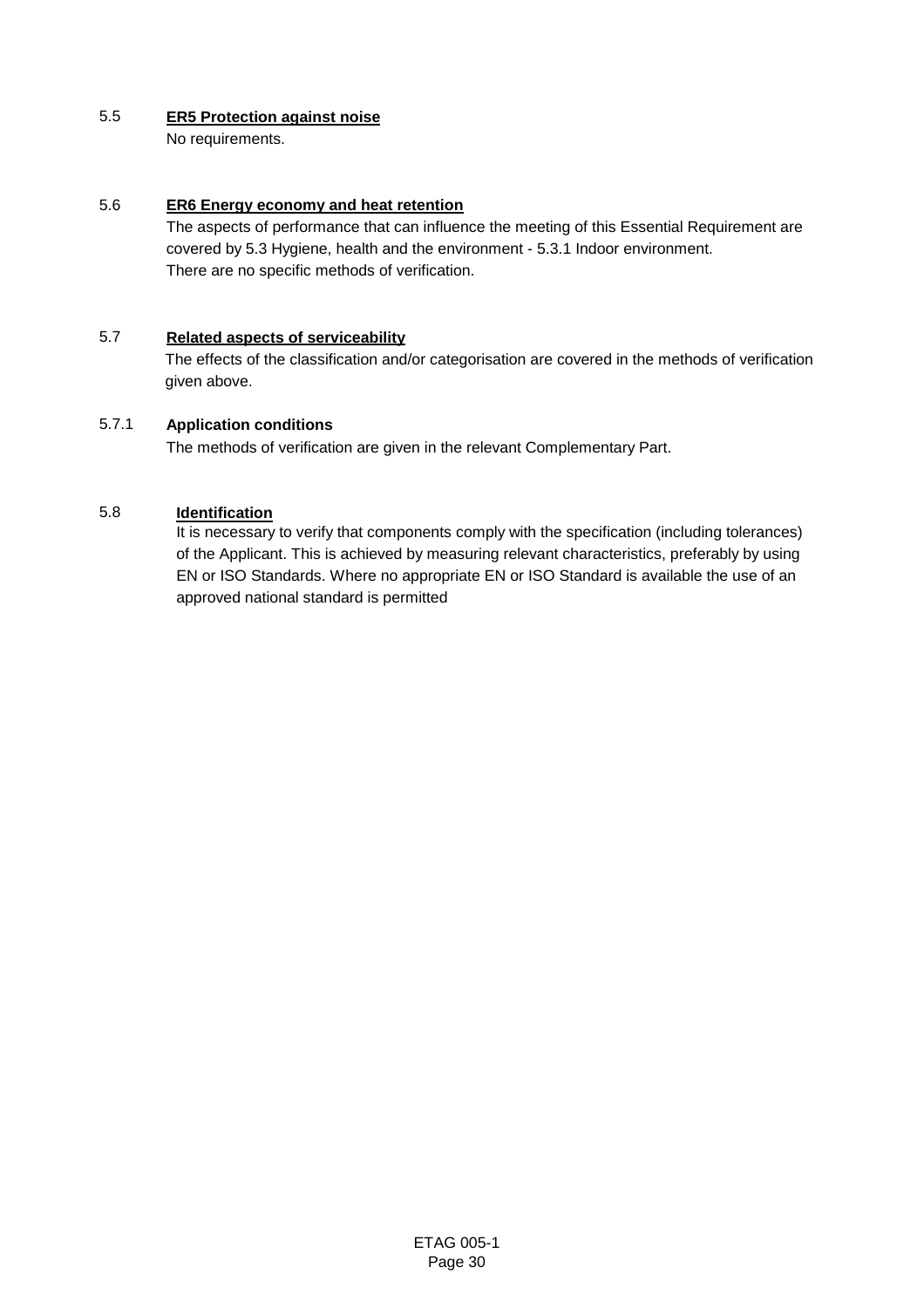# **6. ASSESSING AND JUDGING THE FITNESS OF PRODUCTS FOR INTENDED USE**

## 6.0 **General**

Assessment of the performance of a LARWK in the context of the assembled system, satisfying the Essential Requirements comprises:

- i) verification of the identity of the product and/or its components and of the conformity with the registration in the Manufacturer's Technical Dossier;
- ii) the possible effects of the tolerances declared by the Applicant in 6.0 (i) above;
- iii) verification as elaborated in clause 5 of the aspects of performance mentioned in clause 6, in conjunction with any specific performances elaborated in the relevant Complementary Part;
- iv) judging the results of these verifications in relation to the requirements given in this clause 6 and the specific requirements, if any, given in the relevant Complementary Part:
- v) retesting, if necessary, and/or re-assessing the results, in the event of a LARWK **not** meeting the levels of performance required, and therefore being modified, re-classified or recategorised by the Applicant.

To enable the Approval Body to assess and judge the fitness for use of the LARWK, the Applicant for ETA shall submit the necessary information to the Approval Body, by using the **Composition Information Form** as shown in Table 14 of this document.

Each product, where relevant, shall be subdivided into different kits, related to methods of application, components utilised, suitable substrates, etc.. The Applicant shall define the relevant characteristics with tolerances, if applicable, of each kit offered for assessment.

Each kit shall be identifiable.

Judging the results as satisfactory justifies the assessment of the liquid applied roof waterproofing kit (LARWK) as "fit for use" in relation to the declared classes and categories of use.

In addition the assessment, acceptance and registration of the MTD by the Approval Body allows the issuing of an ETA.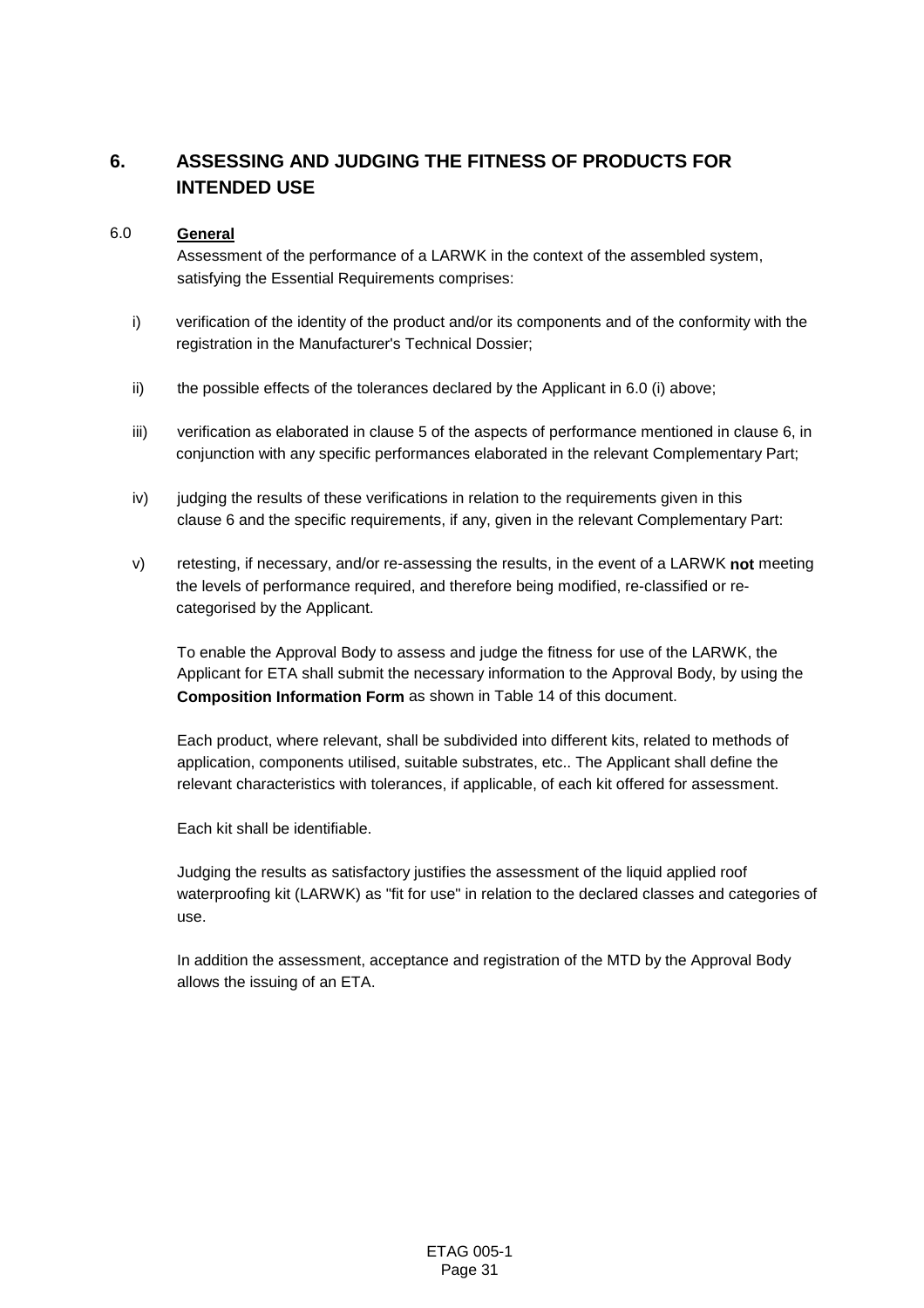Each (LARWK) shall be **classified** according to Part 1 - clause 4.7.2 as follows:

- 1. external fire performance
- 2. reaction to fire

Each (LARWK) shall be **categorised** according to Part 1 - clause 4.7.3 as follows:

- 3. expected working life
- 4. climatic zone of use
- 5. user loads
- 6. roof slopes
- 7. minimum surface temperatures
- 8. maximum surface tempratures

Each (LARWK) shall have, according to Part 1 – clause 5.3.1

9. a declared value regarding water vapour permeability

Each (LARWK) shall have, according to Part 1 – clause 5.3.2

10. a declaration regarding presence of dangerous substances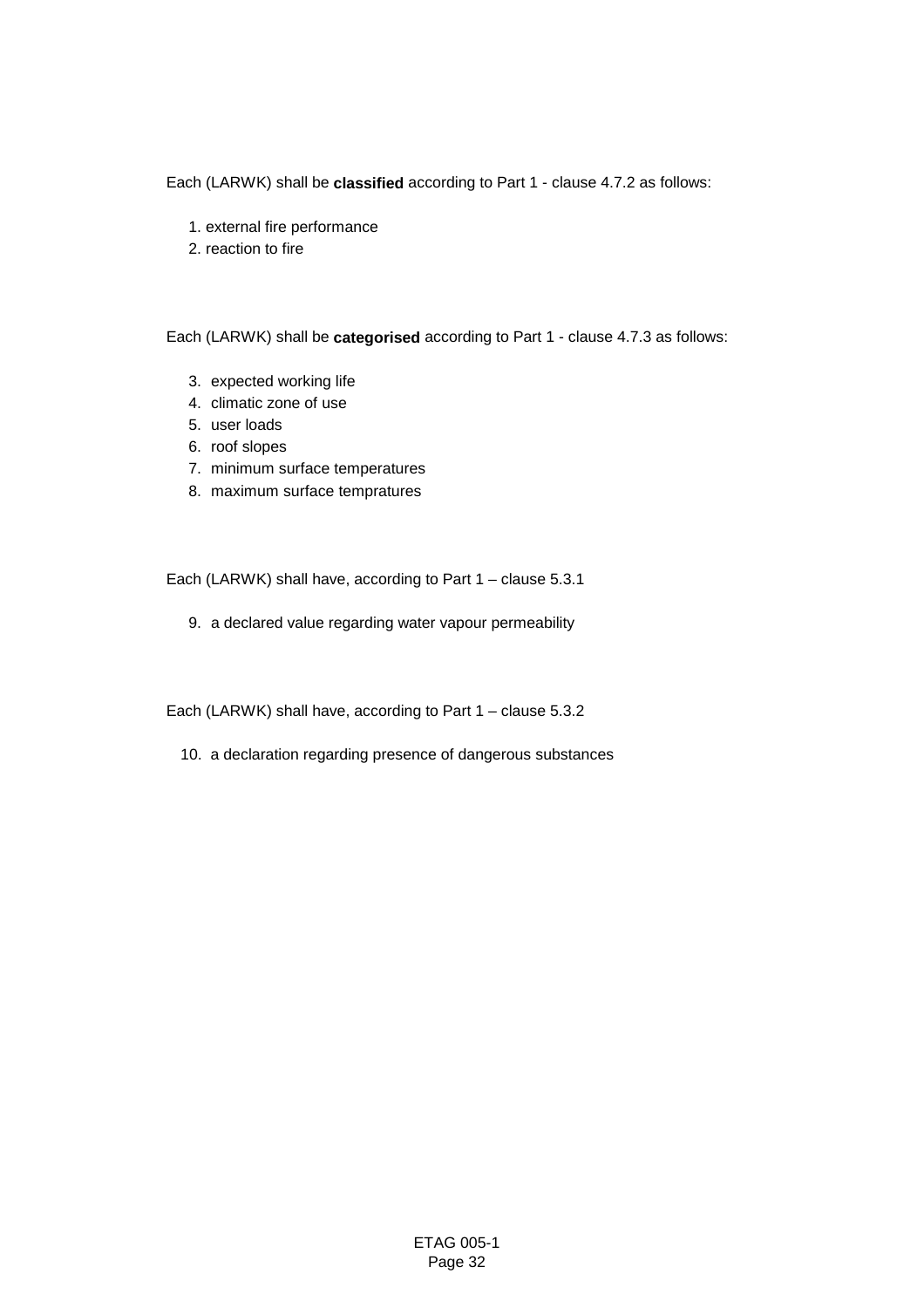#### Table 14. COMPOSITION INFORMATION FORM

| Name:<br>Address:<br>Country: |       | Trade mark:<br>Type of LARWK: |
|-------------------------------|-------|-------------------------------|
| tel.:                         | fax.: | E-mail address:               |
| <b>Constituent parts:</b>     |       |                               |
|                               |       |                               |
|                               |       |                               |
|                               |       |                               |

**Suitable protection layer:**.....................................

## **Classification according to the intended use:**

| External fire performance  | Euroclass. |
|----------------------------|------------|
| <b>II</b> Reaction to fire | Euroclass  |

## **Categorisation according to the intended use**

| Expected working life        | Category |
|------------------------------|----------|
| Climatic zone of use         | Category |
| User loads                   | Category |
| Roof slopes                  | Category |
| Minimum surface temperatures | Category |
| Maximum surface temperatures | Category |

Declared initial value of water vapour permeability Presence of restricted substances : yes / no Presence of prohibited substances : yes / no

| . |  |  |  |  |  |  |  |  |  |  |  |  |
|---|--|--|--|--|--|--|--|--|--|--|--|--|

- 
- 

Further remarks:................................. ……………………………………….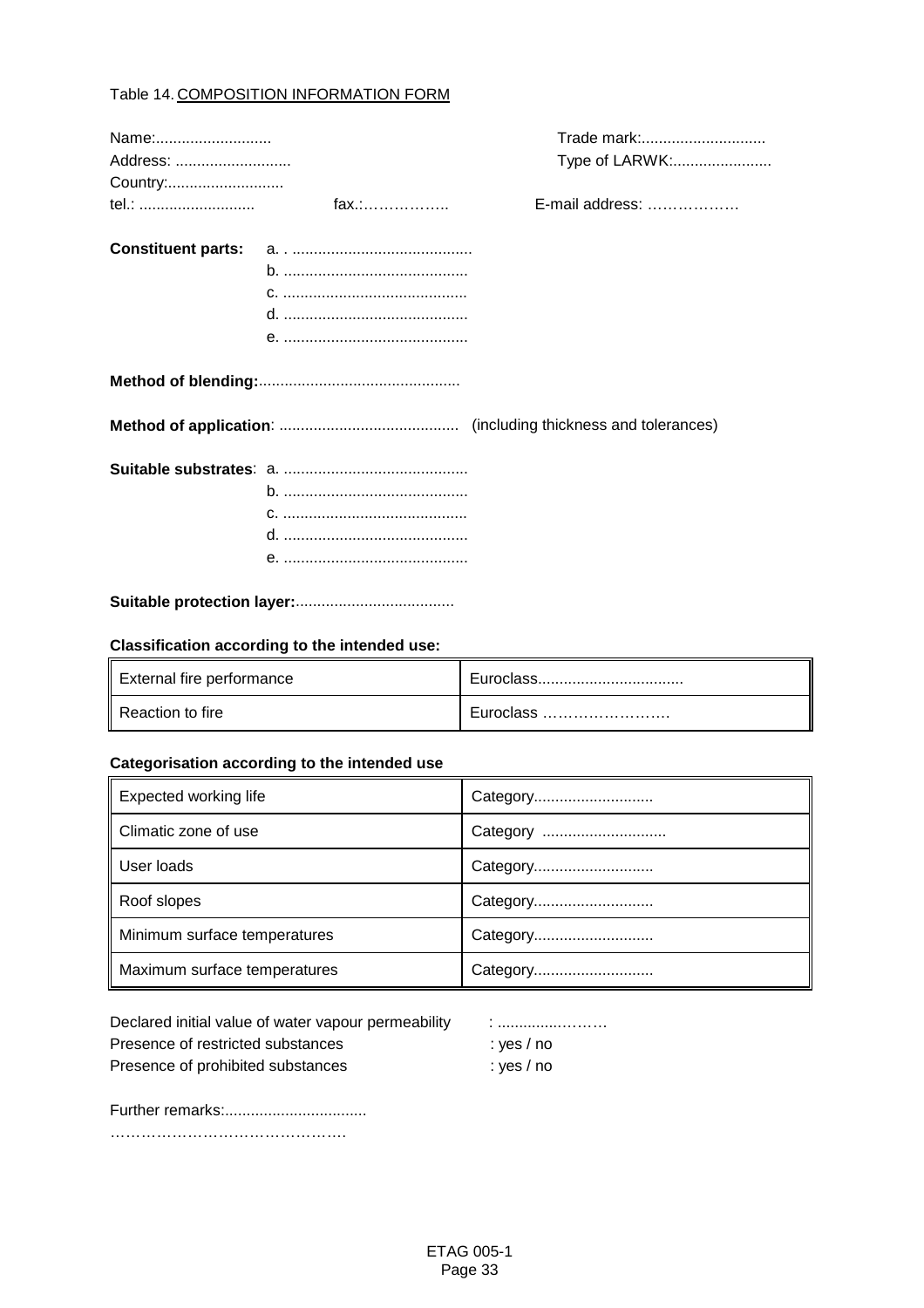## 6.1 **ER1: Mechanical resistance and stability**

No requirements.

## 6.2 **ER2: Safety in case of fire**

## 6.2.1 **External fire performance**

- 6.2.1.1 The results of tests in accordance with EN 1187:2002 shall be used to classify the relevant roof of which the Liquid Applied Roof Waterproofing Kit forms part as an assembled system in accordance with pr EN 13501-5. Any classification relates only to the roof tested so the ETA shall define clearly the build-up of the roof receiving the classification.
- 6.2.1.2 Where appropriate roofs may be classified in accordance with the EC Decision 2000/553/EC without the need for testing. The ETA shall define clearly the build-up of the roof(s)) that is (are) subject to classification without further testing.

The ETA shall also draw to the attention of Regulators that all other possible assembled systems are classified as 'No Performance Determined' and shall note that these assembled systems should be assessed or tested prior to use, on a case by case basis.[1]

*[1] It will be up to the Regulators in each Member State to decide what additional assessment or testing shall be required before the use of 'no performance determined ' assembled systems is permitted.*

## 6.2.2 **Reaction to fire**

The product/kit and/or components shall be classified according to EN 13501-1:2002.

#### 6.3 **ER3: Hygiene, health and the environment**

#### 6.3.1 **Indoor environment**

6.3.1.1 Resistance to moisture vapour

The resistance of moisture vapour, calculated on the basis of the declared value for water vapour permeability of the assembled system, shall be such that a user of the product is able to carry out the necessary hygrothermal analysis to ensure that the roof is capable of meeting the Essential Requirement.

The value for water vapour resistance, assessed by the Approval Body, shall be within the range as declared by the Applicant.

#### 6.3.1.2 Watertightness

After testing in accordance with 5.3.1.2 the assembled system(s) shall be watertight.

## 6.3.2 **Release of dangerous substances**

The product/kit shall comply with all relevant European and national provisions applicable for the uses for which it is brought to the market. The attention of the applicant should be drawn on the fact that for other uses or other Member States of destination there may be other requirements which would have to be respected. For dangerous substances contained in the product but not covered by the ETA, the NPD option (no performance determined) is applicable.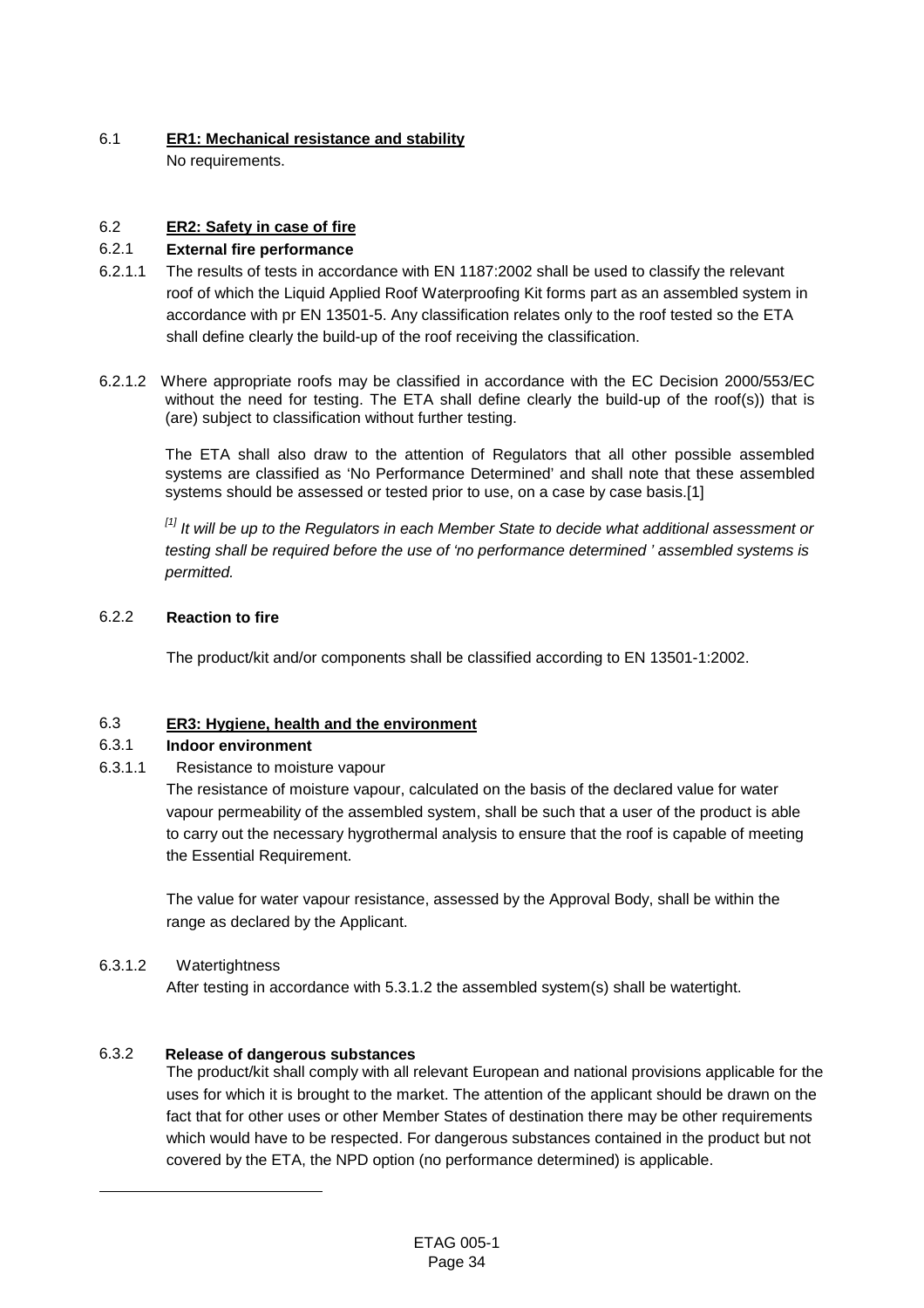The ETA shall indicate whether or not the assembled system of the LARWK contains restricted or prohibited products, according clause 5.3.2. When an assembled system does contain restricted or prohibited substances, this shall be identified by nature and content

If chemicals are added to prevent root penetration this chemicals shall be listed in consideration to Biocide Directive (Directive 98/8/EC) in the ETA.

## 6.3.3 **Working life, durability**

#### 6.3.3.0 General

The guidance given on the assessment of working life is based on the 'state of the art' and a knowledge of current products within the defined family of products. It is possible that, during the assessment of a product, an Approval Body may obtain information which gives concerns relating to the durability of that product, despite the guidance given.

In such cases the Approval Body, in consultation with Working Group 4.02/01, may require additional justification relating to the expected working life of the product. This may include additional testing, additional evidence of satisfactory performance in use, etc..

The Approval Body shall satisfy itself that the expected working life, based on the data gathered in accordance with 5.3.3.0 (ii), is consistent with the defined working life category.

*Note: the data gathered will be reviewed and, in the light of experience, may enable the recommendation of specific requirements.*

#### 6.3.3.1 Previous use

For kits categorised "W 3" (25 years), the evidence of previous use of the assembled system (or similar systems) for a minimum period of 5 years shall demonstrate continued satisfactory performance. The Approval Body shall be satisfied that the existing use in terms of categorisation (eg situation, climatic zone, etc.) is relevant to the proposed use.

#### 6.3.3.2 Resistance to wind loads

i) In the case of loose laid and ballasted assembled systems the mass of the proposed minimum thickness of ballast layer shall be declared in the ETA to enable the user to judge whether or not the assembled system is suitable for use under local conditions.

If the Applicant proposes a calculation method to enable unrestricted use, this shall be declared in the ETA and included in the Manufacturer's Technical Dossier.

- ii) The delamination strength of partially or fully bonded assembled systems determined in accordance with 5.3.3.1 (ii) shall exceed 50 kPa. *Note: The value of 50 kPa is derived from the maximum load applied by wind. In practice the delamination strength will be significantly in excess of this load.*
- iii) The wind uplift resistance, determined in accordance with 5.3.3.1 (iii), shall be declared in the ETA to enable the user to judge whether or not the assembled system is suitable for use under local conditions.
- 6.3.3.3 Resistance to mechanical damage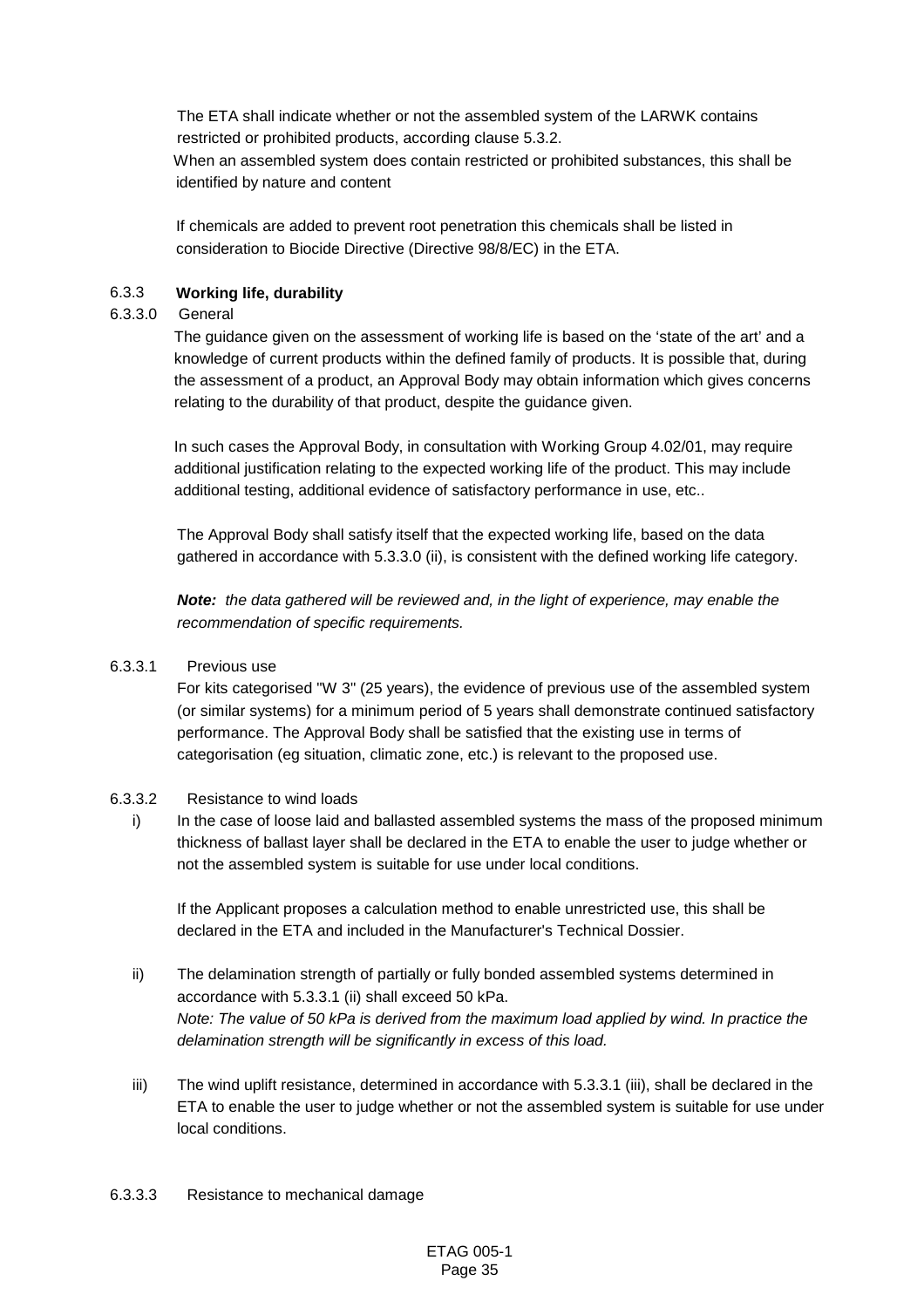6.3.3.3.1 Resistance to dynamic indentation (perforation)

After testing in accordance with 5.3.3.2.1 the assembled system(s) shall remain watertight.

6.3.3.3.2 Resistance to static indentation (perforation) After testing in accordance with 5.3.3.2.2 the assembled system(s) shall remain watertight.

#### 6.3.3.4 Resistance to fatigue movement

After testing in accordance with 5.3.3.3 the assembled system(s) shall remain watertight and the debonding, if any, shall not exceed a total of 75 mm and shall not exceed 50 mm on one side of the gap.

## 6.3.3.5 Resistance to the effects of low and high temperatures

6.3.3.5.1 Low temperatures

 After testing in accordance with 5.3.3.4.1 (i) (dynamic indentation) the assembled system(s) shall remain watertight.

## 6.3.3.5.2 Extreme low temperatures

Assembled systems categorised according to minimum surface temperatures "TL 4", after testing in accordance with 5.3.3.4.2 (crack bridging capability), shall show no visible cracks and no loss of adhesion to the substrate at either side of the gap.

#### 6.3.3.5.3 High temperatures

- i) The delamination strength of the assembled system(s), determined in accordance with 5.3.3.4.3 (i), shall exceed 50 kPa.
- ii) The assembled system, after testing in accordance with 5.3.3.4.3 (ii) (static indentation), shall remain watertight.
- iii) The calculated mean displacement of the assembled system, after testing in accordance with 5.3.3.4.3 (iii) (sliding), shall not exceed 2 mm.

#### 6.3.3.6 Resistance to ageing media

- 6.3.3.6.1 Resistance to heat ageing
	- i) The assembled system, after testing in accordance with 5.3.3.5.1(i) (dynamic indentation), shall remain watertight.
	- ii) The assembled system after testing in accordance with 5.3.3.5.1(ii) (fatigue movement), shall remain watertight.
	- iii) When the assembled system does **not** remain watertight the Approval Body shall satisfy itself: - either by following the procedure given in 6.0. v)
		- or, although NOT given in the relevant Complementary Part, by performing an additional specific relevant method of verification after heat ageing, where comparison in property of aged and unaged samples is defined. The results of this specific additional test shall be taken into account for further judgement.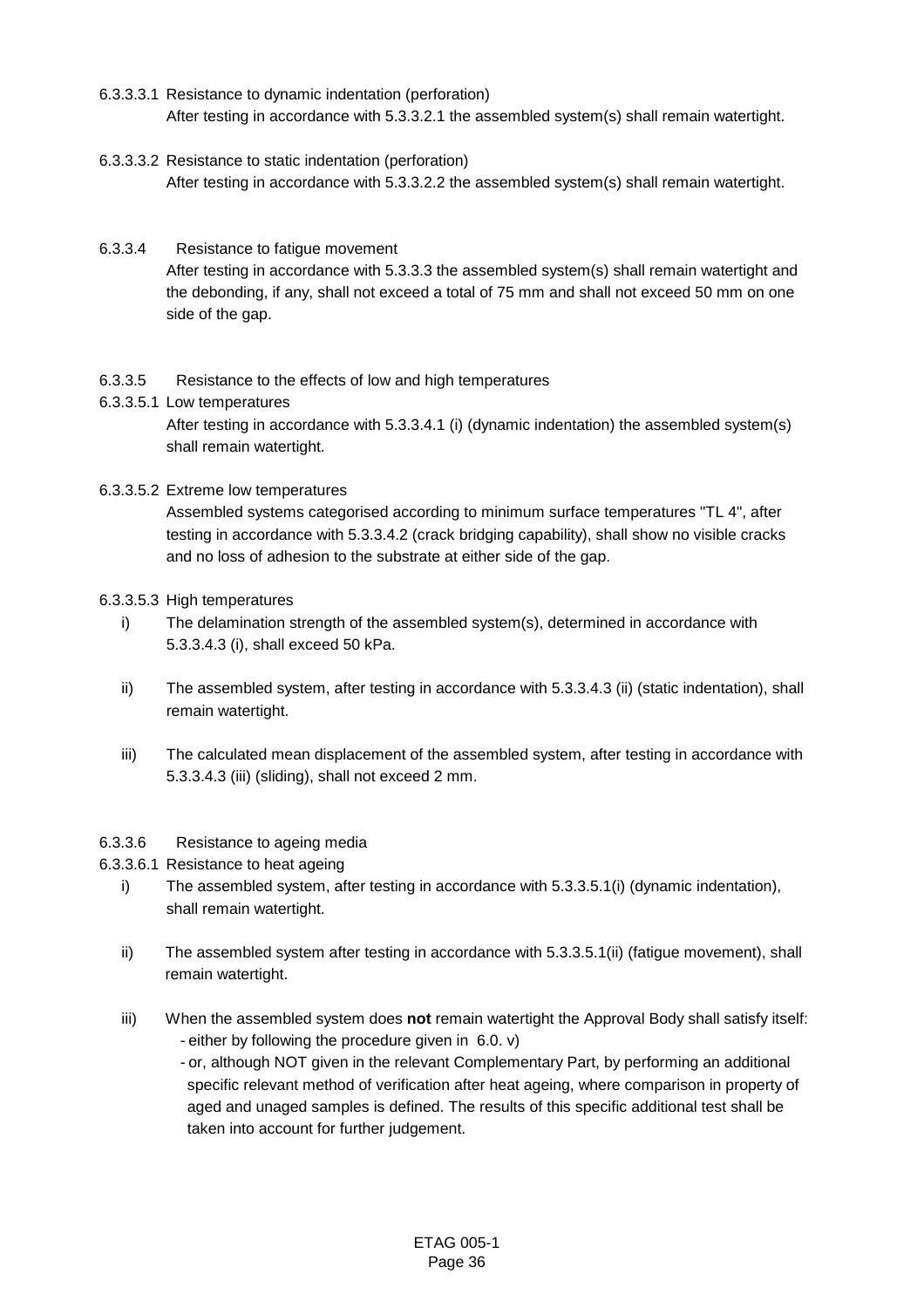#### 6.3.3.6.2 UV radiation in the presence of moisture

- i) The assembled system, after testing in accordance with 5.3.3.5.2 (i) (dynamic indentation), shall remain watertight.
- ii) When the assembled system does **not** remain watertight the Approval Body shall satisfy itself by following the procedure given in 6.0. v) or perform an additional specific relevant method of verification after UV ageing where a comparison in property of aged and unaged samples is defined.

#### 6.3.3.6.3 Resistance to water ageing

- i) The assembled system after testing in accordance with 5.3.3.5.3 (static indentation), shall remain watertight.
- ii) When the assembled system does **not** remain watertight the Approval Body shall satisfy itself by following the procedure given in 6.0. v) or perform an additional specific relevant method of verification after water ageing where a comparison in property of aged and unaged samples is defined.
- iii) To determine the possible effect of ageing by water (5.3.3.5.3) on the adhesion to the substrate or on the cohesion, the assembled system may be subjected to the delamination test in accordance with 5.3.3.1 (ii) as specified in the Complementary Part for a specific family of products.

#### 6.3.3.7 Resistance to plant roots

Roots shall not penetrate the assembled system after testing in accordance with 5.3.3.6. In case of doubt the watertightness of the assembled system shall be verified according to EOTA technical report TR-003. The assembled system shall remain watertight..

## 6.4 **ER4: Safety in use**

#### 6.4.1 **Resistance to wind loads**

See 6.3.3.2 – Resistance to wind loads.

#### 6.4 .2 **Slipperiness**

Indication of the characteristic value obtained from the test according to 5.4.2 or no performance determined.

## 6.4.3 **Resistance to ageing media**

See 6.3.3.6.3 (ii) – Resistance to water ageing.

- 6.5 **ER5: Protection against noise** No requirements.
- 6.6 **ER6: Energy economy and heat retention** See 6.3.1 - Indoor environment.

#### 6.7 **Related aspects of serviceability**

The Approval Body shall assess the possible effects on the preformance of the assembled system due to the declared limits.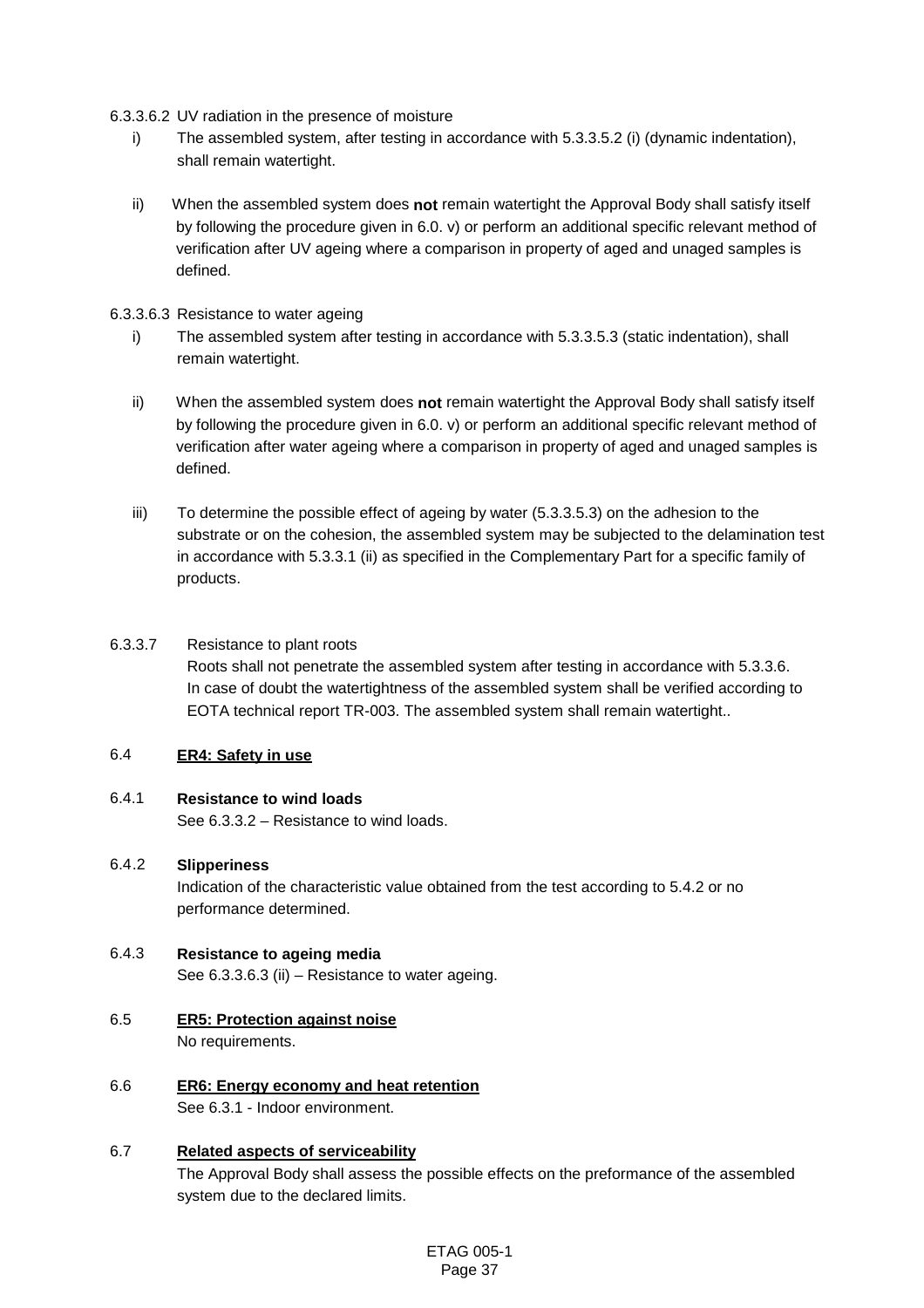## 6.8 **Identification of components**

Identification of the characteristics of the components of a LARWK shall be as defined in the Complementary Part of this ETA-Guideline relevant to the specific family of products.

The Approval Body shall assess the possible effects on the performance of the assembled system, due to the declared tolerancies.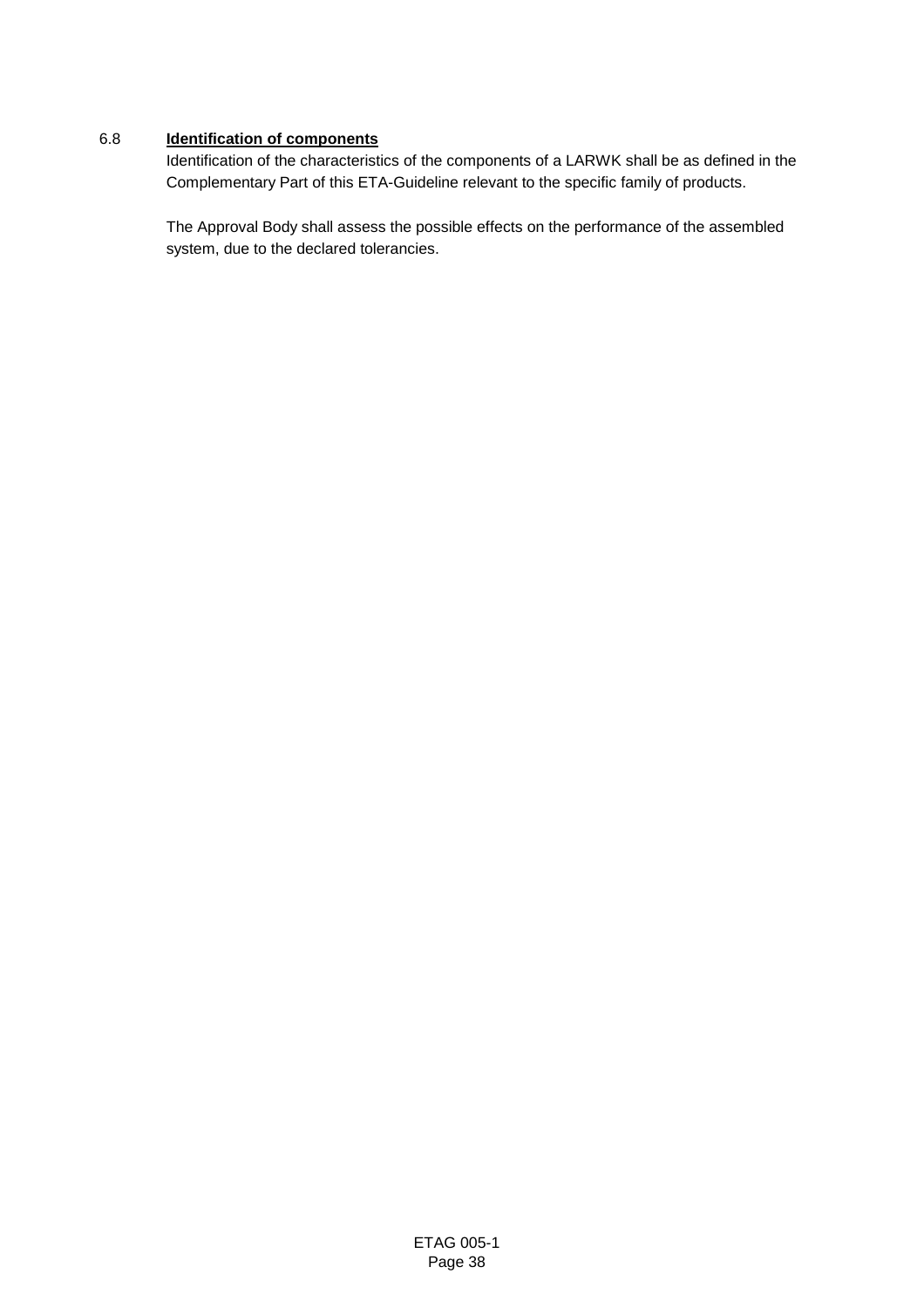# **7**. **PRECONDITIONS CONCERNING THE INCORPORATION OF THE PRODUCTS IN THE WORKS**

## 7.0 **General**

The works in which a liquid applied roof waterproofing kit (LARWK), is deemed to satisfy the 'Essential Requirements' when that kit is assessed and declared "fit for use" (see 6.0) and when the application methods and design rules, specified by the Applicant, are fulfilled. Since the application method of kit(s) is the spraying, spreading or brushing of liquid components, whether or not blended in advance, the "incorporation in the works" is in fact the manufacturing of the roof waterproofing as an "assembled system". In general the proper incorporation, assembly, application and installation therefore shall be possible under practical circumstances. Specific provisions related to incorporation in the works shall be indicated in the relevant Complementary Part.

## 7.1 **Application methods and design rules**

The application methods and design rules for each liquid applied roof waterproofing kit (LARWK) shall be part of the Manufacturer's Technical Dossier (see 8.3.4) and, as a minimum shall address:

## 7.1.1 **Transport and storage**

Storage temperature, way of storage (tanks, drums); for all kits the instructions shall contain the necessary information on minimum and maximum temperature for transport and storage. Where kits incorporate chemicals, flammable components or other potentially hazardous materials the instructions shall contain specific guidance on restrictions and/or conditions for handling, transport and storage of these components.

## 7.1.2 **Influence of weather conditions**

Temperature and moisture conditions before, during and after application; the installation instructions shall contain the necessary recommendations on measures to be taken in order to accommodate the effects of the weather, such as excessive moisture, wind and temperature. The proportions in which components are mixed may be adjusted to cope with prevailing weather conditions. The Applicant's installation instructions shall include precise and detailed information.

## 7.1.3 **Application of components**

The Applicant's installation instructions shall contain information on the:

- list of suitable substrates;
- definition of an acceptable surface;
- preparation of the substrate (cleanness, moisture content, flatness, texture, maximum allowed cracks etc.);
- definition and application rate of suitable primer for each substrate;
- method of application, overlaps (if any), order of application and finish layers;
- field of use of internal layer (on the whole surface, or joints, ....) and its incorporation in the assembled system;
- required minimum thickness of the various layers;
- period of time between the application of each components, taking account of weather conditions;
- total drying time of the whole assembled system.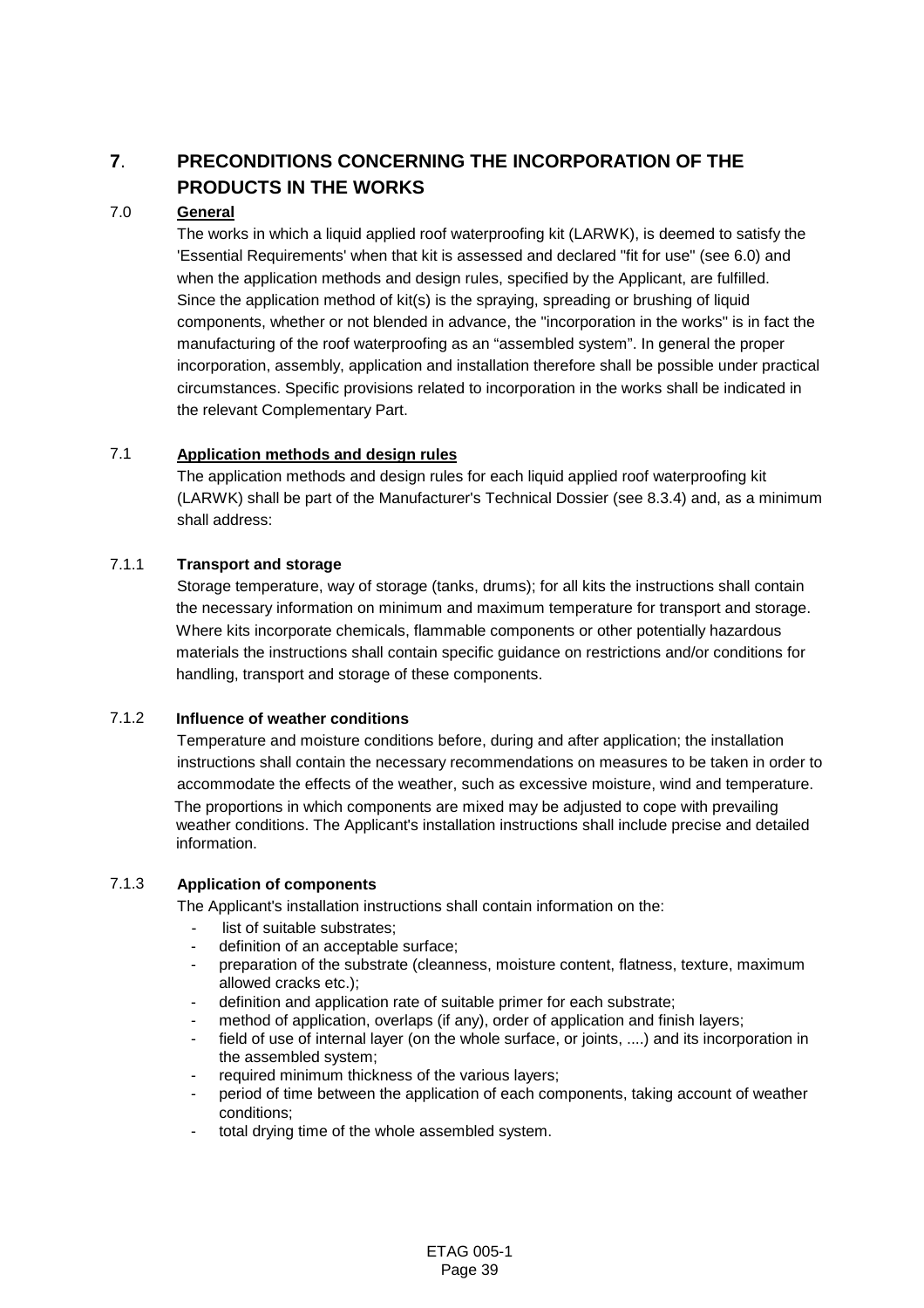Where kits are applied by mixing components while spraying, the installation instructions shall contain specific guidance on process control on site (during applications):

- adjustment of machinery and devices used for mixing of components;
- adjustment of mixing ratio related to temperature, moisture, absorption capacity of the substrate;
- adjustment of pressure related to height of the works, viscosity of components etc.

## 7.1.4 **Details**

Recommended details at upstands, drains, penetrations, elevation, etc.; the installation instructions shall (where appropriate) contain precise information on particular measures with regard to the application of the kit at various details.

#### 7.1.5 **Auxiliaries**

Ballast layer used, provisions at corner and side zones; where assembled systems are partially bonded to the substrate it may be necessary, in special cases, that additional ballast is required to assure the resistance to wind loads. In that respect the installation instructions shall give precise information on suitable measures for installation of the ballast material.

#### 7.1.6 **Product waste**

Handling, environmental aspects; where the kits involve the use of chemicals and other potentially hazardous materials, the installation instructions shall give precise information on their safe disposal in accordance with national regulations, if applicable.

#### 7.1.7 **Special measures**

In case a kit can be used as a waterproofing in roof gardens, green roofs or in inverted roofs, the design rules shall give information on protective measures to prevent damage to the assembled system as a consequence of installation or maintenance of those additional upper layers.

#### 7.1.8 **Safety measures**

Where the kits incorporate flammable or hazardous components, the installation instructions shall give precise information to allow safe use and application.

Where kits can be spray applied, the installation instructions shall contain guidance on protective measure regarding personnel and the direct environment.

#### 7.2 **Maintenance and repair**

Guidelines for maintenance and repair, including inspection sequences and specific measures related to maintenance of protective finish layers, if any, shall be part of the Manufacturer's Technical Dossier for each family of liquid applied roof waterproofing kits (LARWKs) (see 8.3.4).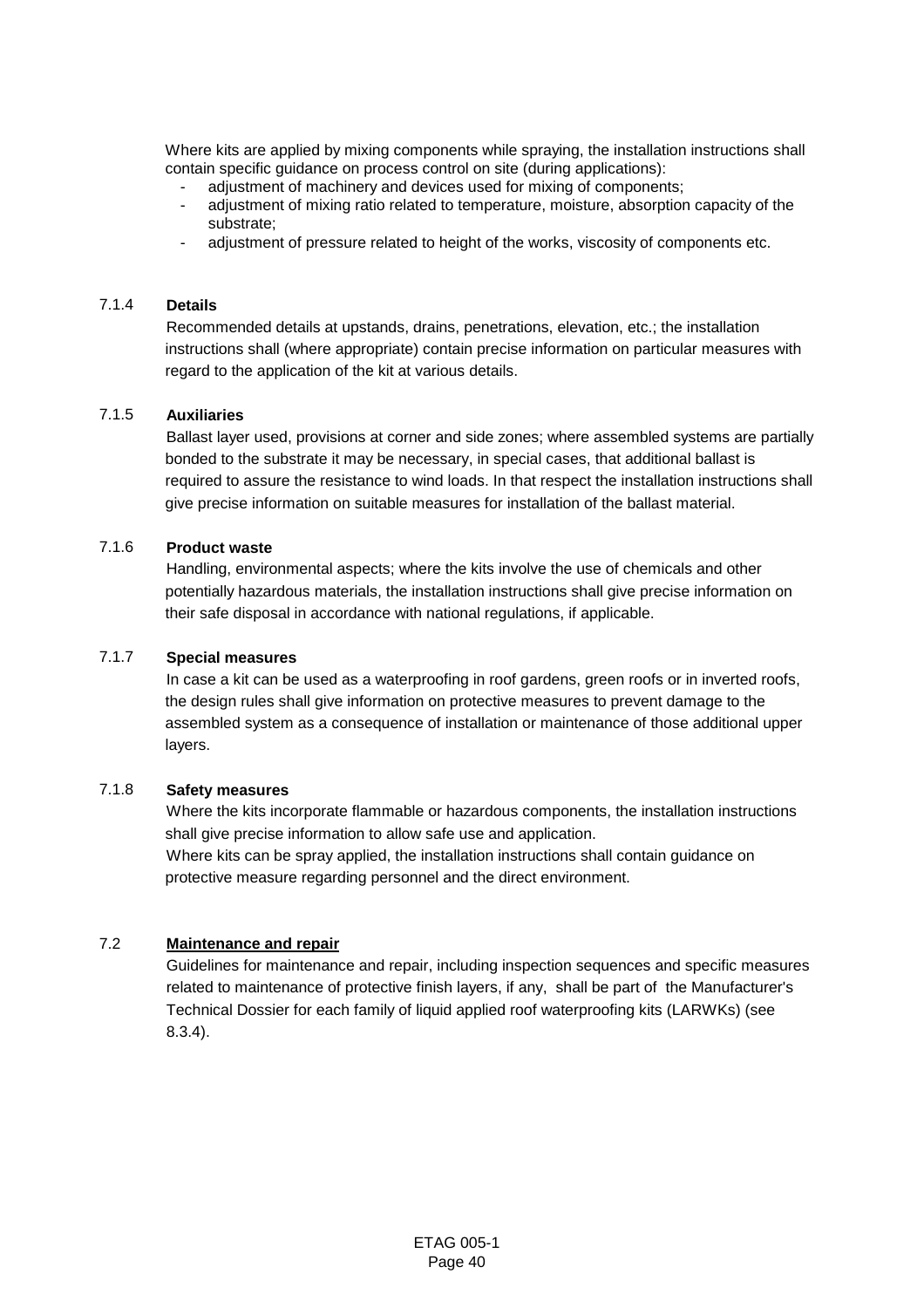# **SECTION THREE**

# **ATTESTATION AND EVALUATION OF CONFORMITY**

# **8. ATTESTATION AND EVALUATION OF CONFORMITY**

# 8.1 **EC-decision on attestation of conformity**

The system of attestation of conformity, specified by the Commission Decision 98/599/EC (Mandate) and amended by Commission Decision 2001/596/EC related to liquid applied waterproofing kits for roofs are stated in tables 15, 16 & 17.

Table 15 System of attestation of conformity of uses for all roof waterproofing according to Commision Decision 98/599/EC of 12 October 1998.

| Product(s)                                | Intended use(s)                    | Level(s) or class(es) | Attestation of conformity<br>system(s) |
|-------------------------------------------|------------------------------------|-----------------------|----------------------------------------|
| Liquid applied roof<br>waterproofing kits | For all roof<br>waterproofing uses | -                     |                                        |

System 3: See CPD Annex III(2)(ii), second possibility

## **Table 16** System of attestation of conformity of uses subject to external fire performance regulations according to Commision Decision 98/599/EC of 12 October 1998

| Product(s)                                | Intended use(s)                      | Level(s) or class(es)                                  | Attestation of conformity<br>system(s) |
|-------------------------------------------|--------------------------------------|--------------------------------------------------------|----------------------------------------|
| Liquid applied roof<br>waterproofing kits | For uses subject to<br>external fire | Products requiring<br>testing                          | 3                                      |
|                                           | performance<br>regulations           | Products 'deemed<br>to satisfy' without<br>testing (') |                                        |

System 3: See CPD Annex III(2)(ii), second possibility System 4: See CPD Annex III(2)(ii), third possibility

(') to be confirmed in discussion with the Fire Regulators Group

#### **Table 17** System of attestation of conformity of uses subject to reaction to fire regulations according to Commission Decision 2001/596/EC of 8 January 2001.

| Product(s)                                                             | Intended use(s)                                           | Level(s) or class(es)                                           | Attestation of conformity<br>system(s) |
|------------------------------------------------------------------------|-----------------------------------------------------------|-----------------------------------------------------------------|----------------------------------------|
| the liquid applied<br>roof waterproof kit<br>as an assembled<br>system | for uses subject to<br>regulations on<br>reaction to fire | A1*, A2*, B*, C*<br>A1**, A2**, B**, C**, D,<br>(A1 to E)***, F | 4                                      |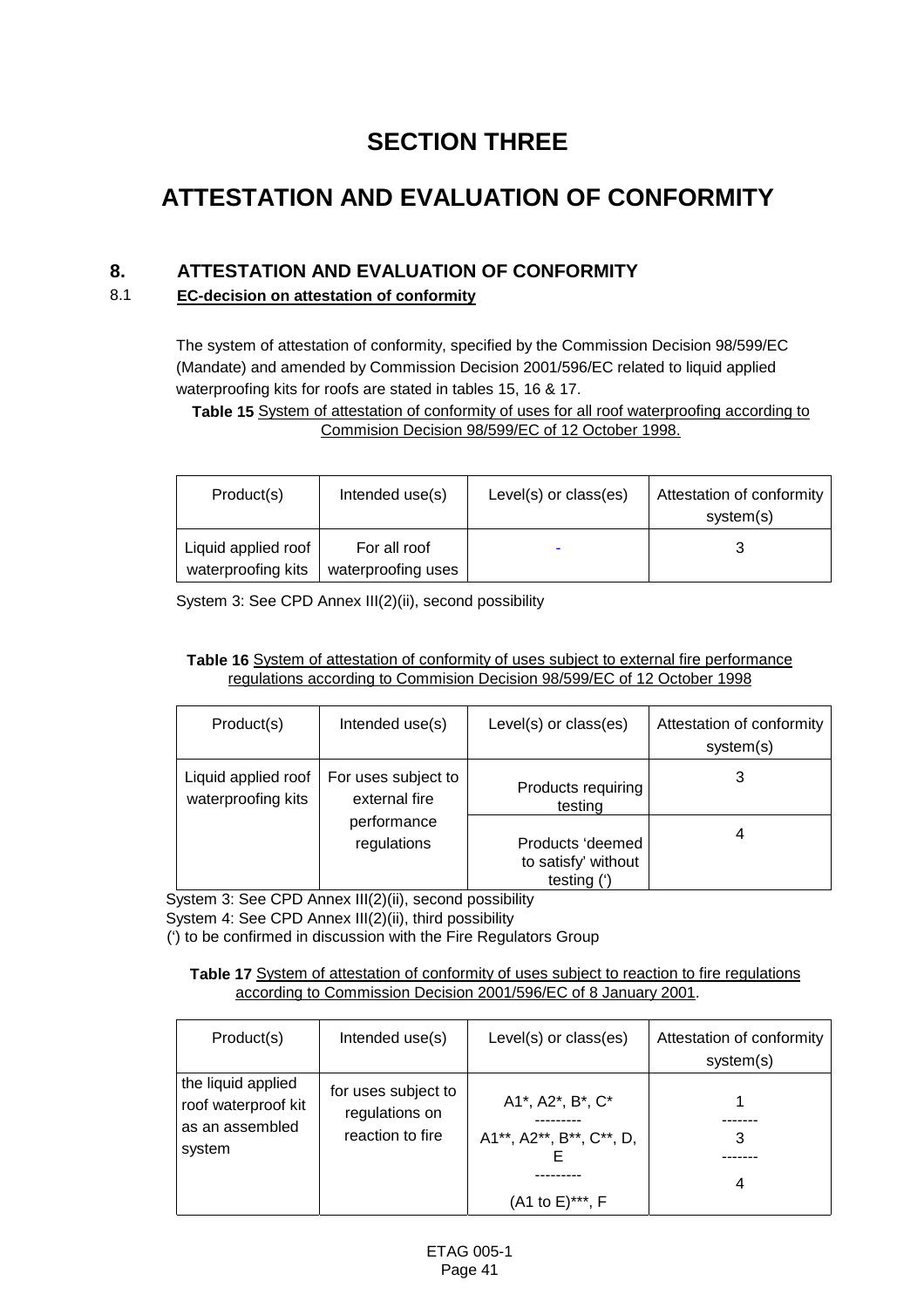System 1: See Directive 89/106/EEC Annex III.2.(i), without audit-testing of samples

System 3: See Directive 89/106/EEC Annex III.2.(ii), Second possibility

System 4: See Directive 89/106/EEC Annex III.2.(ii), Third possibility

\* Products/ materials for which a clearly identifiable stage in the production process results in an improvement of the reaction to fire classification (e.g. an addition of fire retardants or a limiting of organic material)

\*\* Products/ materials not covered by footnote (\*).

\*\*\* Products/ materials that do not require to be tested for reaction to fire (eg.

Products/materials of classes A1 according to Commission Decision 96/603/EC, as amended

Concerning table 17, footnotes \* and \*\* applies as follows.:

When a product is classified as A1, A2, B or C, due to the nature of the product, a fire retardant has been added, footnote \*\* is not applicable. The level of Attestation of Conformity then shall be 1.

Concerning table 17 footnote \*\*\* this is not applicable for the liquid applied roof waterproofing kits because all the products are based on organic material and therefore not covered by the Commission Decision 96/603/EC and its amendment.

Due to their properties with regard to the uses subject to regulations on roof waterproofing use, external fire performance and reaction to fire, uses different AoC systems as stated before shall be applied to the products.

That means for the performance of AoC for the product that only the product properties related to these uses shall be evaluated according to the relevant AoC system.

The tasks for the manufacturer and the approved body resulting on the combination of different AoC systems shall be laid down by reference to a deposited "control plan" which is part of the ETA and has to be applied for attestation of conformity and the CE marking on the basis of the ETA.

## **A/C System 1**:

Certification of the conformity of the product by an Approved Certification Body, without audittesting of samples, on the basis of {see CPD - Annex III.2.(i)}:

#### **(a) tasks for the manufacturer**

- Factory Production Control (see 8.2.1.1. and 8.3.4)
- further testing of samples taken at the factory by the manufacturer in accordance with a prescribed test plan (see 8.3.6)

#### **(b) tasks for the Approved Body**

- initial type-testing of the product
- initial inspection of the factory and of Factory Production Control
- continuous surveillance, assessment and approval of Factory Production Control

#### **A/C System 3:**

Declaration of conformity of the product by the manufacturer on the basis of {see CPD – Annex III.2.(ii), Second possibility}:

#### **(a) tasks for the manufacturer**

- factory production control

#### **(b) tasks for the Approved Body**

- initial type-testing of the product (see 8.2.2.1)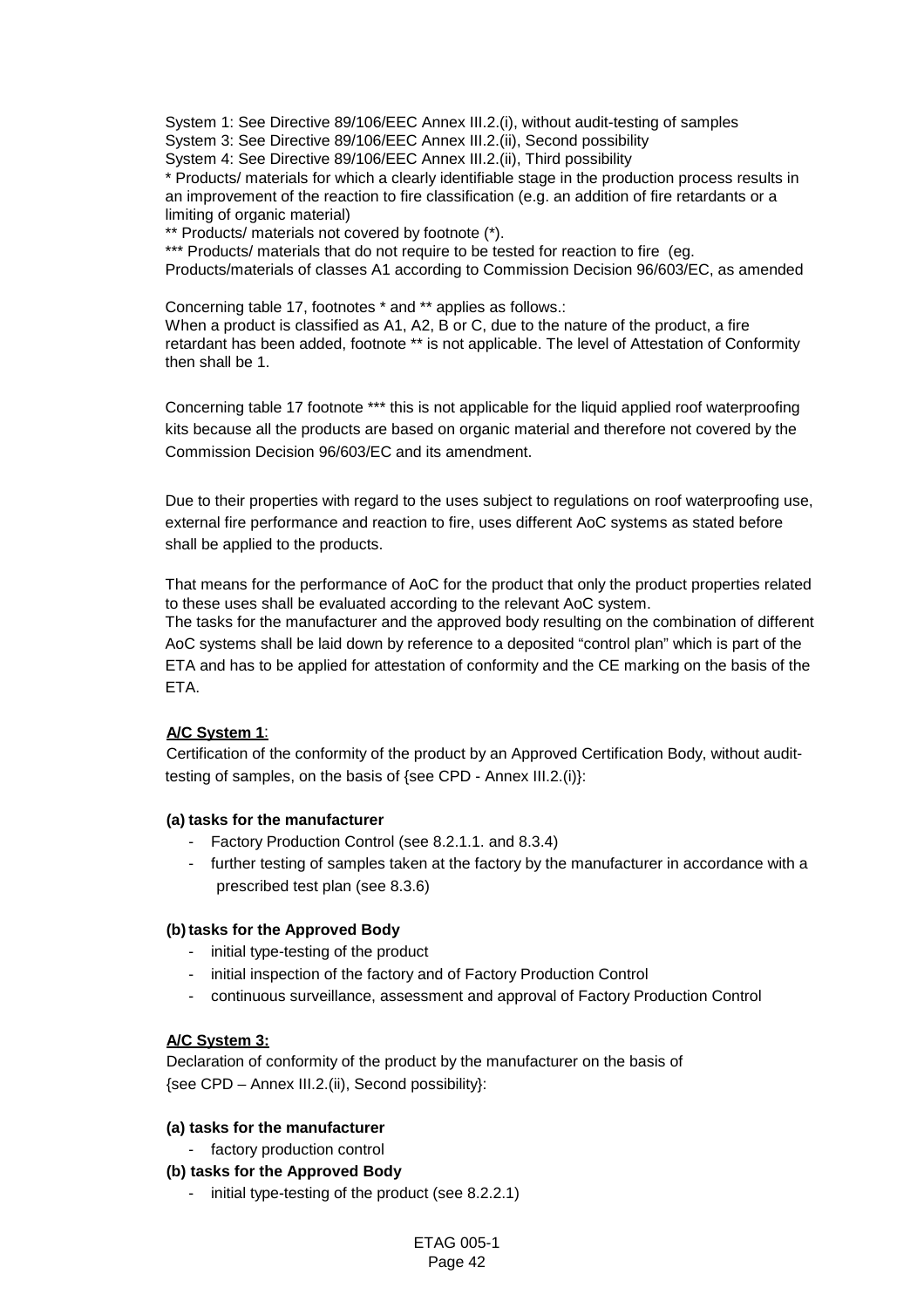## **A/C System 4:**

Declaration of conformity of the product by the manufacturer on the basis of {see CPD – Annex III,2.(ii), Third possibility}:

#### **(a) tasks for the manufacturer**

initial type-testing of the product factory production control

## **(b) task for the Approved Body**

- none

## 8.2 **Responsibilities**

## 8.2.1 **Tasks for the manufacturer**

8.2.1.1 Factory Production Control (FPC)

The manufacturer shall exercise permanent internal control of production and shall ensure that the results meet the set quality level.

*Note: For the products dealt with in this ETA-Guideline a quality level of 5% is suitable. In this respect guidance can be obtained from "Guidance Paper B" – document CONSTRUCT 95/135, Rev. 1)*

 All the elements, requirements and provisions adopted by the maufacturer shall be documented in a systematic manner in the form of written policies and procedures. This production control system shall ensure that the product is in conformity with the European Technical Approval (ETA).

*Note: Manufacturers having an FPC system complying with EN ISO 9001/9002 and addressing the requirements of an ETA are recognized as satisfying the FPC requirements of the Directive*

*(see Guidance Paper "B" – document CONSTRUCT 95/135 Rev. 1).*

## 8.2.1.2 Testing of samples taken at the factory (A/C-system 1) Both large and small companies produce these products and there is a wide variation in the materials used. Therefore a precise test plan can only be set up on a case-by-case basis.

In general it is not necessary to conduct tests on complete kits. Indirect methods will normally be sufficient, eg control of raw materials, manufacturing processes and properties of components.

8.2.1.3 Declaration of Conformity (A/C-systems 3 and 4) When all the criteria of the Conformity Attestation are satisfied the manufacturer shall make a Declaration of Conformity.

## 8.2.2 **Tasks for the manufacturer or the Approved Body**

8.2.2.1 Initial type testing

Approval tests will have been conducted by the Approval Body or under its responsibility (which may include a proportion conducted by an indicated laboratory or by the manufacturer, witnessed by the Approval Body) in accordance with chapter 5 of this ETA-Guideline.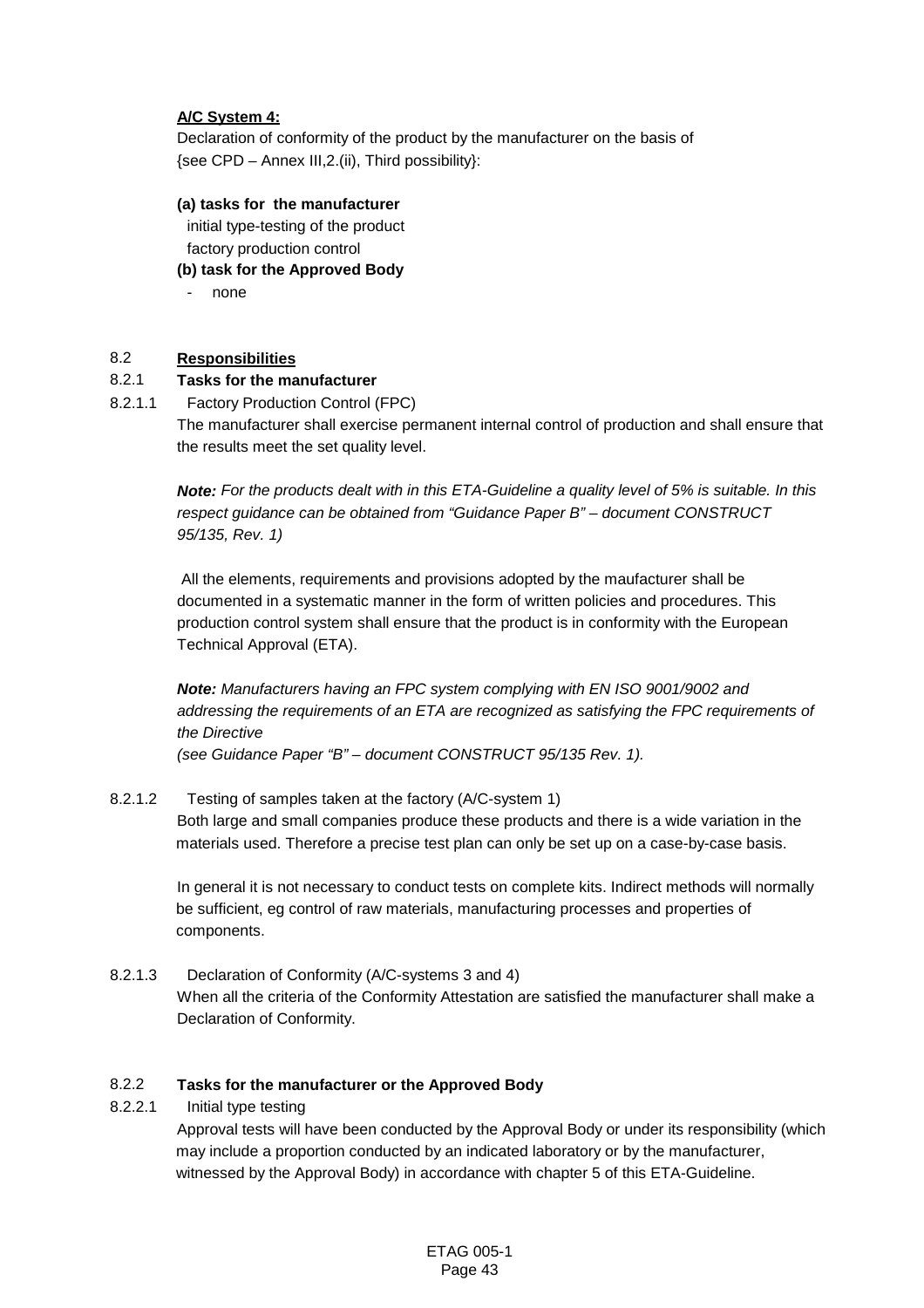The Approval Body will have assessed the results of these tests in accordance with chapter 6 of this ETA-Guideline, as part of the ETA issuing procedure.

These tests shall be used for the purposes of Initial Type Testing. In this respect Approval Bodies shall be able to have open arrangements with relevant approved bodies to avoid duplication, respecting each other's responsibilities.

- **A/C-system 1:** this work shall be validated by the Approved Body for Certification of Conformity purposes.
- **A/C-system 3:** this work shall be validated **by an Approved Laboratory** for Declaration of Conformity purposes by the manufacturer.
- **A/C-system 4:** this work should be taken over **by the manufacturer** for Declaration of Conformity purposes.

## 8.2.3 **Tasks for the Approved Body (A/C-system 1)**

8.2.3.1 Assessment of the Factory Production Control (FPC) system – initial inspection and continuous surveillance.

> - Assessment of the Factory Production Control system is the responsibility of the Approved Body.

> All assessments must be carried out on each production unit to demonstrate that the factory production contol is in conformity with the ETA and any subsidiary information. This assessment shall be based on an initial inspection of the factory.

Subsequent continuous surveillance of the factory production is necessary to ensure continuing conformity with the ETA.

It is recommended that surveillance inspections be conducted at least twice per year.

#### 8.2.3.2 Certification of conformity

The Approved Body shall issue Certification of Conformity of the product.

#### 8.3. **Documentation (all A/C-systems)**

In order to help the Approved Body make an evaluation of the conformity, the Approval Body, issuing the ETA, shall supply the information detailed below. This information together with the requirements given in the EC Guidance Paper "B" will:

**A/C-system 1:** generally form the basis on which the Factory Production Control (FPC) is assessed by the Approved Body.

**A/C-systems 3 and 4:**generally form the basis of FPC.

This information shall initially be prepared or collected by the Approval Body and shall be agreed with the manufacturer. Guidance on the type of information required is given below:

8.3.1 The ETA (see Section four, chapter 9 of this Guideline). The nature of any additional (confidential) information shall be declared in the ETA.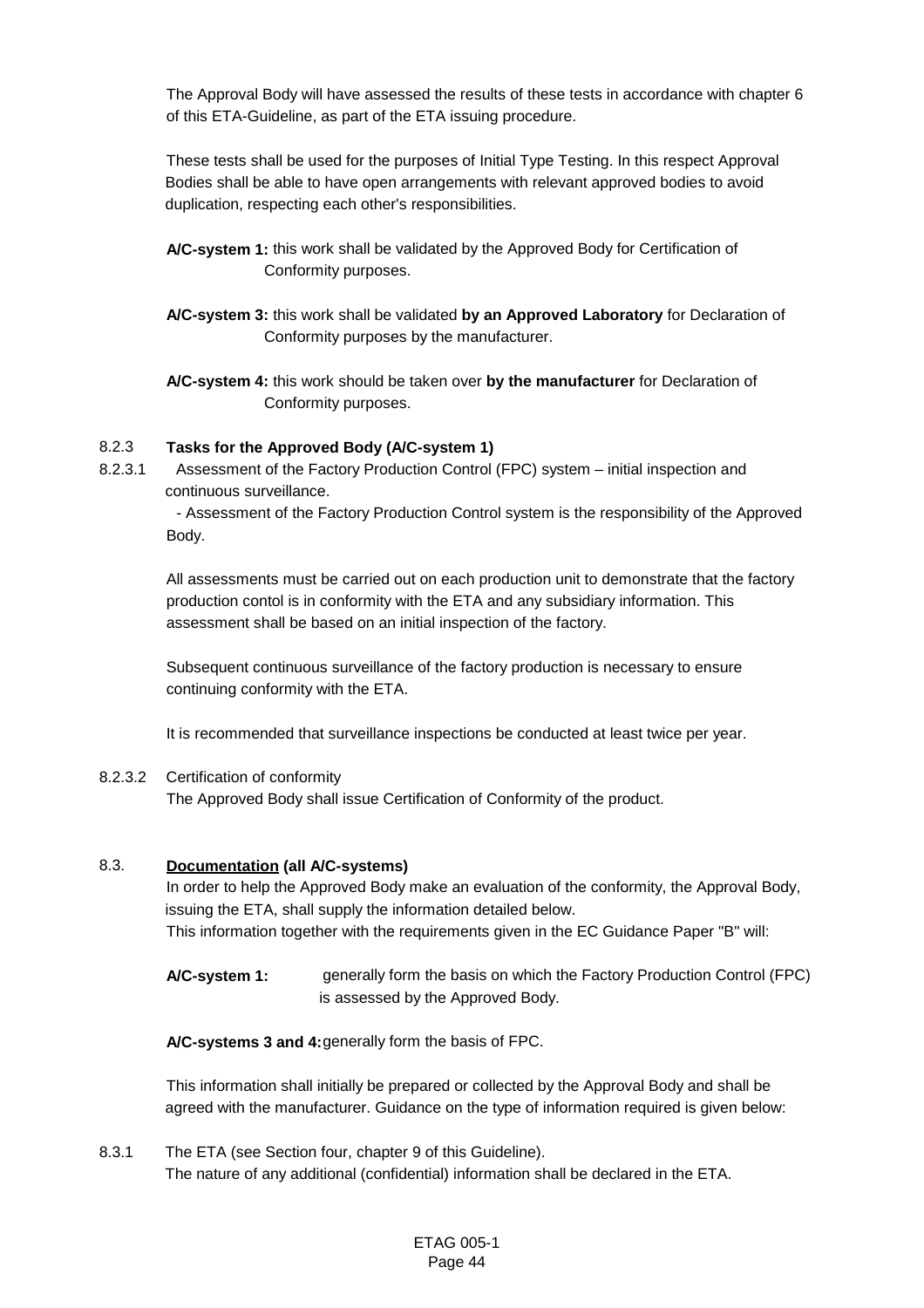#### 8.3.2 Basic manufacturing process

The basic manufacturing process shall be described in sufficient detail to support the proposed FPC methods.

Components for kits are normally manufactured using conventional techniques. Any critical process or treatment of the components affecting performance shall be highlighted.

8.3.3 Product and material specifications

These may include:

- incoming (raw) materials specifications and declarations (including tolerances).
- references to European and/or international standards or appropriate specifications
- manufacturer's data sheets (including tolerances).
- principle detail drawings
- installation procedures

## 8.3.4 Manufacturer's Technical Dossier (MTD)

The provisions of the FPC system and installation procedures, documented as the Manufacturer's Technical Dossier (MTD), shall be assessed, accepted and registered by the Approval Body.

The Factory Production Control system, as a minimum, shall address the following:

|                                       | A. Organisation and responsibilities |                                                                      | This includes the organisation chart of the<br>technical part of the company                                                        |
|---------------------------------------|--------------------------------------|----------------------------------------------------------------------|-------------------------------------------------------------------------------------------------------------------------------------|
|                                       | B. Quality plan                      |                                                                      |                                                                                                                                     |
|                                       | i)                                   | Control of incoming materials<br>("raw materials" and/or components) | This control is for materials received,<br>to be directly used as components or for<br>the manufacturing of components.             |
|                                       | ii)                                  | Control of the production process                                    | This is only applicable to those processes,<br>where components are manufactured.                                                   |
|                                       | iii)                                 | Control of test equipment                                            | This includes calibration charts, etc.                                                                                              |
|                                       | iiii)                                | Control of finished products                                         | This is only applicable to the components<br>manufactured in the plant.                                                             |
| C. Inspection and testing             |                                      |                                                                      |                                                                                                                                     |
|                                       | i)                                   | General                                                              | Requirements for facilities, equipment and<br>personnel in the manufacturing plant.                                                 |
|                                       | ii)                                  | Inspections and test status                                          | Procedures for inspection and acceptance<br>criteria for materials (raw materials and/or<br>components) by setting a quality level. |
|                                       | iii)                                 | Testing                                                              | If indirect testing is used, this needs to be<br>addressed.                                                                         |
|                                       |                                      | iiii) Records                                                        | Procedures for the registration of quality<br>control data                                                                          |
| D. Control of non-conforming products |                                      |                                                                      | Procedures for dealing with<br>non-conforming products                                                                              |

E. Complaints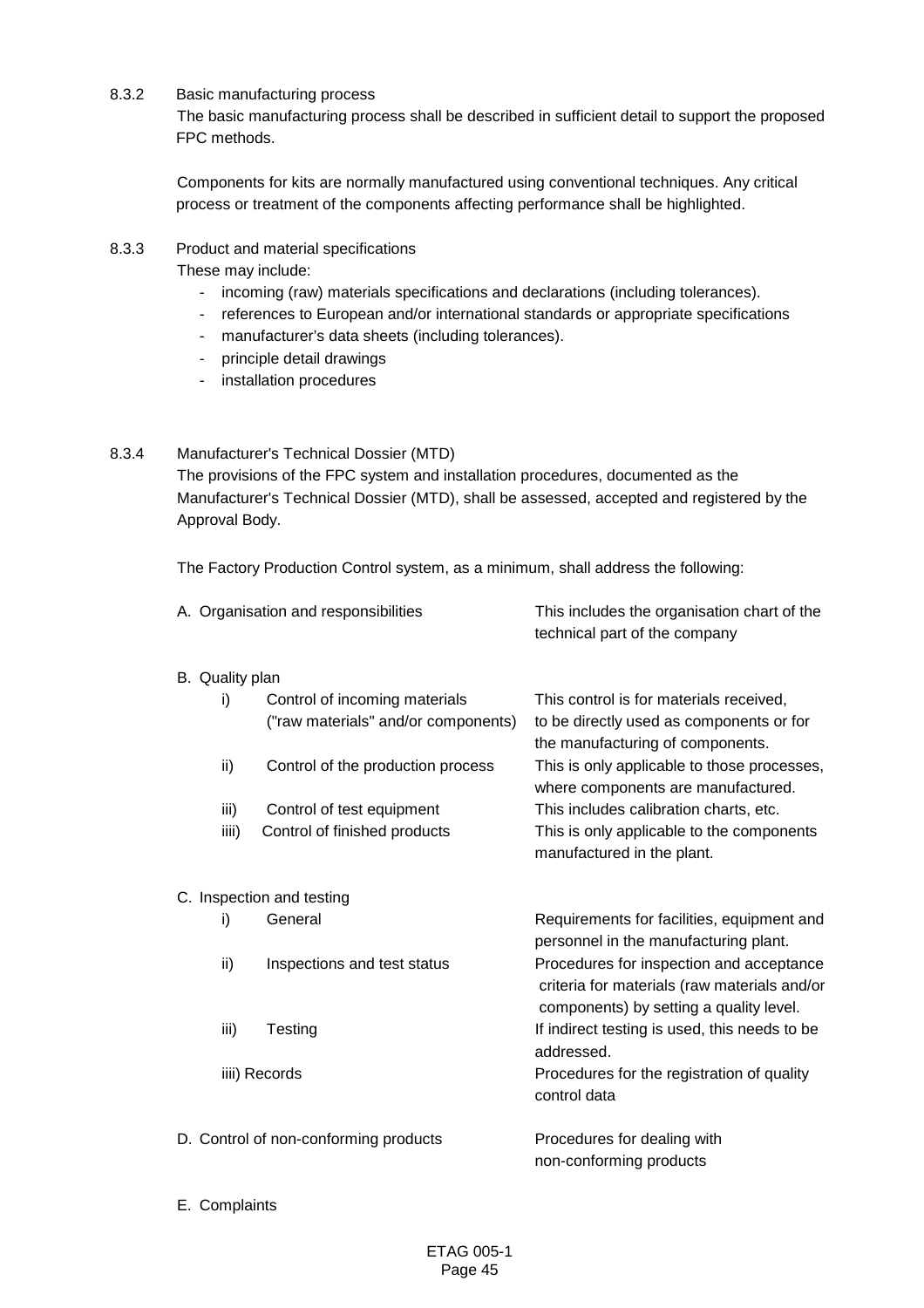|                                                                | i)  | Registration | Procedures for dealing with complaints<br>and a complaint registration chart.                                                            |
|----------------------------------------------------------------|-----|--------------|------------------------------------------------------------------------------------------------------------------------------------------|
|                                                                | ii) | Traceability | A linked system of complaints registration<br>and records regarding quality control<br>data, non-conforming products, transport,<br>etc. |
| F. Handling, storage, packaging and delivery<br>of the product |     |              | Procedures.                                                                                                                              |
| G. Training of personnel                                       |     |              | Procedures.                                                                                                                              |

Since 'liquid applied roof waterproofing' is made on site from components of a kit, the manufacturer's installation procedures shall include quality requirements and conditions for proper installation, such as:

| H. Application methods and design rules | Procedures according clause 7.1, and if<br>applicable the specific procedure accord-<br>ing to the relevant clause in the Comple-<br>mentary Part. |
|-----------------------------------------|----------------------------------------------------------------------------------------------------------------------------------------------------|
| J. Testing of final product on site     | Recommended procedures (e.g. comple-<br>tion report).                                                                                              |
| Maintenance and repair<br>Κ.            | Recommended procedures, frequencies,<br>means and specific maintenance of<br>surface protective finish layers, if any.                             |

#### 8.3.5 Test plan

The manufacturer and the Approval Body issuing the ETA shall agree an FPC test plan.

An agreed FPC test plan is necessary, as current standards relating to quality management systems (Guidance Paper "B", EN ISO 9001 / 9002, etc) do not ensure that the product specification remains unchanged and they cannot address the technical validity of the type or frequency of checks / tests.

The validity of the type and the frequency of checks / tests, conducted during production of the components (kit) and, if applicable, on its "assembled system", shall be considered. This will include the checks conducted during manufacture on properties that cannot be inspected at a later stage.

These will normally comprise:

- material properties
- compatibility of components

Where materials / components are not manufactured and tested by the supplier in accordance with agreed methods, then, where appropriate, they must be subject to suitable checks / tests by the manufacturer before acceptance.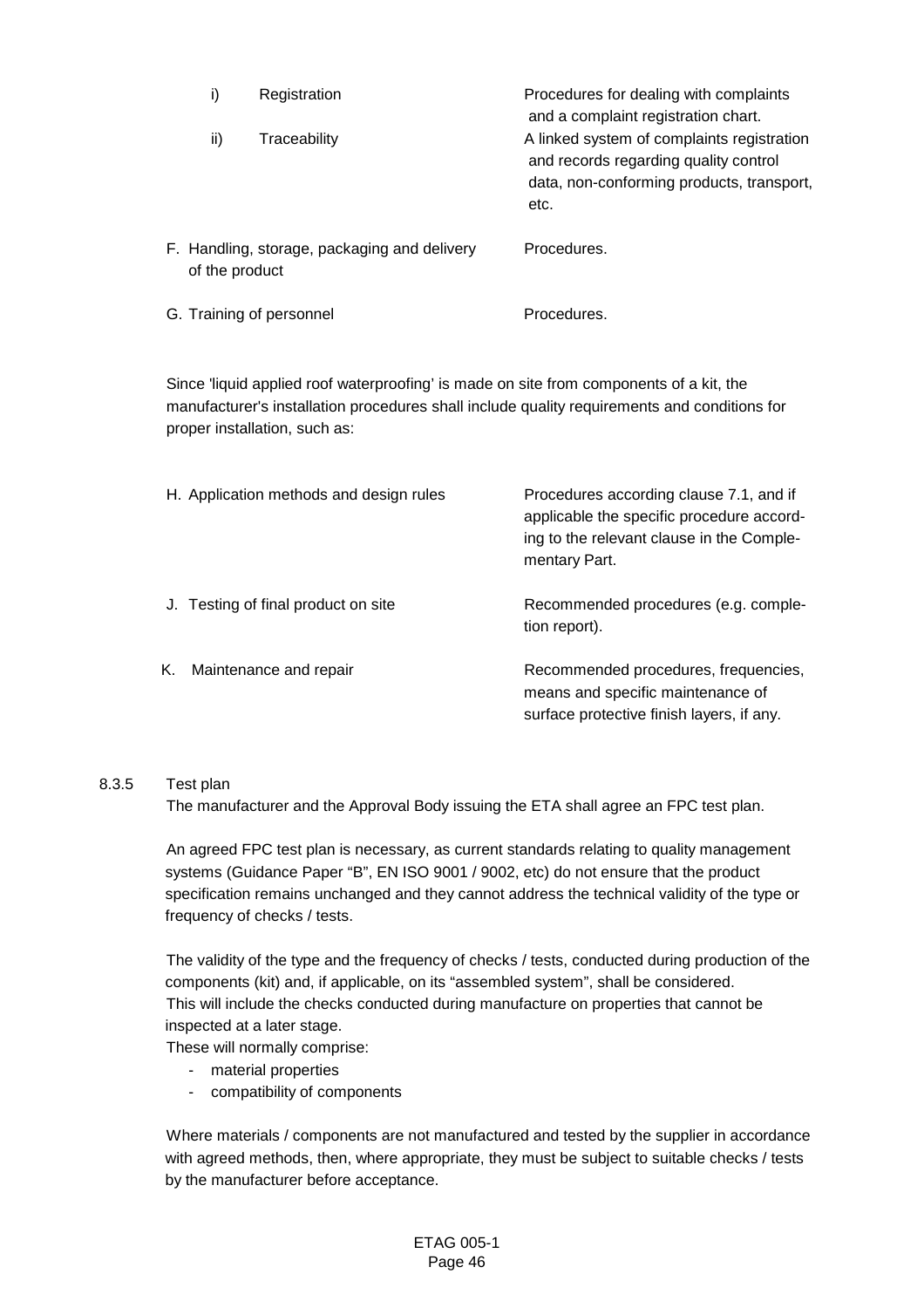Details of the test plan shall be included in the Manufacturer's Technical Dossier.

#### 8.3.6 Prescribed test plan **(only A/C-System 1)**

The manufacturer and the Approval Body, issuing the ETA, shall agree a prescribed test plan.

The characteristic to be addressed as described in the mandate is the **Reaction to fire**. This will be controlled at least twice per year by analysis / measurement of the relevant characteristics for the "assembled system" of the kit.

#### 8.3.7 Modification of the MTD

If, subsequent to the issue of an ETA, the manufacturer wishes to modify the contents of the MTD the proposed changes shall be submitted to the Approval Body (A/C-systems 3 and 4), or to the Approved Body (A/C-system 1) who shall consult with the Approval Body, if necessary, before implementation.

The proposed changes and their effects on the contents of the ETA shall be assessed by the Approval Body. Additional tests or justifications may be required before approval is granted. Significant changes may lead to the need to amend and re-issue the ETA.

Acceptable changes shall be recorded and registered by the Approval Body in an amended MTD.

#### 8.4 **CE - marking and information**

The ETA shall indicate the information to accompany the CE-marking, the placement of CEmarking and the accompanying information (eg on the kit and/or components, an attached label, the packaging or on the accompanying commercial documents).

According to the CE Guidace Paper "D" on CE-marking, the required information to accompany the symbol "CE" is:

- identification number of the notified body **(A/C-System 1)**
- name / address or identifying mark of the manufacturer of the kit (LARWK)
- "class / type ….." indication as to clarify the intended use(s)
- last two digits of the year in which the marking was affixed
- number of the EC Certificate of Conformity **(A/C-System 1)**
- number of the ETA
- dangerous substances (see clause 5.3.2 of this ETAG)
- class of external fire performance
- class of reaction to fire

The CE marking should be accompanied by the information as given in the ETAG-format document, taking into account that:

- If the ETA provides all the information regarding the performance characteristics and the appropriate conditions for their achievement (e.g. details of the relevant end use applications covered by the mounting and fixing arrangements provided for the purpose of test), then reference to the ETA is sufficient.
- If the ETA covers more than one type of product, and the type designation provides all the information regarding the performance characteristics and the appropriate conditions for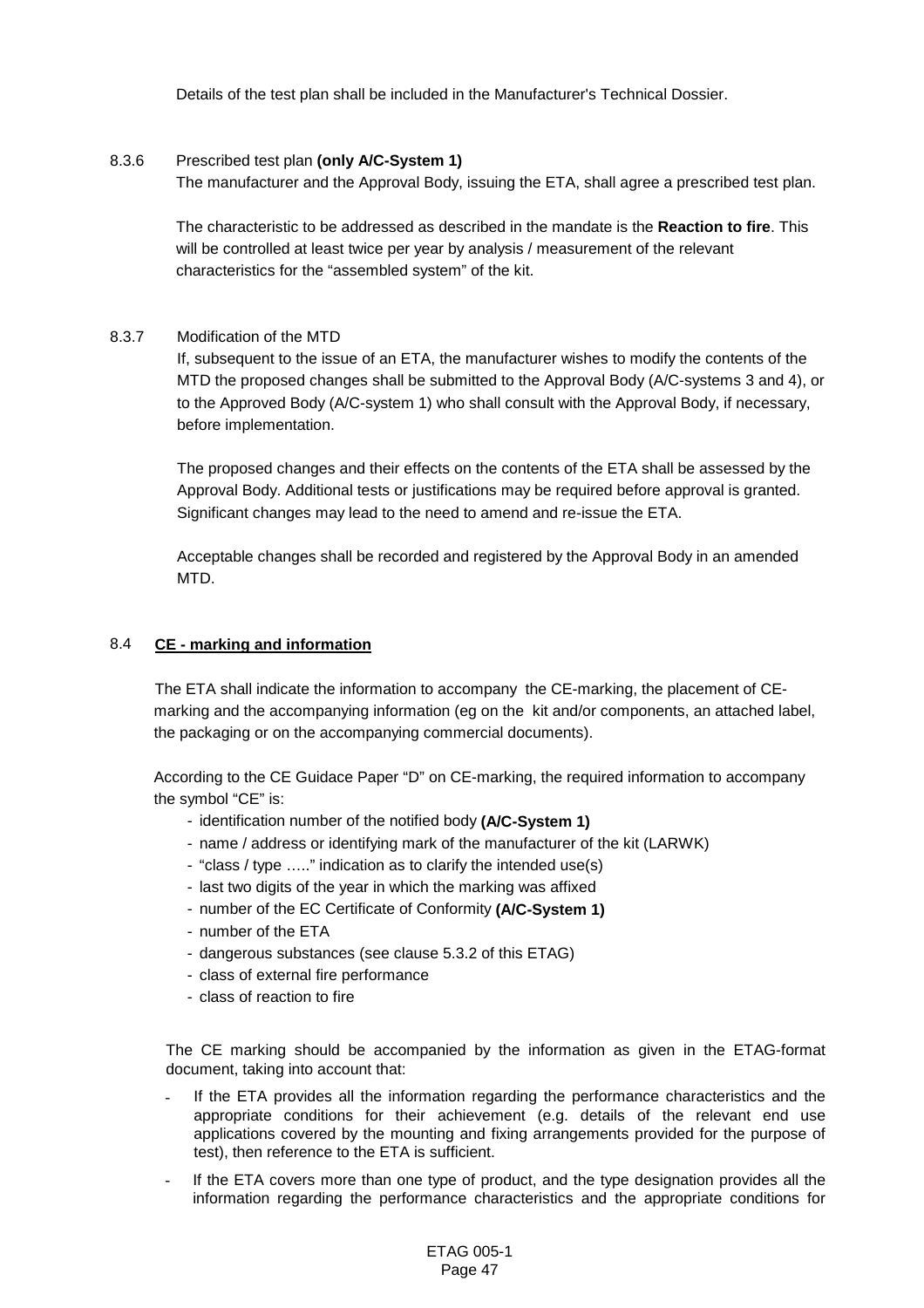their achievement (e.g. details of the relevant end use applications covered by the mounting and fixing arrangements provided for the purpose of test), then reference to the ETA and the relevant type is sufficient.

Only when the above two options do not provide all the necessary information regarding the mandated performance characteristics (table 4.1), then additional information regarding the performance characteristics and the appropriate conditions for their achievement (e.g. details of the relevant end use applications covered by the mounting and fixing arrangements provided for the purpose of test), needs to accompany the CE Marking. Reference to accompanying information should be given in the ETA.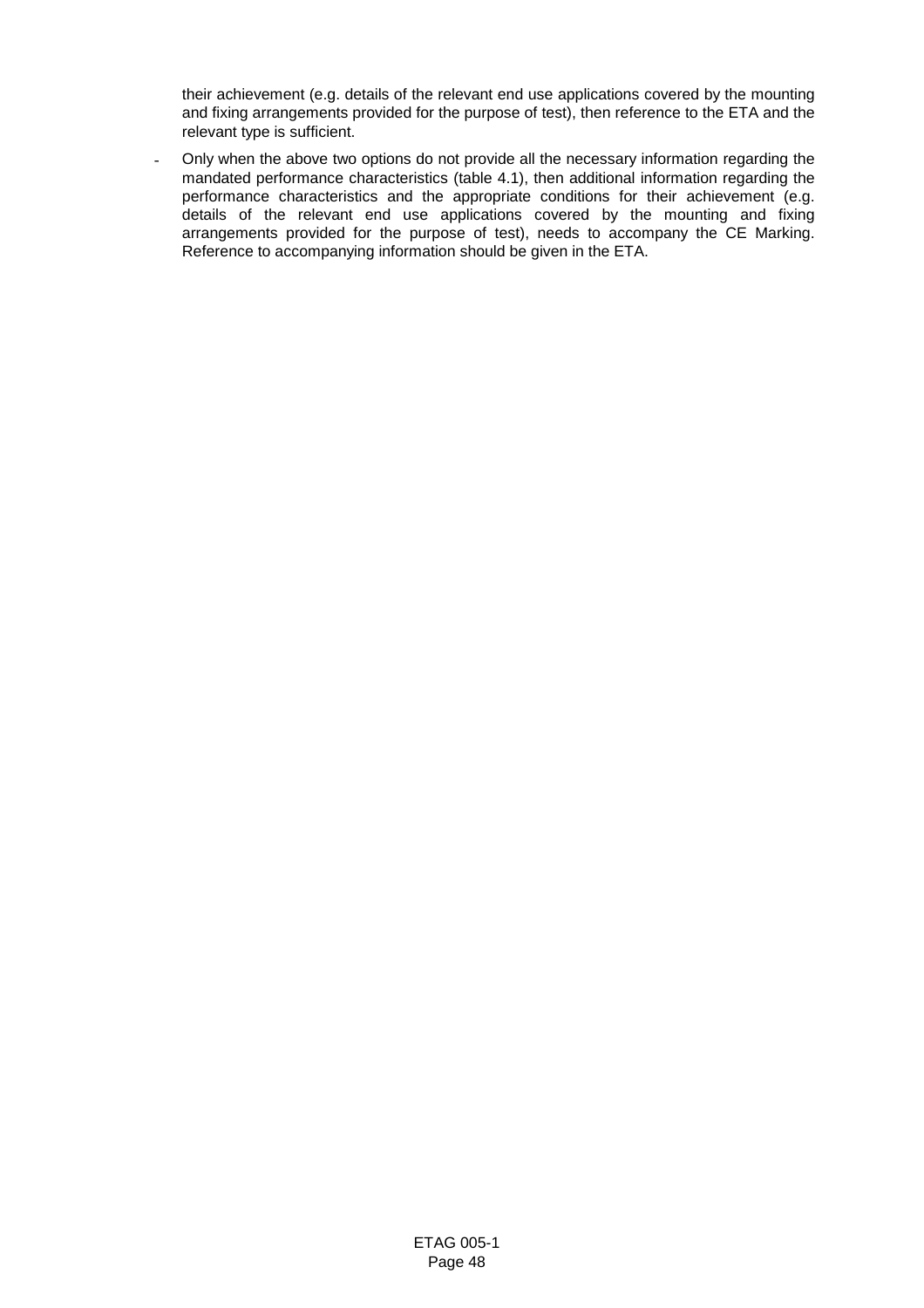# **SECTION FOUR**

# **THE ETA CONTENT**

## **9. THE ETA CONTENT**

9.1 The ETA content shall be in accordance with the Commission Decision 97/571/EC, dated 22 July 1997.

> In section II.2 "characteristics of products and methods of verification" the ETA shall include the following note::

> In addition to the specific clauses relating to dangerous substances contained in this European Technical Approval, there may be other requirements applicable to the products falling within its scope (e.g. transposed European legislation and national laws, regulations and administrative provisions). In order to meet the provisions of the EU Construction Products Directive, these requirements need also to be complied with, when and where they apply.

> The ETA is issued for the product/kit on the basis of agreed data/information, deposited with {the Approval Body name}, which identifies the product/kit that has been assessed and judged. Changes to the product/production process/kit, which could result in this deposited data/information being incorrect, should be notified to the {the Approval Body name} before the changes are introduced. The {Approval body name} will decide whether or not such changes affect the ETA and consequently the validity of the CE marking on the basis of the ETA and if so whether further assessment/alterations to the ETA, shall be necessary.

9.2 The ETA shall contain information and/or references allowing for, where there is a need eg. attestation of Conformity [see Chapter 8 clause 8.2.3.3 certification, evaluation of conformity Systems 1 & 2], market surveillance, complaints or accidents [all Systems of A/C]), to determine that the products on the market, or intended to be put on the market are in compliance with the approved product as described in the ETA.

> When such information/references are of a confidential nature it/they shall exist on the ETA file managed by the Approval body and as necessary on the relevant file of any notified body involved.

This information/references shall also be of assistance in any renewal of the ETA.

The type, scale, range of information will be based on the identification clauses in Chapter 5 of the ETAG.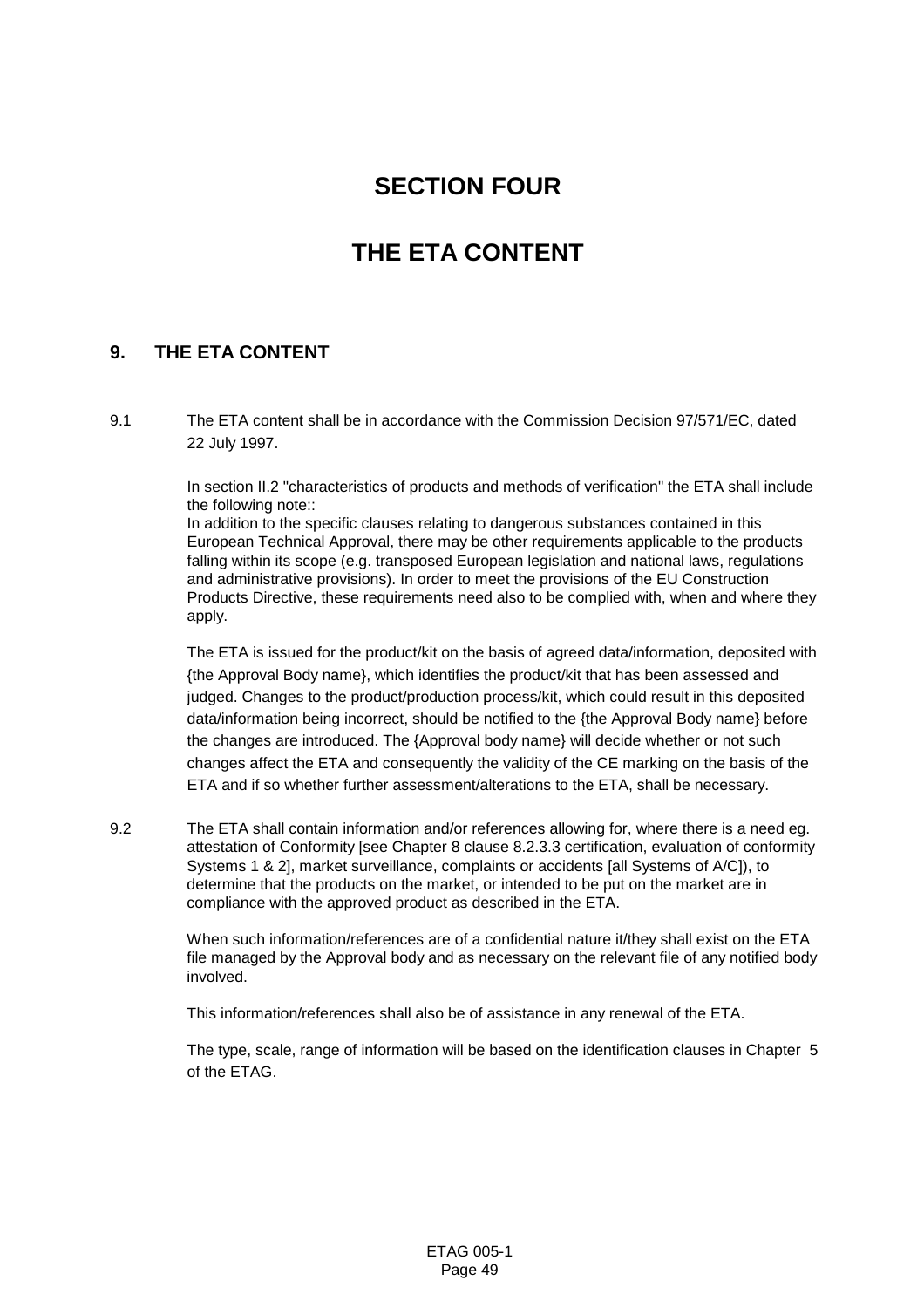# **Annex I**

# **I LIST OF COMPLEMENTARY PARTS "SPECIFIC STIPULATIONS" FOR PARTICULAR FAMILY OF PRODUCTS (Issue No 1 – February 2000)**

#### I.1 **SCOPE**

This Annex gives a list of Complementary Parts for the particular family of products.

## I.2 **LIST OF COMPLEMENTARY PARTS**

The following Complementary Parts are published:

- Part 2 Specific stipulations for liquid applied roof waterproofing kits based on polymer modified bitumen emulsions and solutions.
- Part 3 Specific stipulations for liquid applied roof waterproofing kits based on glass reinforced resilient unsaturated polyester resins.
- Part 4 Specific stipulations for liquid applied roof waterproofing kits based on flexible unsaturated polyester.
- Part 5 Specific stipulations for liquid applied roof waterproofing kits based on hot applied polymer modified bitumen.
- Part 6 Specific stipulations for liquid applied roof waterproofing kits based on polyurethane.
- Part 7 Specific stipulations for liquid applied roof waterproofing kits based on bitumen emulsions and solutions.
- Part 8 Specific stipulations for liquid applied roof waterproofing kits based on water dispersable polymers

*Note: This list of Complementary Parts will be revised on the occasion of release of such parts for different families of products or in case of updating or withdrawal of existing parts.*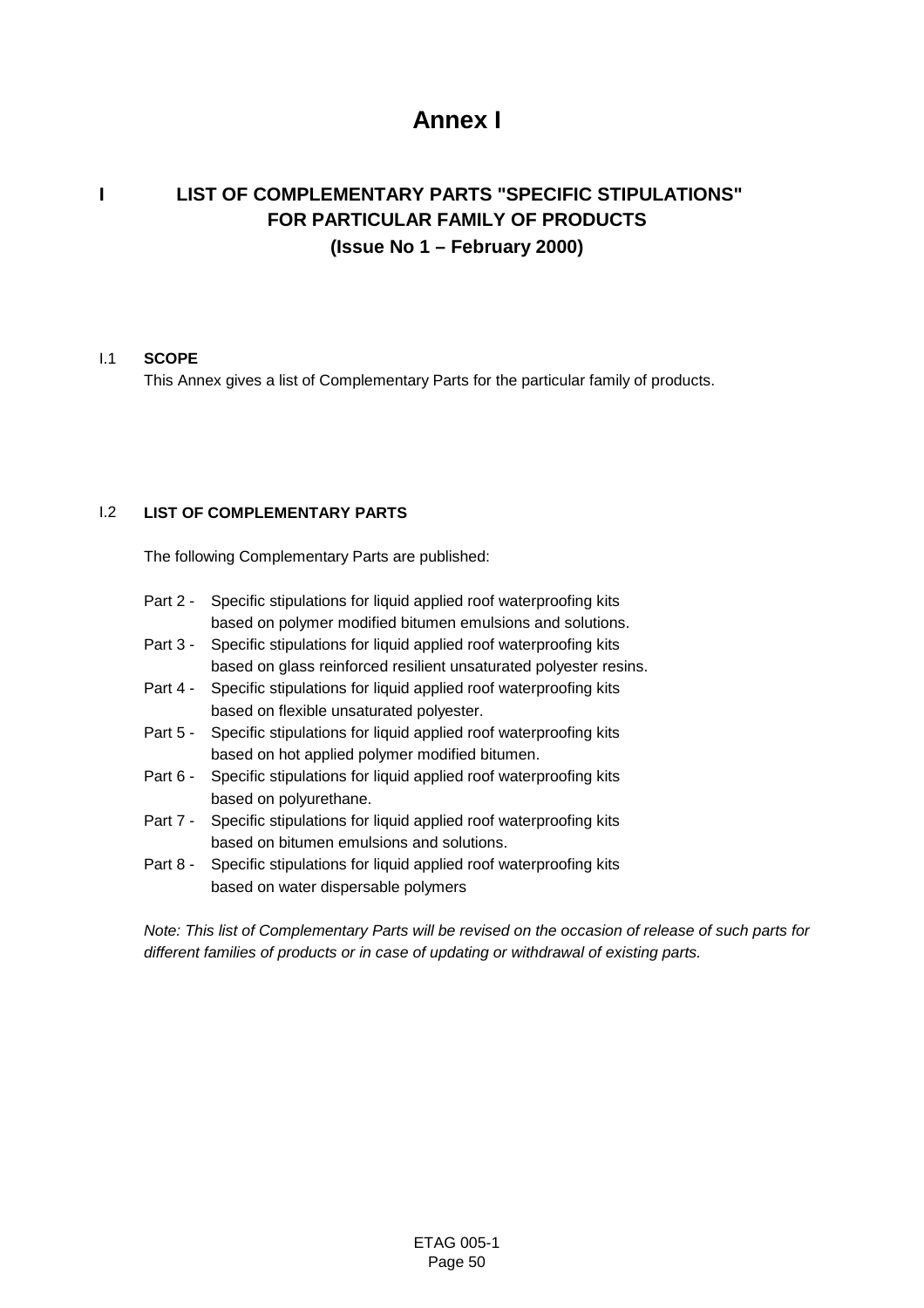# **Annex II**

#### II COMMON DEFINITIONS (and clarifications) AND COMMON ABBREVIATIONS

# **1. WORKS AND PRODUCTS**

#### **1.1 Construction works (and parts of works)** (often simply referred to as "works") (ID 1.3.1)

Everything that is constructed or results from construction operations and is fixed to the ground. (This covers both building and civil engineering works, and both structural and non structural elements).

#### **1.2. Construction products** (often simply referred to as "products") (ID 1.3.2)

Products which are produced for incorporation in a permanent manner in the works and placed as such on the market.

(The term includes materials, elements, components and prefabricated systems or installations)

#### **1.3. Incorporation** (of products in works) (ID 1.3.2)

Incorporation of a product in a permanent manner in the works means that:

- its removal reduces the performance capabilities of the works, and

- that the dismantling or the replacement of the product are operations which involve construction activities.

#### **1.4. Intended use** (ID 1.3.4)

Role(s) that the product is intended to play in the fulfilment of the essential requirements. *(N.B. This definition covers only the intended use as far as relevant for the CPD)*

#### **1.5. Execution** (ETAG-format)

Used in this document to cover all types of incorporation techniques such as installation, assembling, incorporation, etc.

#### **1.6. System** (EOTA/TB guidance)

Part of the works realised by

- particular combination of a set of defined products, and
- particular design methods for the system, and/or
- particular execution procedures.

## **2. PERFORMANCES**

## **2.1. Fitness for intended use** (of products) (CPD 2.1)

Means that the products have such characteristics that the works in which they are intended to be incorporated, assembled, applied or installed, can, if properly designed and built, satisfy the essential requirements.

*(N.B. This definition covers only the intended fitness for intended use as far as relevant for the CPD)*

#### **2.2. Serviceability** (of works)

Ability of the works to fulfill their intended use and in particular the essential requirements relevant for this use.

The products must be suitable for construction works which (as a whole and in their separate parts) are fit for their intended use, subject to normal maintenance, be satisfied for an economically reasonable working life. The requirements generally concern actions which are foreseeable (CPD Annex I, Preamble).

**2.3. Essential requirements (for works):** requirements applicable to works, which may influence the technical characteristics of a product, and are set out in objectives in the CPD, Annex I (CPD, art. 3.1).

#### **2.4. Performance** (of works, parts of works or products) (ID 1.3.7)

The quantitative expression (value, grade, class or level) of the behaviour of the works, parts of works or of the products, for an action to which it is subject or which it generates under the intended service conditions (works or parts of works) or intended use conditions (products).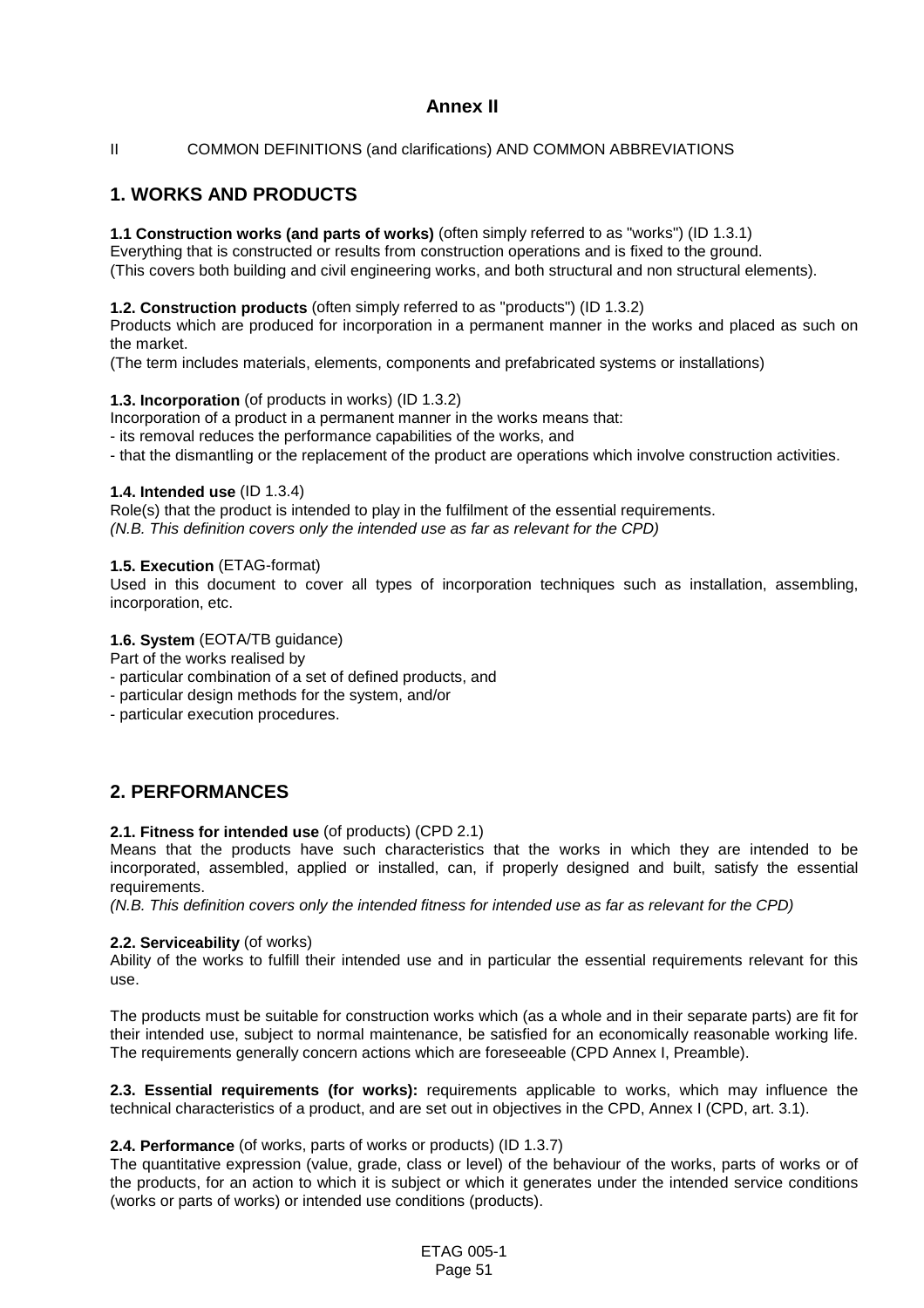*As far as practicable the characteristics of products, or groups of products, should be described in measurable performance terms in the technical specifications and guidelines for ETA. Methods of calculation, measurement, testing (where possible), evaluation of site experience and verification, together with compliance criteria shall be given either in the relevant technical specifications or in references called up in such specifications.*

#### **2.5. Actions** (on works or parts of the works) (ID 1.3.6)

Service conditions of the works which may affect the compliance of the works with the essential requirements of the Directive and which are brought about by agents (mechanical, chemical, biological, thermal or electromechanical) acting on the works or parts of the works.

*Interactions between various products within a work are considered as "actions".*

#### **2.6. Classes or levels (for essential requirements and for related product performances)** (ID 1.2.1)

A classification of product performance(s) expressed as a range of requirement levels of the works, determined in the ID's or according to the procedure provided for in art. 20.2a of the CPD.

## **3. ETAG - FORMAT**

#### **3.1. Requirements** (for works) (ETAG-format 4.)

Expression and application, in more detail and in terms applicable to the scope of the guideline, of the relevant requirements of the CPD (given concrete form in the ID's and further specified in the mandate, for works or parts of the works, taking into account the durability and serviceability of the works.

#### **3.2. Methods of verification** (for products) (ETAG-format 5.)

Verification methods used to determine the performance of the products in relation to the requirements for the works (calculations, tests, engineering knowledge, evaluation of site experience, etc.).

*This verification methods are related only to the assessment of, and for judging the fitness for use. Verification methods for particular designs of works are called here "project testing", for identification of products are called "identification testing", for surveillance of execution or executed works are called "surveillance testing", and for attestation of conformity are called "AC-testing".*

#### **3.3. Specifications** (for products) (ETAG-format 6.)

Transposition of the requirements into precise and measurable (as far as possible and proportional to the importance of the risk) or qualitative terms, related to the products and their intended use. *The satisfaction of the specifications is deemed to satisfy the fitness for use of the products concerned.*

*Specifications may also be formulated with regard to the verification of particular designs, for identification of products, for surveillance of execution or executed works and for attestation of conformity, when relevant.*

## **4. WORKING LIFE**

#### **4.1. Working life** (of works or parts of the works) (ID 1.3.5(1)

The period of time during which the performance will be maintained at a level compatible with the fulfilment of the essential requirements.

#### **4.2. Working life** (of products)

Period of time during which the performances of the product are maintained - under the corresponding service conditions - at a level compatible with the intended use conditions.

#### **4.3. Economically reasonable working life:** (ID 1.3.5(2)

Working life which takes into account all relevant aspects, such as costs of design, construction and use, costs arising from hindrance of use, risks and consequences of failure of the works during its working life and cost of insurance covering these risks, planned partial renewal, costs of inspections, maintenance, care and repair, costs of operation and administration, of disposal and environmental aspects.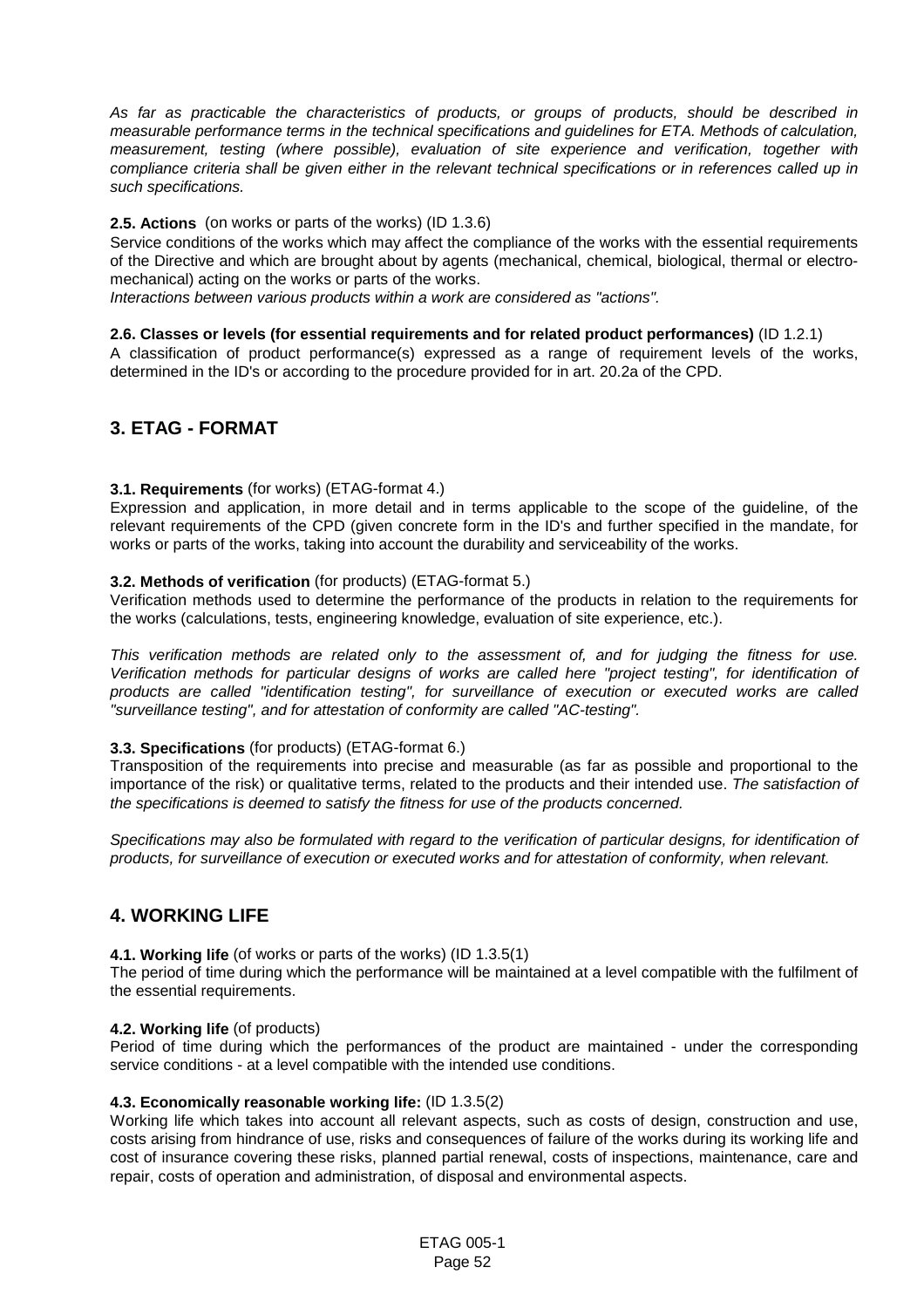#### **4.4. Maintenance** (of works) (ID 1.3.3(1)

A set of preventive and other measures which are applied to the works in order to enable the works to fulfil all its functions during its working life. These measures include cleaning, servicing, repainting, repairing, replacing parts of the works where needed, etc.

#### **4.5. Normal maintenance** (of works) (ID 1.3.3(2)

Maintenance, normally including inspections, which occurs at a time when the cost of the intervention which has to be made is not disproportionate to the value of the part of the work concerned, consequential costs (e.g. exploitation) being taken into account.

#### **4.6. Durability (**of products)

Ability of the product to contribute to the working life of the work by maintaining its performances, under the corresponding service conditions, at a level compatible with the fulfilment of the essential requirements by the works.

# **5. CONFORMITY**

## **5.1. Attestation of conformity** (of products)

Provisions and procedures as laid down in the CPD and fixed according to the directive, aiming to ensure that, with acceptable probability, the specified performance of the product is achieved by the ongoing production.

#### **5.2. Identification** (of a product)

Product characteristics and methods for their verification, allowing to compare a given product with the one that is described in the technical specification.

# **6. APPROVAL AND APPROVED BODIES**

#### **6.1. Approval Body**

Body notified in accordance with Article 10 of the CPD, by an EU Member State or by an EFTA State (contracting party to the EEA Agreement), to issue European Technical Approvals in (a) specific construction product area(s). All such bodies are required to be members of the European Organisation for Technical Approvals (EOTA), set up in accordance with Annex II.2 of the CPD.

#### **6.2. Approved Body(\*)**

Body nominated in accordance with Article 18 of the CPD, by an EU Member State or by an EFTA State (contracting party to the EEA Agreement) , to perform specific tasks in the framework of the Attestation of Conformity decision for specific construction products (certification, inspection or testing). All such bodies are automatically members of the Group of Notified Bodies.

(\*) also known as Notified Body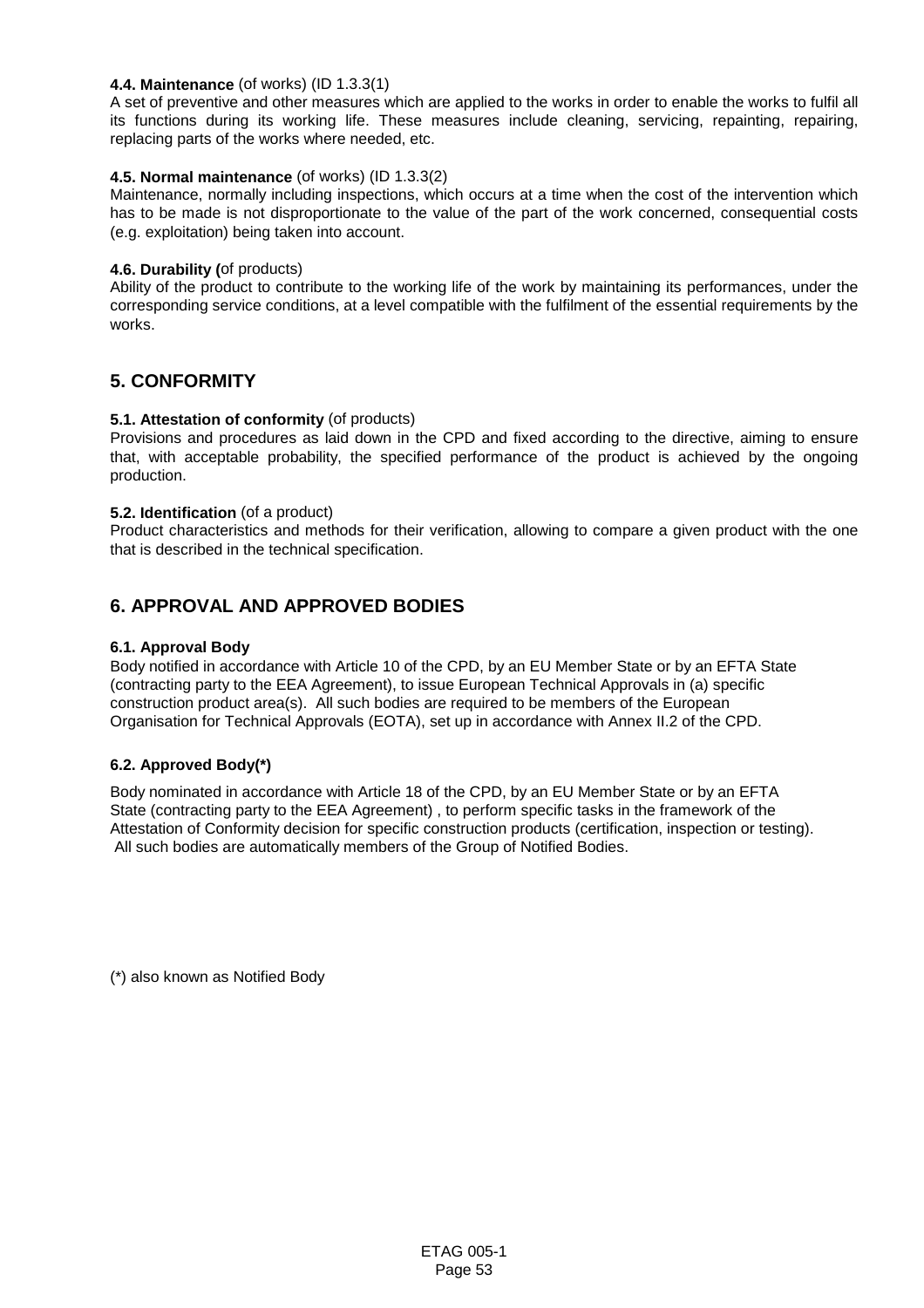# **ABBREVIATIONS**

Concerning the Construction products directive:

AC: Attestation of conformity CEC: Commission of the European Communities CEN: Comité européen de normalisation / European Committee for Standardization CPD: Construction products directive EC: European communities EFTA: European free trade association EN: European standard FPC: Factory production control ID: Interpretative documents of the CPD ISO: International standardisation organisation SCC: Standing committee for construction of the EC

Concerning approval:

EOTA: European organisation for technical approvals ETA: European Technical Approval ETAG: European technical approval guideline TB: EOTA-Technical Board UEAtc: Union européenne pour l'agrément technique / European union of agrément

General: TC: Technical committee WG: Working group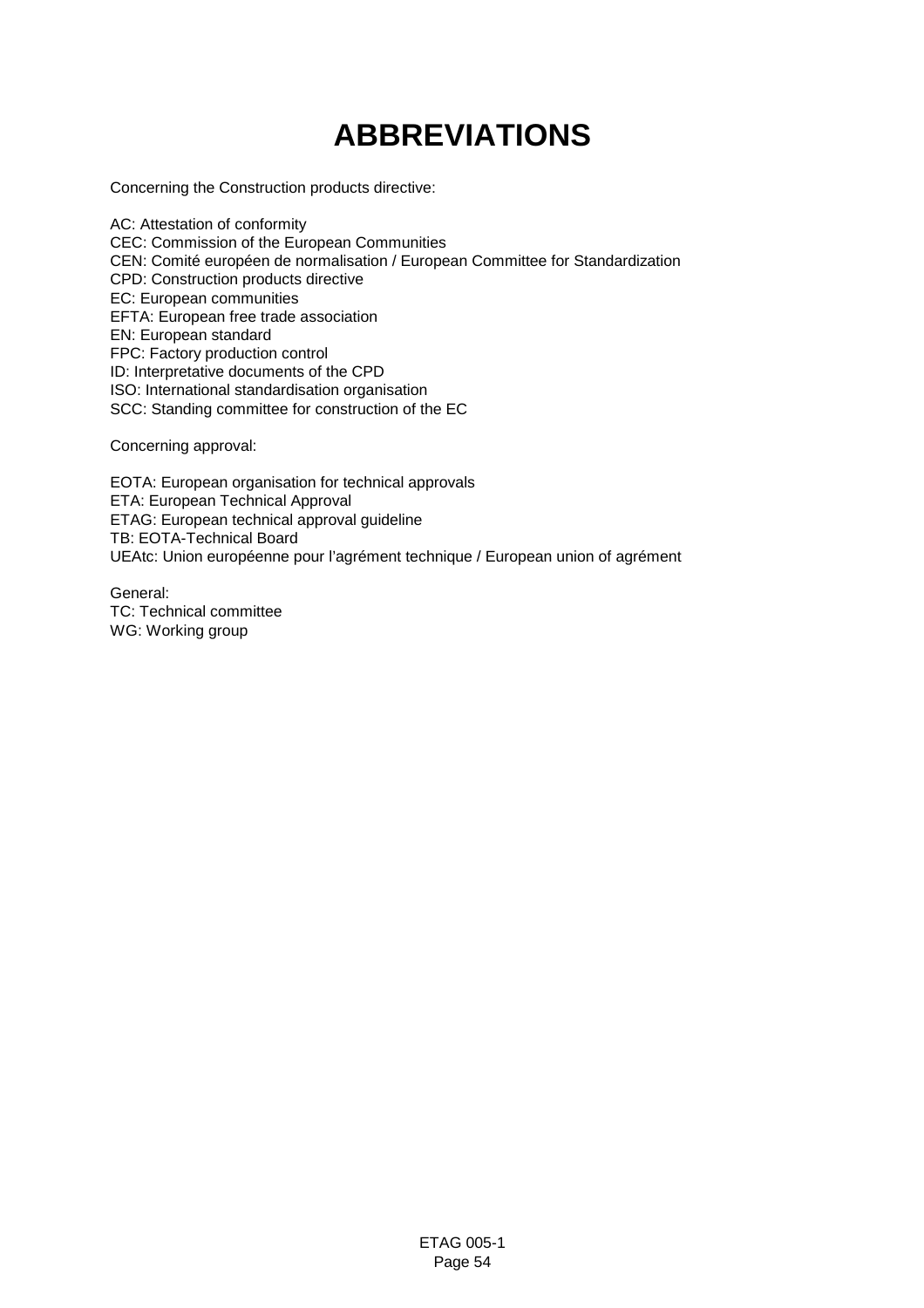## **Annex III**

# III **PREPARATION OF FREE SAMPLES**

#### III.1 SCOPE

This Annex gives guidance on the procedure for the preparation of free samples of (an) assembled system(s) of roof waterproofing kits (LARWKS).

#### III.2 INTRODUCTION

To perform specific tests and/or verifications (eg. the effects of ageing media on different characteristics of liquid applied waterproofing membranes) it is necessary to prepare free film samples of systems.

The method of free film sample preparation may differ with the system under examination and the advice of the manufacturer should be sought on the most appropriate method to be used with the materials.

#### III.3 APPARATUS

- III.3.1 **Base**: a rigid support (eg of plywood, glass, plastic coated chipboard or MDF etc.) of sufficient size to provide an even and stable substrate on which to prepare the sample(s)
- III.3.2 **Release agent**: to avoid adhesion to the base and to allow subsequent removal of the sample. Examples of release agents known to work are siliconised paper, spray furniture polish, spray silicone release agent, micro-crystalline parafin wax, etc.
- III.3.3 **Thickness control**: a means of ensuring a constant and controllable thickness of the free film. Examples: wet film gauges, film spreaders, film casters, bar coaters, steel frames, etc.
- III.3.4 **Spirit level**: to allow the base plate to be adjusted to a horizontal position.

#### III.4 FREE SAMPLE

#### III.4.1 **Composition**

The free sample is the roof waterproofing kit (LARWK), applied in accordance with the manufacturer's instructions to the appropriate ratio of constituent parts, or to the specified composition by the Approval Body.

#### III.4.2 **Number and size of free samples**

The number and size of free samples will be declared by the Approval Body, dependent on the relevant method of verification.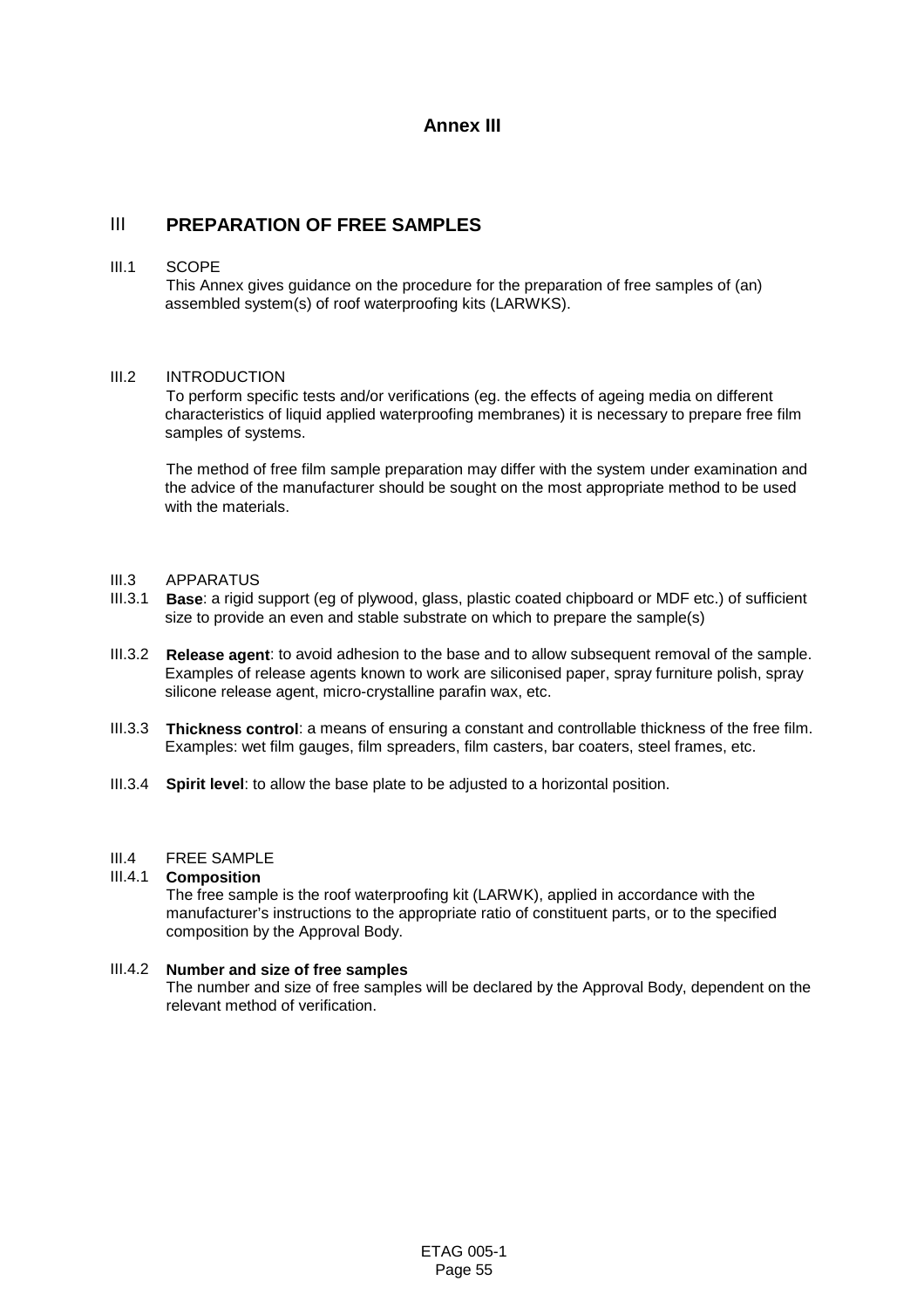## **Annex III**

#### III.5 PROCEDURE

The base shall be placed on a firm support ensuring that it is horizontal.

The release agent shall be applied and, where necessary, allowed to dry. Where sheet release agents are used, these shall be firmly fixed to the base without creases or wrinkles.

Apply the roof waterproofing kit (LARWK) in the appropriate number of coats, including reinforcement, where appropriate, in accordance with the manufacturer's instructions (by spraying, spreading or brushing) to the prepared base. For two-coat brush-applied roof waterproofing kits the manufacturer's instructions for the direction of brushing shall be followed. The mean thickness of the applied membrane shall be controlled in the appropriate manner.

The sample shall be allowed to fully cure before removal, without straining, from the base. Any area of free film falling outside the manufacturer's thickness specification shall be rejected.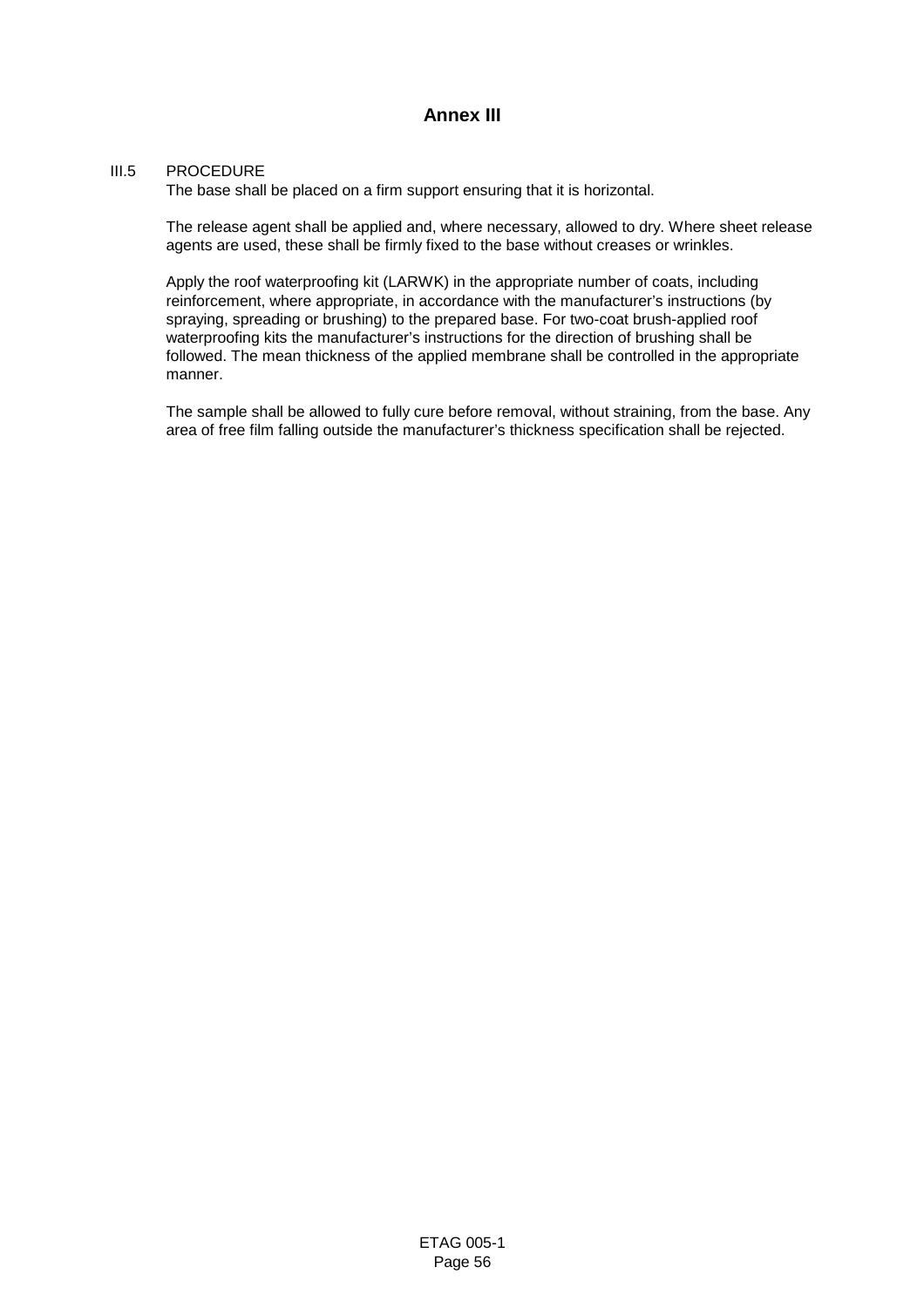## **Annex IV**

## *Reaction to fire – test procedures*

The test methods depend on the classification which the product shall meet.

Tests according to EN ISO 11925-2 shall be carried out on substrates according to EN 13238.

When the liquid applied roof waterproofing kit is intended to be used in combination with other substrates, it shall be tested in end-use practice. Liquid applied waterproofing kit shall be tested in its highest intended thickness. The result is valid for lower thickness.

Tests according EN 13823 shall be carried out on substrates according to EN 13238. If the liquid applied waterproofing kit is intended to be used in combination with other substrates it shall be tested as in end-use practice. The liquid applied roof water proofing kit shall be tested in its highest and lowest thickness intended to be used. The test specimen shall be installed on the sample carrier according to figure 1.

As a result the tests for the classification to Euroclasses B, C, D and E according to EN 13501-1 refer to the specified substrates and their characteristics. This may cause different Euroclasses for the liquid applied roof waterproofing as an assembled system for different substrates.